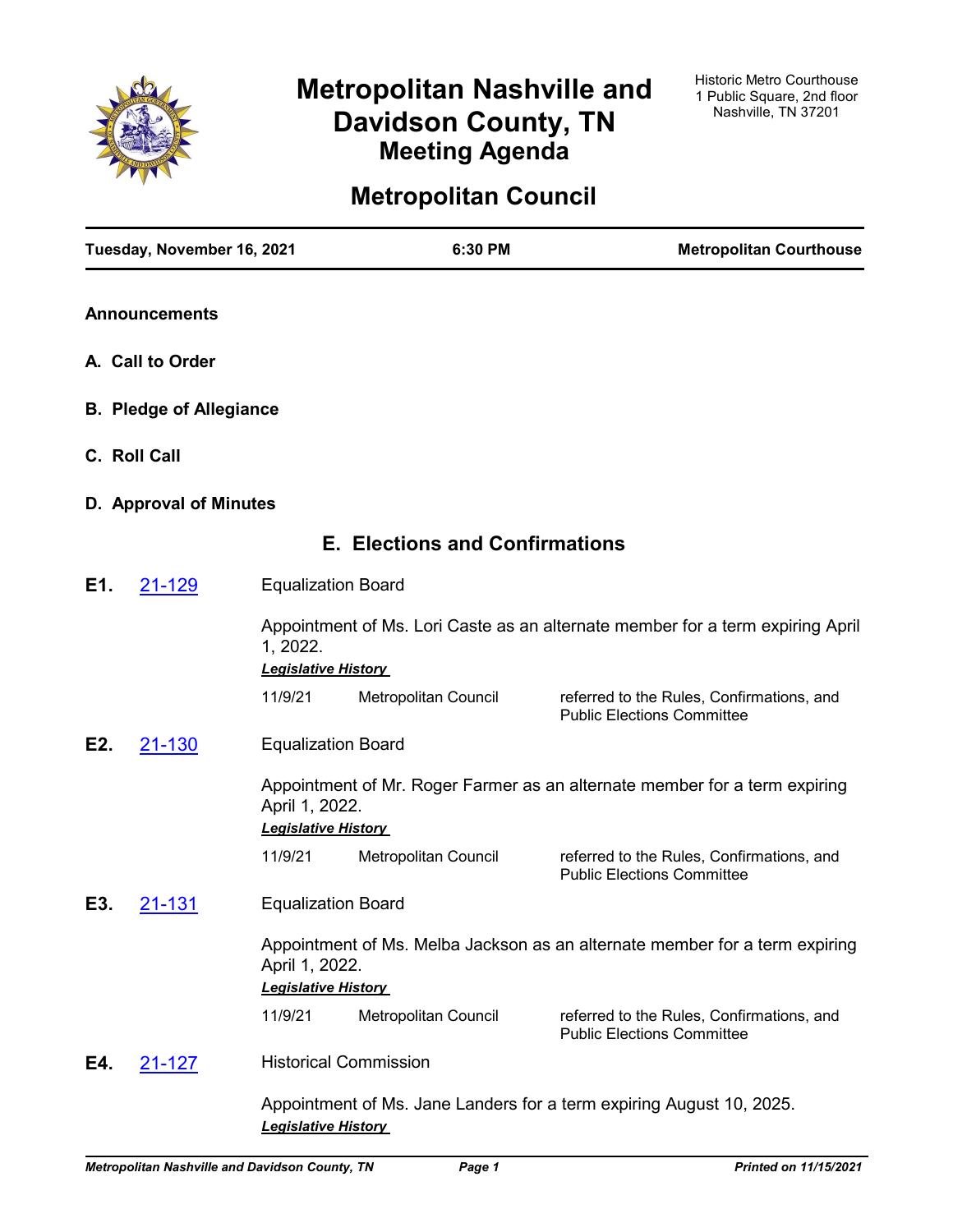| <b>Metropolitan Council</b> |        |                            | <b>Meeting Agenda</b>                      | <b>November 16, 2021</b>                                                       |
|-----------------------------|--------|----------------------------|--------------------------------------------|--------------------------------------------------------------------------------|
|                             |        | 10/26/21                   | Metropolitan Council                       | referred to the Rules, Confirmations, and<br><b>Public Elections Committee</b> |
|                             |        | 11/2/21                    | <b>Metropolitan Council</b>                | deferred                                                                       |
| E5.                         | 21-132 |                            | Metropolitan Housing Trust Fund Commission |                                                                                |
|                             |        | <b>Legislative History</b> |                                            | Appointment of Ms. Alisha Haddock for a term expiring September 17, 2026.      |
|                             |        | 11/9/21                    | Metropolitan Council                       | referred to the Rules, Confirmations, and<br><b>Public Elections Committee</b> |
| E6.                         | 21-133 |                            | <b>Stormwater Management Committee</b>     |                                                                                |
|                             |        | <b>Legislative History</b> |                                            | Appointment of Ms. Janey Camp for a term expiring October 31, 2025.            |
|                             |        | 11/9/21                    | Metropolitan Council                       | referred to the Rules, Confirmations, and<br><b>Public Elections Committee</b> |
|                             |        |                            | <b>F. Public Comment Period</b>            |                                                                                |

*This time is dedicated to allow members of the public who have registered in advance to speak upon matters related to the Metropolitan Nashville and Davidson County community.*

# **G. Consent Resolutions and Resolutions**

- **1.** [RS2021-1204](http://nashville.legistar.com/gateway.aspx?m=l&id=/matter.aspx?key=13792) A resolution appropriating \$1,933,000.00 in American Recovery Plan Act funds from Fund #30216 to Metro Parks to be used for managing homeless encampments, and the renovation and repair of Brookmeade Park.
	- *Sponsors:* Gamble, Johnston, Allen, Bradford and Hausser
	- [RS2021-1204 Exhibit A](http://nashville.legistar.com/gateway.aspx?M=F&ID=1e30d049-bcba-4a98-b2a2-794b8e9f3df6.PDF) *Attachments:*

Proposed Amendment - RS2021-1204 - 1-Parker - Removing Equipmer

[Proposed Amendment - RS2021-1204 - 2-Sledge - Removing Eye in the](http://nashville.legistar.com/gateway.aspx?M=F&ID=8d083589-8d81-48fa-a27c-3ecfd7ae90bc.docx)

[Proposed Amendment - RS2021-1204 - 3-Welsch - Removing Capital P](http://nashville.legistar.com/gateway.aspx?M=F&ID=3fb04af4-c8ff-483c-920c-899d0620c8b2.docx)

| 10/26/21 | Metropolitan Council             | referred to the Budget and Finance<br>Committee                          |
|----------|----------------------------------|--------------------------------------------------------------------------|
|          | 11/1/21 recommended for deferral |                                                                          |
| 10/26/21 | Metropolitan Council             | referred to the Public Facilities, Arts, and<br><b>Culture Committee</b> |
|          | 11/2/21 recommended for deferral |                                                                          |
| 11/2/21  | <b>Metropolitan Council</b>      | deferred                                                                 |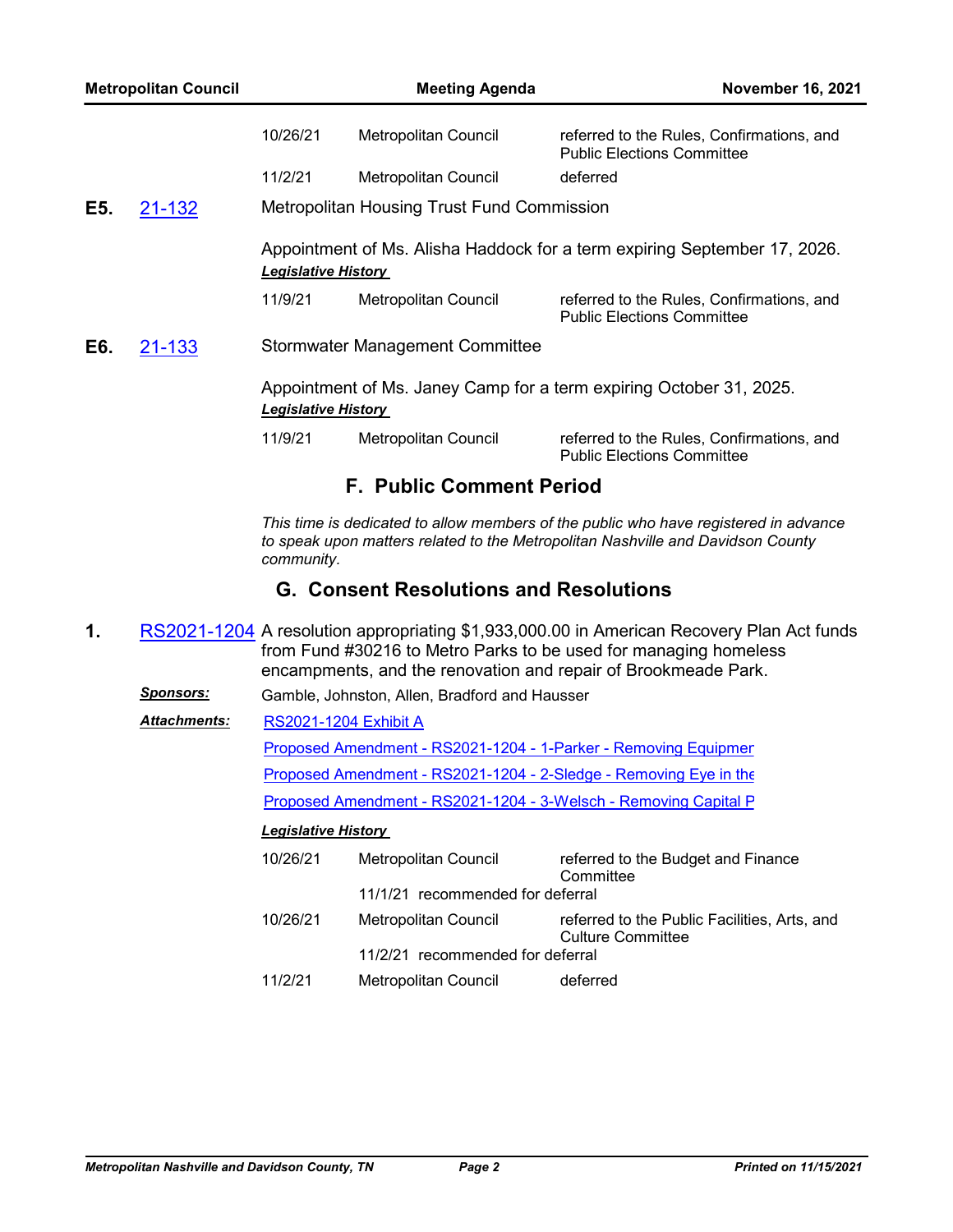- **2.** [RS2021-1221](http://nashville.legistar.com/gateway.aspx?m=l&id=/matter.aspx?key=13743) A resolution approving an application for a Multimodal Access Grant from the Tennessee Department of Transportation to the Metropolitan Government, acting by and through the Nashville Department of Transportation and Multimodal Infrastructure (NDOT), to complete improvements along Charlotte Avenue from 28th Avenue North to 39th Avenue North to address existing pedestrian and bicycle facility gaps and other safety concerns.
	- *Sponsors:* Taylor, Murphy, Allen and Young

*Attachments:* [RS2021-1221 Grant Application](http://nashville.legistar.com/gateway.aspx?M=F&ID=50107c09-51e6-4bc1-9c0c-b459b917d533.pdf)

#### *Legislative History*

| 11/1/21 | <b>Budget and Finance</b><br>Committee         | approved |
|---------|------------------------------------------------|----------|
| 11/2/21 | Transportation and<br>Infrastructure Committee | approved |
| 11/2/21 | <b>Metropolitan Council</b>                    | deferred |

- **3.** [RS2021-1232](http://nashville.legistar.com/gateway.aspx?m=l&id=/matter.aspx?key=13820) A resolution to approve the Third Amendment to a grant contract for constructing affordable housing approved by RS2017-965 between The Metropolitan Government of Nashville and Davidson County, acting by and through the Metropolitan Housing Trust Fund Commission, and Affordable Housing Resources.
	- *Sponsors:* Parker, Allen, Welsch, Hausser and Styles
	- *Attachments:* [RS2021-1232 Grant Contract Third Amendment Exhibit](http://nashville.legistar.com/gateway.aspx?M=F&ID=b7ad4e66-574e-44c4-97a8-e11fe440414b.pdf)

## *Legislative History*

| 11/9/21 | Metropolitan Council | referred to the Affordable Housing<br>Committee |
|---------|----------------------|-------------------------------------------------|
| 11/9/21 | Metropolitan Council | referred to the Budget and Finance<br>Committee |

- **4.** [RS2021-1233](http://nashville.legistar.com/gateway.aspx?m=l&id=/matter.aspx?key=13844) A resolution accepting a Coronavirus Emergency Supplemental Funding (CESF) grant from the Tennessee Department of Finance and Administration to the Metropolitan Government, acting by and through the Davidson County Juvenile Court, to continue to enhance the Court's COVID-19 preparedness plan to purchase personal protective equipment to minimize exposure to hazards in the workplace.
	- *Sponsors:* Allen, Evans, Suara, Welsch and Styles

*Attachments:* [RS2021-1233 Grant Exhibit](http://nashville.legistar.com/gateway.aspx?M=F&ID=29e36a90-0853-4575-865c-a69a49bd436a.pdf)

| 11/9/21 | Metropolitan Council | referred to the Budget and Finance<br>Committee       |
|---------|----------------------|-------------------------------------------------------|
| 11/9/21 | Metropolitan Council | referred to the Public Health and Safety<br>Committee |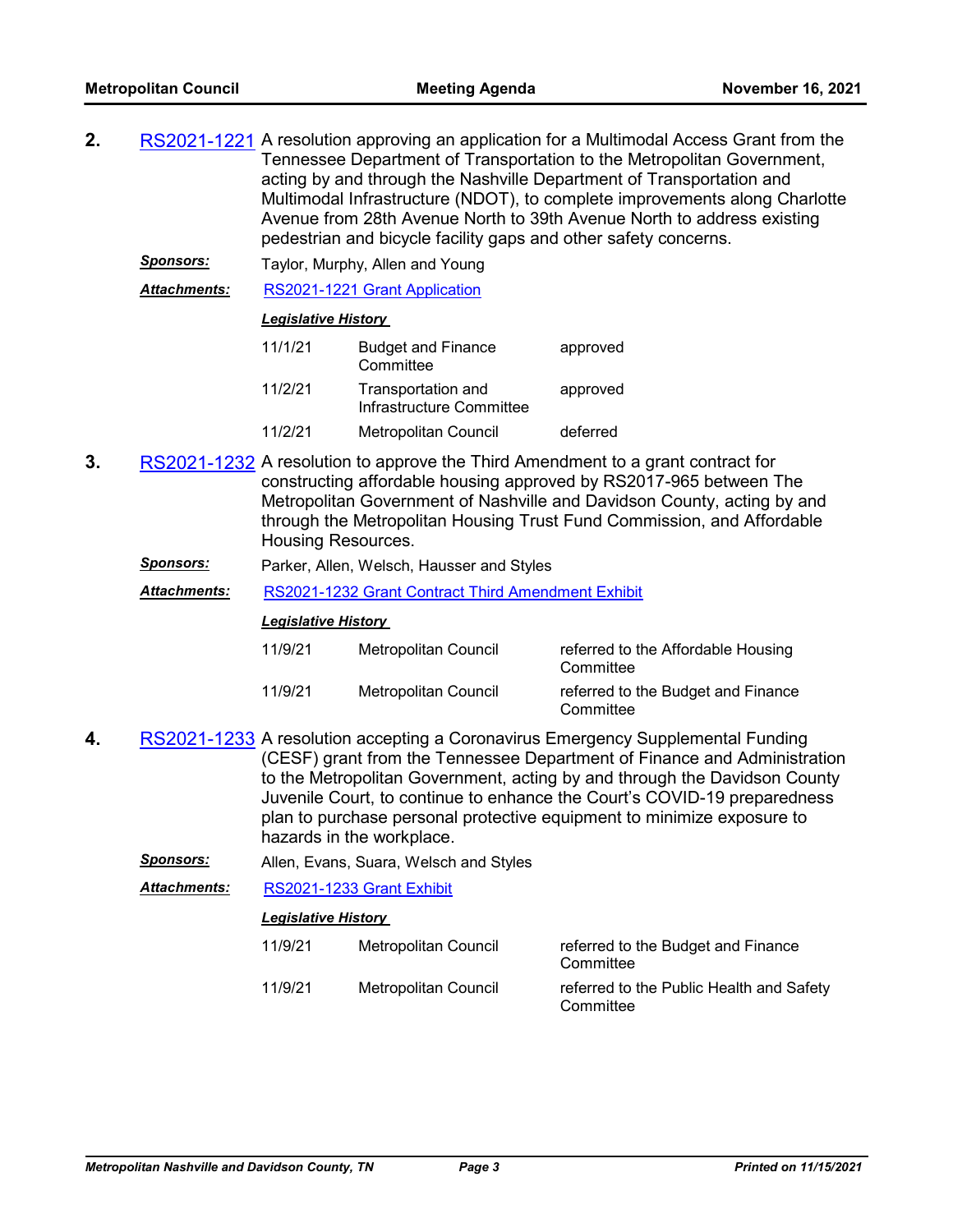- **5.** [RS2021-1234](http://nashville.legistar.com/gateway.aspx?m=l&id=/matter.aspx?key=13818) This resolution is to amend the lease entered into by and between the Metropolitan Government of Nashville and Davidson County by and through the Metropolitan Board of Public Education ("MBPE" or "MNPS") and Nashville Classical Charter School("Contractor"). *Sponsors:* Withers, Allen and Lee *Attachments:* [RS2021-1234 Lease Amendment Exhibit](http://nashville.legistar.com/gateway.aspx?M=F&ID=0e65b129-f66b-4a04-a29b-d05cfc872e58.pdf) *Legislative History*  11/9/21 Metropolitan Council referred to the Budget and Finance **Committee** 11/9/21 Metropolitan Council referred to the Education Committee **6.** [RS2021-1235](http://nashville.legistar.com/gateway.aspx?m=l&id=/matter.aspx?key=13848) A resolution authorizing the Metropolitan Government to join the State of Tennessee and other local governments as participants in the Tennessee State-Subdivision Opioid Abatement Agreement and approving the related settlement agreements.
	- *Sponsors:* Allen and Evans
	- [RS2021-1235 Exhibit A](http://nashville.legistar.com/gateway.aspx?M=F&ID=3cbeeccd-11b3-433f-b9b6-784c060986d5.PDF) *Attachments:*

[RS2021-1235 Letter to Clerk](http://nashville.legistar.com/gateway.aspx?M=F&ID=72f26464-c574-497e-bc8c-f9cc598e1684.PDF)

#### *Legislative History*

| 11/9/21 | Metropolitan Council | referred to the Budget and Finance<br>Committee       |
|---------|----------------------|-------------------------------------------------------|
| 11/9/21 | Metropolitan Council | referred to the Public Health and Safety<br>Committee |

- **7.** [RS2021-1236](http://nashville.legistar.com/gateway.aspx?m=l&id=/matter.aspx?key=13841) A resolution recommending implementation of certain transportation system safety policies in furtherance of Vision Zero.
	- *Sponsors:* Young, OConnell, Allen and Henderson *Legislative History*  11/9/21 Metropolitan Council referred to the Budget and Finance **Committee** 11/9/21 Metropolitan Council referred to the Transportation and Infrastructure Committee 11/9/21 Metropolitan Council filed
- **8.** [RS2021-1237](http://nashville.legistar.com/gateway.aspx?m=l&id=/matter.aspx?key=13850) A resolution approving an intergovernmental agreement between the State of Tennessee, Department of Transportation, and the Metropolitan Government of Nashville and Davidson County for right of way acquisition. (State Project No.19LPLM-S2-190) (Proposal No. 2021M-033AG-001).
	- *Sponsors:* Parker, Withers, Allen and Young

*Attachments:* [RS2021-1237 Agreement Exhibit](http://nashville.legistar.com/gateway.aspx?M=F&ID=7ace5087-195b-4ce4-9d50-09382cded551.pdf)

| 11/5/21 | <b>Planning Commission</b> | approved                                         |
|---------|----------------------------|--------------------------------------------------|
| 11/9/21 | Metropolitan Council       | referred to the Budget and Finance<br>Committee  |
| 11/9/21 | Metropolitan Council       | referred to the Planning and Zoning<br>Committee |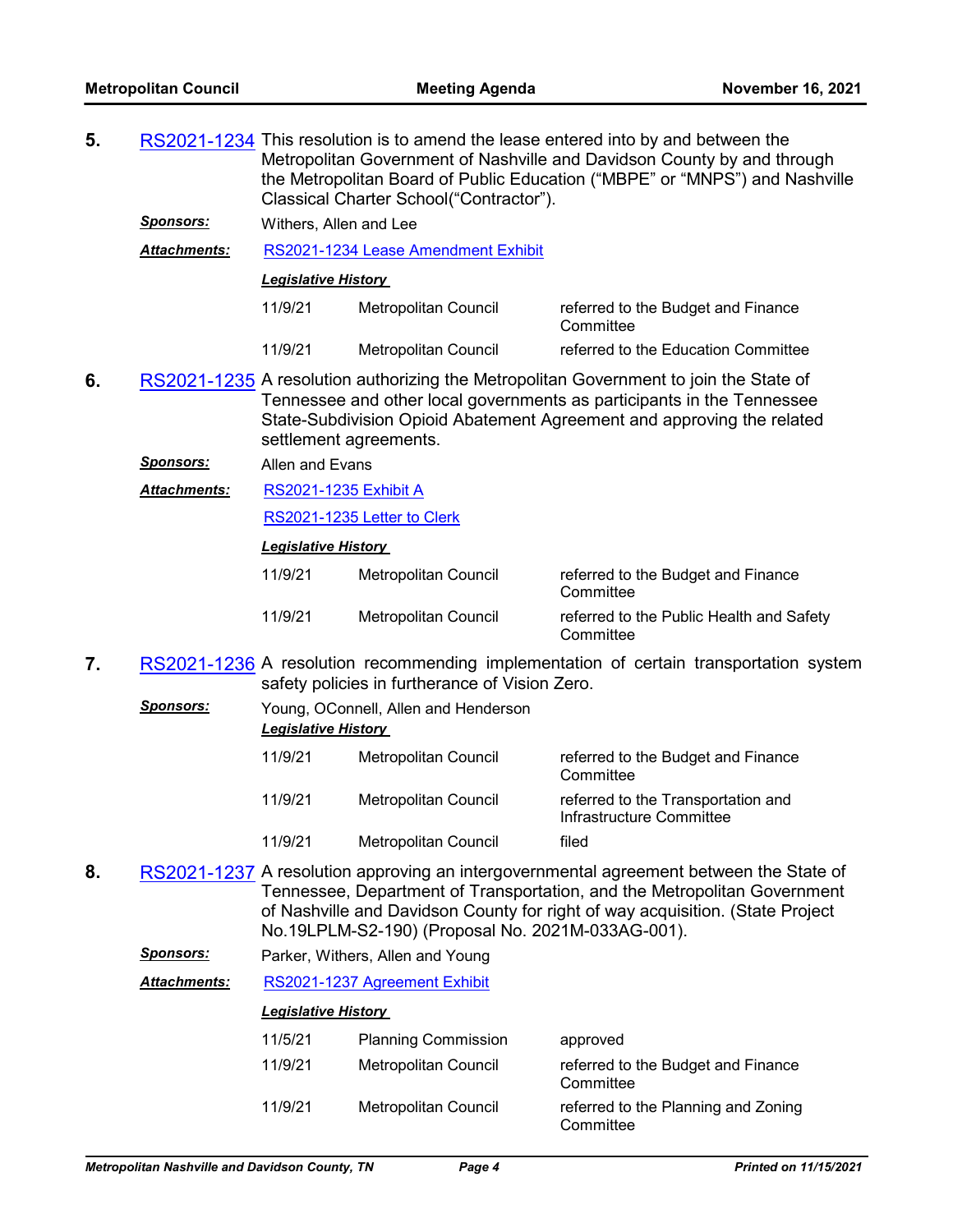|  | <b>Metropolitan Council</b> |
|--|-----------------------------|
|  |                             |

|     |                     | 11/9/21                          | Metropolitan Council                                | referred to the Transportation and<br>Infrastructure Committee                                                                                                                                                                                         |
|-----|---------------------|----------------------------------|-----------------------------------------------------|--------------------------------------------------------------------------------------------------------------------------------------------------------------------------------------------------------------------------------------------------------|
| 9.  |                     |                                  | to provide Oracle software support and maintenance. | RS2021-1238 A resolution approving the First Amendment to an agreement between The<br>Metropolitan Government of Nashville and Davidson County and Mythics, Inc.                                                                                       |
|     | Sponsors:           | Allen                            |                                                     |                                                                                                                                                                                                                                                        |
|     | <b>Attachments:</b> |                                  | RS2021-1238 Agreement Amendment Exhibit             |                                                                                                                                                                                                                                                        |
|     |                     | <b>Legislative History</b>       |                                                     |                                                                                                                                                                                                                                                        |
|     |                     | 11/9/21                          | Metropolitan Council                                | referred to the Budget and Finance<br>Committee                                                                                                                                                                                                        |
|     |                     | 11/9/21                          | Metropolitan Council                                | referred to the Government Operations and<br><b>Regulations Committee</b>                                                                                                                                                                              |
| 10. |                     |                                  | Factory Street, known as Chestnut Hill.             | RS2021-1239 A Resolution authorizing the Metropolitan Development and Housing Agency<br>to negotiate and enter into a PILOT Agreement and accept payments in lieu of<br>ad valorem taxes with respect to a multi-family housing project located at 101 |
|     | <u>Sponsors:</u>    | Sledge, Parker, Allen and Welsch |                                                     |                                                                                                                                                                                                                                                        |
|     | Attachments:        |                                  | RS2021-1239 Chestnut Hill PILOT Agreement           |                                                                                                                                                                                                                                                        |
|     |                     |                                  | RS2021-1239 HUD Certificate                         |                                                                                                                                                                                                                                                        |
|     |                     | <b>Legislative History</b>       |                                                     |                                                                                                                                                                                                                                                        |
|     |                     | 11/9/21                          | Metropolitan Council                                | referred to the Budget and Finance<br>Committee                                                                                                                                                                                                        |
|     |                     | 11/9/21                          | Metropolitan Council                                | referred to the Affordable Housing<br>Committee                                                                                                                                                                                                        |
| 11. |                     |                                  |                                                     | RS2021-1240 A resolution approving a grant from the U.S. Department of the Treasury to the<br>Metropolitan Government, acting by and through the Metropolitan Action<br>Commission, to be used for emergency rental assistance in accordance with      |

- 2021. *Sponsors:* Allen, Welsch, Suara and Gamble
- *Attachments:* [RS2021-1240 Grant Exhibit](http://nashville.legistar.com/gateway.aspx?M=F&ID=964e246a-34fd-4ac5-8228-a561d189ad2f.pdf)

## *Legislative History*

11/9/21 Metropolitan Council referred to the Budget and Finance **Committee** 11/9/21 Metropolitan Council referred to the Human Services Committee

the purposes set forth in Section 3201(a) of the American Rescue Plan Act of

- **12.** [RS2021-1241](http://nashville.legistar.com/gateway.aspx?m=l&id=/matter.aspx?key=13826) A resolution accepting an in-kind grant from Americans for the Arts (AFTA) to the Metropolitan Government, acting by and through the Metropolitan Nashville Arts Commission, to implement a Diversity in Arts Leadership Internship Program (DIAL) to provide technical assistance to help establish a summer internship program.
	- *Sponsors:* Allen, Bradford, Suara and Styles

*Attachments:* [RS2021-1241 Grant Exhibit](http://nashville.legistar.com/gateway.aspx?M=F&ID=5ecc0c1e-6237-40b5-98e5-61d6a45a630a.pdf)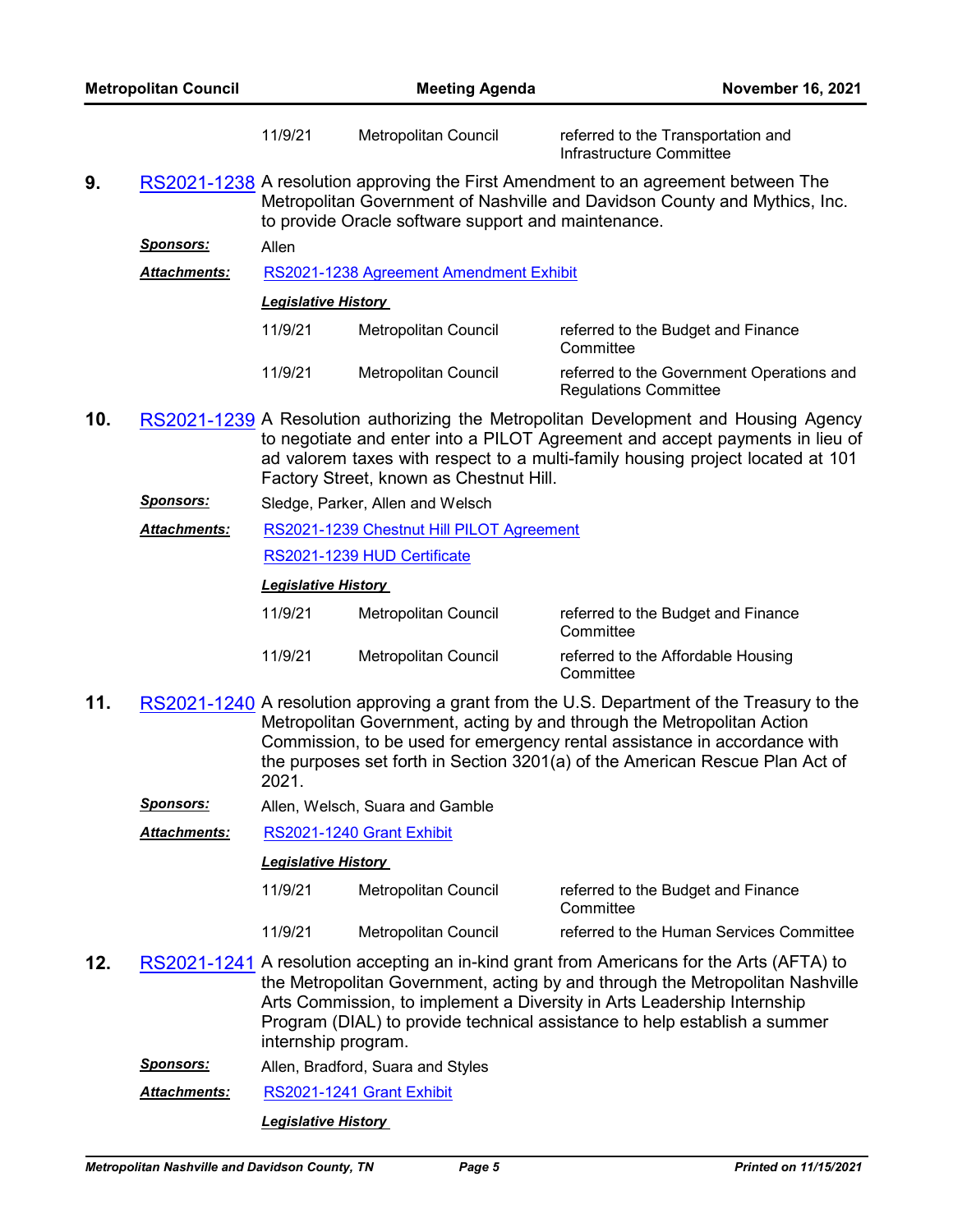| <b>Metropolitan Council</b> |                     | <b>Meeting Agenda</b>      |                                                                 | <b>November 16, 2021</b>                                                                                                                                                                                                                                                                                                                                                                                |
|-----------------------------|---------------------|----------------------------|-----------------------------------------------------------------|---------------------------------------------------------------------------------------------------------------------------------------------------------------------------------------------------------------------------------------------------------------------------------------------------------------------------------------------------------------------------------------------------------|
|                             |                     | 11/9/21                    | Metropolitan Council                                            | referred to the Budget and Finance<br>Committee                                                                                                                                                                                                                                                                                                                                                         |
|                             |                     | 11/9/21                    | Metropolitan Council                                            | referred to the Public Facilities, Arts, and<br><b>Culture Committee</b>                                                                                                                                                                                                                                                                                                                                |
| 13.                         |                     |                            |                                                                 | RS2021-1242 A resolution approving an Agreement to Detail for the Public Health Associate<br>Program (PHAP) between the Metropolitan Government, acting by and through<br>the Metropolitan Board of Health, and the Centers for Disease Control and<br>Prevention (CDC) to provide an Associate to assist public health agencies in<br>developing, implementing, and evaluating public health programs. |
|                             | <u>Sponsors:</u>    | Evans and Welsch           |                                                                 |                                                                                                                                                                                                                                                                                                                                                                                                         |
|                             | <b>Attachments:</b> |                            | RS2021-1242 Agreement Exhibit                                   |                                                                                                                                                                                                                                                                                                                                                                                                         |
|                             |                     | <b>Legislative History</b> |                                                                 |                                                                                                                                                                                                                                                                                                                                                                                                         |
|                             |                     | 11/9/21                    | Metropolitan Council                                            | referred to the Public Health and Safety<br>Committee                                                                                                                                                                                                                                                                                                                                                   |
| 14.                         |                     |                            | associated with providing long-acting reversible contraception. | RS2021-1243 A resolution accepting a grant from A Step Ahead Foundation of Middle<br>Tennessee, Inc. to the Metropolitan Government, acting by and through the<br>Metropolitan Board of Health, to provide reimbursement for certain costs                                                                                                                                                              |
|                             | Sponsors:           | Allen, Evans and Welsch    |                                                                 |                                                                                                                                                                                                                                                                                                                                                                                                         |
|                             | <b>Attachments:</b> |                            | RS2021-1243 Grant Exhibit                                       |                                                                                                                                                                                                                                                                                                                                                                                                         |
|                             |                     | <b>Legislative History</b> |                                                                 |                                                                                                                                                                                                                                                                                                                                                                                                         |
|                             |                     | 11/9/21                    | Metropolitan Council                                            | referred to the Budget and Finance<br>Committee                                                                                                                                                                                                                                                                                                                                                         |
|                             |                     | 11/9/21                    | <b>Metropolitan Council</b>                                     | referred to the Public Health and Safety<br>Committee                                                                                                                                                                                                                                                                                                                                                   |
| 15.                         |                     |                            |                                                                 | RS2021-1244 A resolution accepting a Nashville Health Accelerator Plan grant from the<br>Centers for Disease Control and Prevention to the Metropolitan Government,                                                                                                                                                                                                                                     |

- acting by and through the Metropolitan Board of Health, to address social determinants of health to improve chronic disease outcomes among persons experiencing health disparities and inequities.
	- *Sponsors:* Allen, Evans, Suara, Welsch, Styles and Gamble

*Attachments:* [RS2021-1244 Grant Exhibit](http://nashville.legistar.com/gateway.aspx?M=F&ID=8f18617e-9b43-4ae6-97bf-4ef4bd5b1795.pdf)

| 11/9/21 | Metropolitan Council | referred to the Budget and Finance<br>Committee       |
|---------|----------------------|-------------------------------------------------------|
| 11/9/21 | Metropolitan Council | referred to the Public Health and Safety<br>Committee |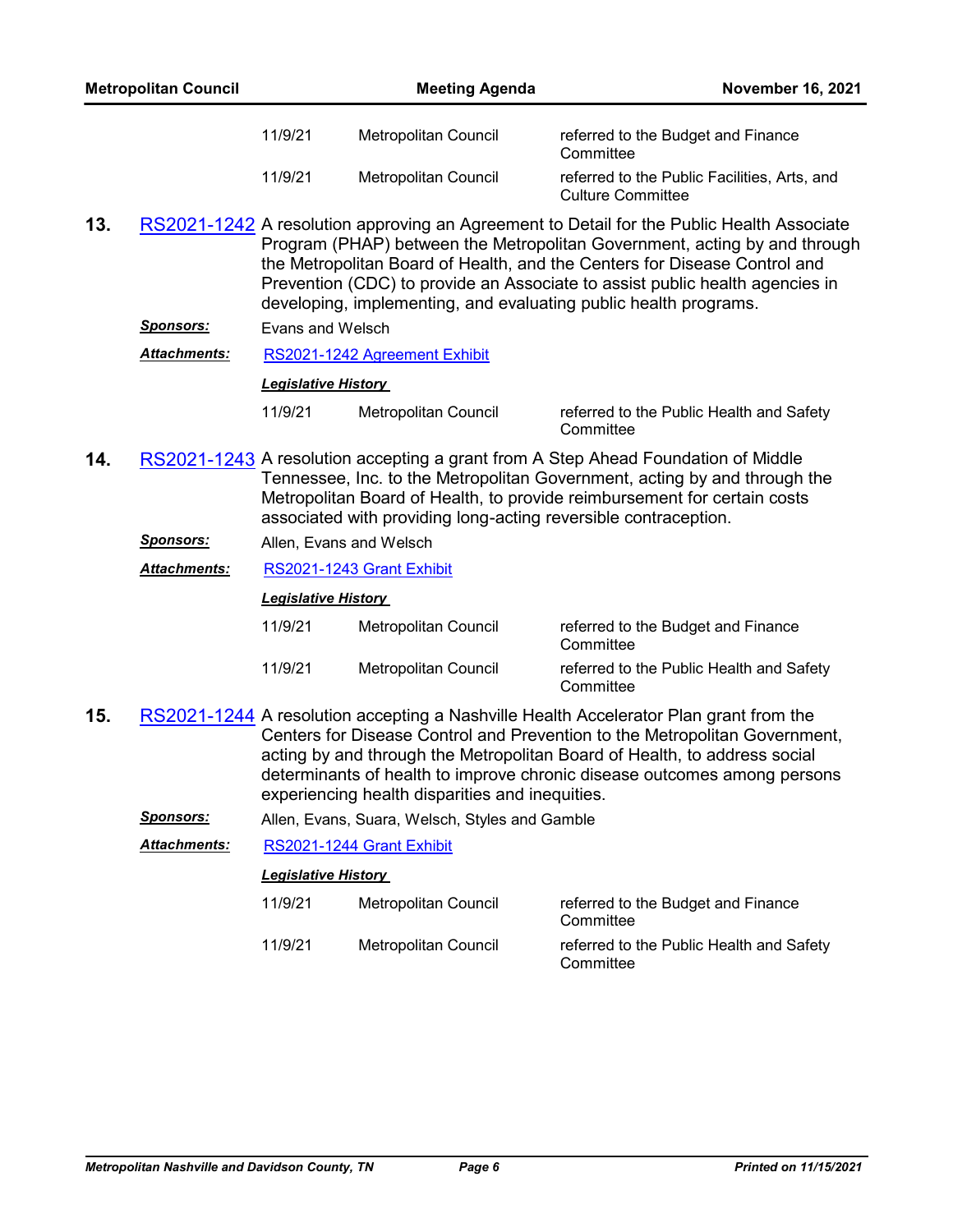| 16.                                                                                                                                                  |                     | RS2021-1245 A resolution approving amendments one and two to the Healthy Start Initiative<br>- Eliminating Racial/Ethnic Disparities grant from the U.S. Department of<br>Health and Human Services to the Metropolitan Government, acting by and<br>through the Metropolitan Board of Health, to provide a variety of services in<br>reducing infant mortality for pregnant and parenting women. |                                                                                                                                                                                                                                |                                                       |  |  |  |
|------------------------------------------------------------------------------------------------------------------------------------------------------|---------------------|---------------------------------------------------------------------------------------------------------------------------------------------------------------------------------------------------------------------------------------------------------------------------------------------------------------------------------------------------------------------------------------------------|--------------------------------------------------------------------------------------------------------------------------------------------------------------------------------------------------------------------------------|-------------------------------------------------------|--|--|--|
|                                                                                                                                                      | <b>Sponsors:</b>    |                                                                                                                                                                                                                                                                                                                                                                                                   | Allen, Evans, Suara, Welsch and Gamble                                                                                                                                                                                         |                                                       |  |  |  |
|                                                                                                                                                      | <u>Attachments:</u> |                                                                                                                                                                                                                                                                                                                                                                                                   | RS2021-1245 Grant Amendments One and Two                                                                                                                                                                                       |                                                       |  |  |  |
|                                                                                                                                                      |                     | Legislative History                                                                                                                                                                                                                                                                                                                                                                               |                                                                                                                                                                                                                                |                                                       |  |  |  |
|                                                                                                                                                      |                     | 11/9/21                                                                                                                                                                                                                                                                                                                                                                                           | Metropolitan Council                                                                                                                                                                                                           | referred to the Budget and Finance<br>Committee       |  |  |  |
|                                                                                                                                                      |                     | 11/9/21                                                                                                                                                                                                                                                                                                                                                                                           | Metropolitan Council                                                                                                                                                                                                           | referred to the Public Health and Safety<br>Committee |  |  |  |
| RS2021-1246 A resolution approving amendments two and three to a grant from the U.S.<br>17.<br>low-income individuals and families with HIV disease. |                     |                                                                                                                                                                                                                                                                                                                                                                                                   | Department of Health and Human Services to the Metropolitan Government,<br>acting by and through the Metropolitan Board of Health, to enhance access to<br>a comprehensive continuum of high quality, community-based care for |                                                       |  |  |  |
|                                                                                                                                                      | <b>Sponsors:</b>    | Allen, Evans, Welsch and Bradford                                                                                                                                                                                                                                                                                                                                                                 |                                                                                                                                                                                                                                |                                                       |  |  |  |
|                                                                                                                                                      | <b>Attachments:</b> | RS2021-1246 Grant Amendments Two and Three                                                                                                                                                                                                                                                                                                                                                        |                                                                                                                                                                                                                                |                                                       |  |  |  |
|                                                                                                                                                      |                     | <b>Legislative History</b>                                                                                                                                                                                                                                                                                                                                                                        |                                                                                                                                                                                                                                |                                                       |  |  |  |
|                                                                                                                                                      |                     | 11/9/21                                                                                                                                                                                                                                                                                                                                                                                           | Metropolitan Council                                                                                                                                                                                                           | referred to the Budget and Finance                    |  |  |  |

| 11/9/21 | Metropolitan Council | referred to the Budget and Finance<br>Committee       |
|---------|----------------------|-------------------------------------------------------|
| 11/9/21 | Metropolitan Council | referred to the Public Health and Safety<br>Committee |

- **18.** [RS2021-1247](http://nashville.legistar.com/gateway.aspx?m=l&id=/matter.aspx?key=13827) A resolution approving amendment two to a grant from the U.S. Department of Health and Human Services to the Metropolitan Government, acting by and through the Metropolitan Board of Health, to provide for the prevention, surveillance, diagnosis, and treatment of HIV/AIDS and administer a Minority AIDS Initiative program.
	- *Sponsors:* Allen, Evans, Welsch and Bradford

*Attachments:* [RS2021-1247 Grant Amendment Two](http://nashville.legistar.com/gateway.aspx?M=F&ID=b691cfba-dcdc-4747-a326-7e4e19187e49.pdf)

# *Legislative History*

- 11/9/21 Metropolitan Council referred to the Budget and Finance **Committee** 11/9/21 Metropolitan Council referred to the Public Health and Safety **Committee**
- **19.** [RS2021-1248](http://nashville.legistar.com/gateway.aspx?m=l&id=/matter.aspx?key=13837) A resolution accepting a grant from the Friends of Metro Animal Care & Control to the Metropolitan Government, acting by and through the Metropolitan Board of Health, to provide funding for emergency medical care for shelter animals.
	- *Sponsors:* Allen, Evans, Bradford, Styles and Gamble

*Attachments:* [RS2021-1248 Grant Exhibit](http://nashville.legistar.com/gateway.aspx?M=F&ID=3b3da73b-0914-4892-b22b-525aa8b82654.pdf)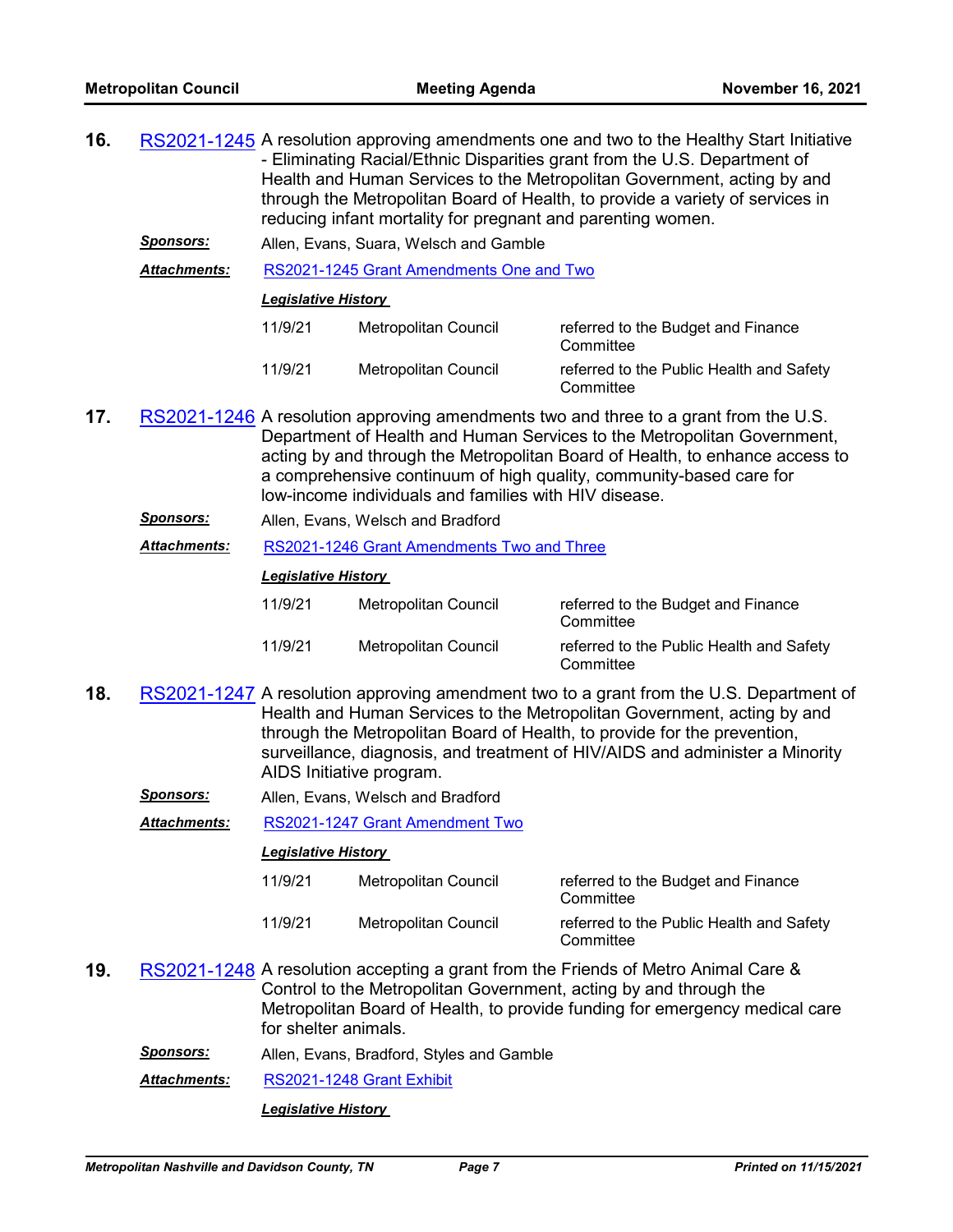|     | <b>Metropolitan Council</b> |                            | <b>Meeting Agenda</b>                                                                                                                                                                                                                                                                                                                                                              | <b>November 16, 2021</b>                                                                                                                                                                                                                          |  |  |
|-----|-----------------------------|----------------------------|------------------------------------------------------------------------------------------------------------------------------------------------------------------------------------------------------------------------------------------------------------------------------------------------------------------------------------------------------------------------------------|---------------------------------------------------------------------------------------------------------------------------------------------------------------------------------------------------------------------------------------------------|--|--|
|     |                             | 11/9/21                    | Metropolitan Council                                                                                                                                                                                                                                                                                                                                                               | referred to the Budget and Finance<br>Committee                                                                                                                                                                                                   |  |  |
|     |                             | 11/9/21                    | Metropolitan Council                                                                                                                                                                                                                                                                                                                                                               | referred to the Public Health and Safety<br>Committee                                                                                                                                                                                             |  |  |
| 20. |                             |                            | at Metro Animal Care and Control.                                                                                                                                                                                                                                                                                                                                                  | RS2021-1249 A resolution accepting a grant from the Marjorie A. Neuhoff Private<br>Foundation, Inc. to the Metropolitan Government, acting by and through the<br>Metropolitan Board of Health, to provide funding for the care of shelter animals |  |  |
|     | <u>Sponsors:</u>            |                            | Allen, Evans, Bradford and Styles                                                                                                                                                                                                                                                                                                                                                  |                                                                                                                                                                                                                                                   |  |  |
|     | <b>Attachments:</b>         |                            | RS2021-1249 Grant Exhibit                                                                                                                                                                                                                                                                                                                                                          |                                                                                                                                                                                                                                                   |  |  |
|     |                             | <b>Legislative History</b> |                                                                                                                                                                                                                                                                                                                                                                                    |                                                                                                                                                                                                                                                   |  |  |
|     |                             | 11/9/21                    | Metropolitan Council                                                                                                                                                                                                                                                                                                                                                               | referred to the Budget and Finance<br>Committee                                                                                                                                                                                                   |  |  |
|     |                             | 11/9/21                    | Metropolitan Council                                                                                                                                                                                                                                                                                                                                                               | referred to the Public Health and Safety<br>Committee                                                                                                                                                                                             |  |  |
| 21. |                             | 21-WC-0103)                | RS2021-1250 A resolution approving an agreement between the United States Department<br>of the Army and the Metropolitan Government of Nashville and Davidson<br>County, acting by and through the Department of Water and Sewerage<br>Services, for the K.R. Harrington Water Treatment Plant Streambank<br>Stabilization Project in Davidson County, Tennessee. (MWS Project No. |                                                                                                                                                                                                                                                   |  |  |
|     | <u>Sponsors:</u>            |                            | Syracuse, Allen and Young                                                                                                                                                                                                                                                                                                                                                          |                                                                                                                                                                                                                                                   |  |  |
|     | <b>Attachments:</b>         |                            | RS2021-1250 Agreement Exhibit                                                                                                                                                                                                                                                                                                                                                      |                                                                                                                                                                                                                                                   |  |  |
|     |                             | <b>Legislative History</b> |                                                                                                                                                                                                                                                                                                                                                                                    |                                                                                                                                                                                                                                                   |  |  |
|     |                             | 11/9/21                    | Metropolitan Council                                                                                                                                                                                                                                                                                                                                                               | referred to the Budget and Finance<br>Committee                                                                                                                                                                                                   |  |  |
|     |                             | 11/9/21                    | Metropolitan Council                                                                                                                                                                                                                                                                                                                                                               | referred to the Transportation and<br>Infrastructure Committee                                                                                                                                                                                    |  |  |
| 22. |                             | inspection program.        |                                                                                                                                                                                                                                                                                                                                                                                    | RS2021-1251 A Resolution to repeal Resolution No. RS2018-1171 related to the vehicle                                                                                                                                                              |  |  |
|     | <b>Sponsors:</b>            |                            | Pulley, Young, Taylor, Toombs and Benedict                                                                                                                                                                                                                                                                                                                                         | Rhoten, OConnell, Rosenberg, Roberts, Hagar, Evans, Bradford, Porterfield, Druffel,<br>Parker, Hurt, Styles, Glover, Swope, Nash, Rutherford, Johnston, Welsch, Henderson,                                                                        |  |  |
|     | <b>Attachments:</b>         |                            | Proposed Amendment - RS2021-1251 - Johnston                                                                                                                                                                                                                                                                                                                                        |                                                                                                                                                                                                                                                   |  |  |
|     |                             | <b>Legislative History</b> |                                                                                                                                                                                                                                                                                                                                                                                    |                                                                                                                                                                                                                                                   |  |  |
|     |                             | 11/9/21                    | Metropolitan Council                                                                                                                                                                                                                                                                                                                                                               | referred to the Budget and Finance<br>Committee                                                                                                                                                                                                   |  |  |
|     |                             | 11/9/21                    | Metropolitan Council                                                                                                                                                                                                                                                                                                                                                               | referred to the Public Health and Safety<br>Committee                                                                                                                                                                                             |  |  |
|     |                             | 11/9/21                    | Metropolitan Council                                                                                                                                                                                                                                                                                                                                                               | filed                                                                                                                                                                                                                                             |  |  |
|     |                             |                            |                                                                                                                                                                                                                                                                                                                                                                                    |                                                                                                                                                                                                                                                   |  |  |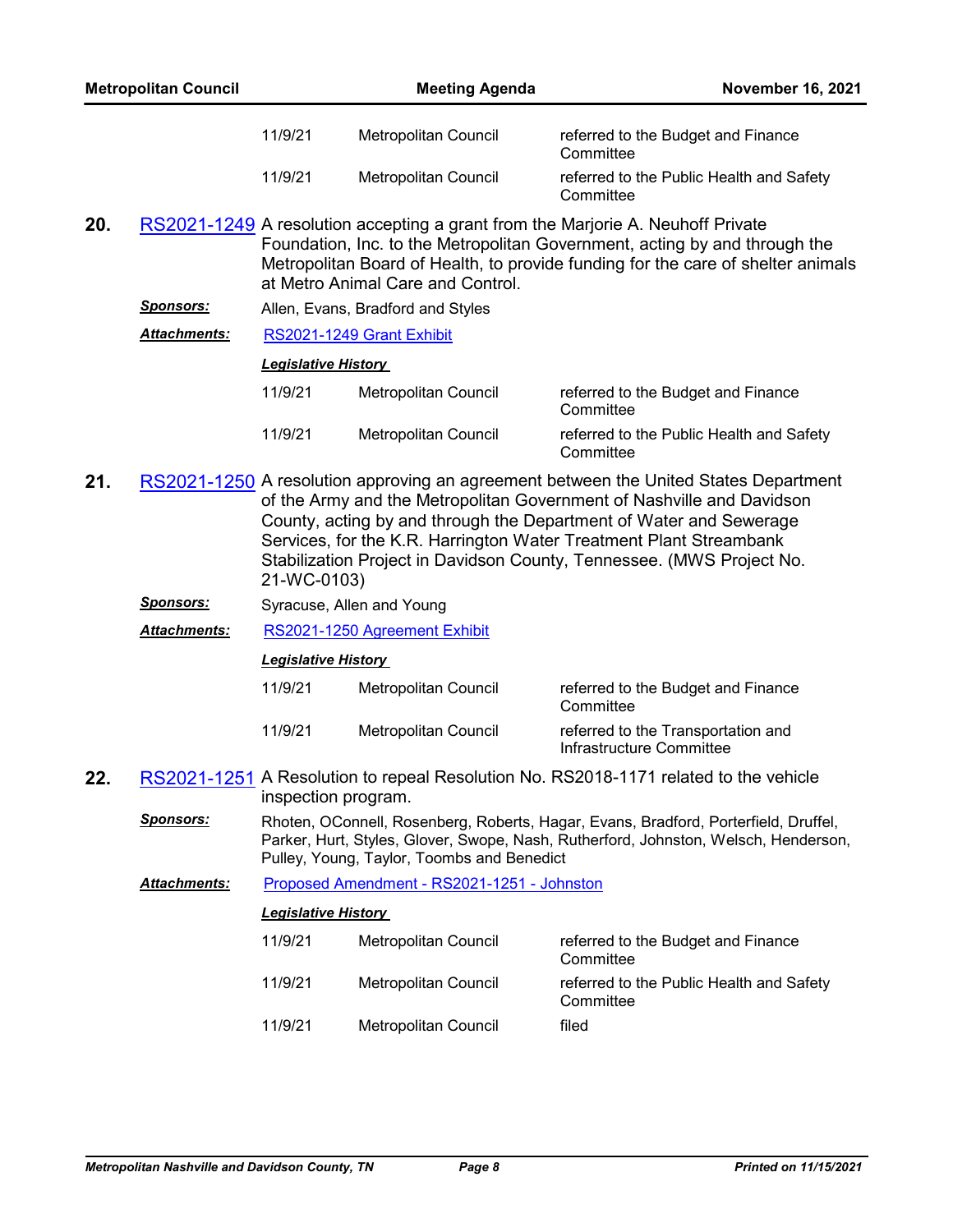| 23. |                  | RS2021-1252 A Resolution encouraging recycling efforts in Metropolitan Nashville and<br>Davidson County and requesting the Metropolitan Department of Water and<br>Sewerage Services incentivize recycling efforts.                                       |                                              |                                                                                                                                                        |  |  |
|-----|------------------|-----------------------------------------------------------------------------------------------------------------------------------------------------------------------------------------------------------------------------------------------------------|----------------------------------------------|--------------------------------------------------------------------------------------------------------------------------------------------------------|--|--|
|     | <b>Sponsors:</b> | Hall<br><b>Legislative History</b>                                                                                                                                                                                                                        |                                              |                                                                                                                                                        |  |  |
|     |                  | 11/9/21                                                                                                                                                                                                                                                   | Metropolitan Council                         | referred to the Transportation and<br>Infrastructure Committee                                                                                         |  |  |
|     |                  | 11/9/21                                                                                                                                                                                                                                                   | Metropolitan Council                         | filed                                                                                                                                                  |  |  |
| 24. |                  |                                                                                                                                                                                                                                                           | the continued legacy of The McCrary Sisters. | RS2021-1253 A Resolution recognizing the 100 Year Celebration of The Fairfield Four and                                                                |  |  |
|     | <b>Sponsors:</b> | VanReece, Porterfield, Vercher, Styles, Toombs, Sepulveda, Suara and Hurt<br><b>Legislative History</b>                                                                                                                                                   |                                              |                                                                                                                                                        |  |  |
|     |                  | 11/9/21                                                                                                                                                                                                                                                   | Metropolitan Council                         | referred to the Rules, Confirmations, and<br><b>Public Elections Committee</b>                                                                         |  |  |
|     |                  | 11/9/21                                                                                                                                                                                                                                                   | Metropolitan Council                         | filed                                                                                                                                                  |  |  |
| 25. | RS2021-1254      |                                                                                                                                                                                                                                                           |                                              |                                                                                                                                                        |  |  |
|     |                  |                                                                                                                                                                                                                                                           | workshops concerning human trafficking.      | A Resolution to bring awareness to human trafficking in Tennessee and to<br>encourage the hospitality industry in Nashville to post signage and attend |  |  |
|     | <b>Sponsors:</b> | Syracuse, OConnell, Welsch, Hancock, Johnston, Bradford, Taylor, Evans, Hurt,<br>Styles, Sledge, Benedict, Nash, Rhoten, Cash, Hausser, Withers, Vercher, Druffel,<br>VanReece, Gamble, Suara, Allen, Pulley and Rutherford<br><b>Legislative History</b> |                                              |                                                                                                                                                        |  |  |
|     |                  | 11/9/21                                                                                                                                                                                                                                                   | Metropolitan Council                         | referred to the Rules, Confirmations, and<br><b>Public Elections Committee</b>                                                                         |  |  |
|     |                  | 11/9/21                                                                                                                                                                                                                                                   | Metropolitan Council                         | filed                                                                                                                                                  |  |  |
| 26. | RS2021-1255      |                                                                                                                                                                                                                                                           |                                              |                                                                                                                                                        |  |  |

A Resolution honoring Clara Mohammed School of Nashville on its 50th Anniversary.

|     | Sponsors: | Suara<br><b>Legislative History</b> |                                                                                   |                                                                                |  |  |
|-----|-----------|-------------------------------------|-----------------------------------------------------------------------------------|--------------------------------------------------------------------------------|--|--|
|     |           | 11/9/21                             | Metropolitan Council                                                              | referred to the Rules, Confirmations, and<br><b>Public Elections Committee</b> |  |  |
|     |           | 11/9/21                             | Metropolitan Council                                                              | filed                                                                          |  |  |
| 27. |           |                                     | RS2021-1256 A Resolution recognizing November 20, 2021 as Transgender Day of<br>. |                                                                                |  |  |

Remembrance in Nashville and Davidson County, Tennessee.

| Sponsors: | Withers, VanReece, Benedict, Young and Bradford |
|-----------|-------------------------------------------------|
|           | <b>Leaislative History</b>                      |

| 11/9/21 | Metropolitan Council | referred to the Rules, Confirmations, and<br><b>Public Elections Committee</b> |
|---------|----------------------|--------------------------------------------------------------------------------|
| 11/9/21 | Metropolitan Council | filed                                                                          |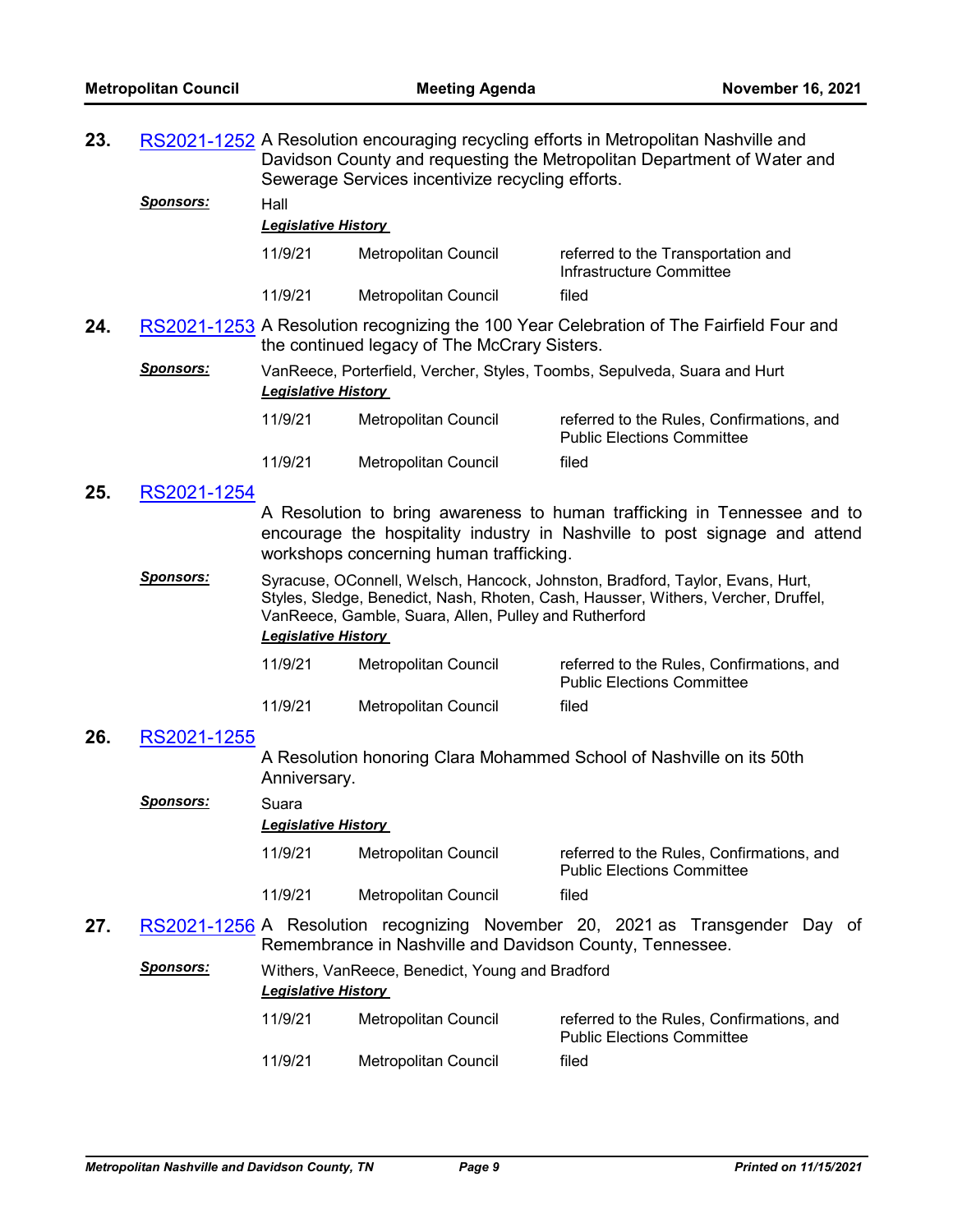# **28.** [RS2021-1257](http://nashville.legistar.com/gateway.aspx?m=l&id=/matter.aspx?key=13854)

A Resolution recognizing December 1, 2021 as World AIDS Day in Nashville and Davidson County.

# **Sponsors:** Hurt, Withers, VanReece, Benedict, Young and Bradford *Legislative History*

| 11/9/21 | Metropolitan Council | referred to the Rules, Confirmations, and<br><b>Public Elections Committee</b> |
|---------|----------------------|--------------------------------------------------------------------------------|
| 11/9/21 | Metropolitan Council | filed                                                                          |

# **H. Late Resolutions**

- **1.** [RS2021-XXX](http://nashville.legistar.com/gateway.aspx?m=l&id=/matter.aspx?key=13861) A resolution approving an interlocal agreement between the Metropolitan (Henderson) Government of Nashville and Davidson County, through the Nashville Department of Transportation and Multimodal Infrastructure, and the City of Forest Hills, for public infrastructure improvements at the intersection of Lynnwood Drive and Tyne Boulevard, Proposal No. 2021M-032AG-001.
	- *Sponsors:* Henderson
	- [Agreement Exhibit](http://nashville.legistar.com/gateway.aspx?M=F&ID=aefbd353-35d4-470e-a936-d49fdae618a9.pdf) [Late Resolution - Henderson - agreement-NDOT-Forest Hills](http://nashville.legistar.com/gateway.aspx?M=F&ID=66f908f2-5aa6-4f61-af44-f85b2ce7bd54.pdf) *Attachments: Legislative History*  11/1/21 Planning Commission approved 11/15/21 Metropolitan Council referred to the Transportation and Infrastructure Committee 11/15/21 Metropolitan Council referred to the Planning and Zoning **Committee**
- **2.** <mark>RS2021-XXX</mark> A resolution accepting a grant from Amazon to the Metropolitan Government of (Allen) Nashville and Davidson County, through the Nashville Department of Transportation and Multimodal Infrastructure, to advance and implement Nashville's Transit Oriented Development.

*Sponsors:* Allen

*Attachments:* [Grant Agreement Exhibit](http://nashville.legistar.com/gateway.aspx?M=F&ID=3412de05-219e-4384-9b62-de467ce146e9.pdf)

## *Legislative History*

| 11/15/21 | Metropolitan Council | referred to the Budget and Finance<br>Committee                |
|----------|----------------------|----------------------------------------------------------------|
| 11/15/21 | Metropolitan Council | referred to the Transportation and<br>Infrastructure Committee |

# **I. Bills on Introduction and First Reading**

**29.** [BL2021-1010](http://nashville.legistar.com/gateway.aspx?m=l&id=/matter.aspx?key=13853) An Ordinance to amend Section 6.77.320 of the Metropolitan Code of Laws relative to the operating area of entertainment transportation vehicles.

| Sponsors: | Glover<br><b>Legislative History</b> |                      |       |
|-----------|--------------------------------------|----------------------|-------|
|           | 11/9/21                              | Metropolitan Council | filed |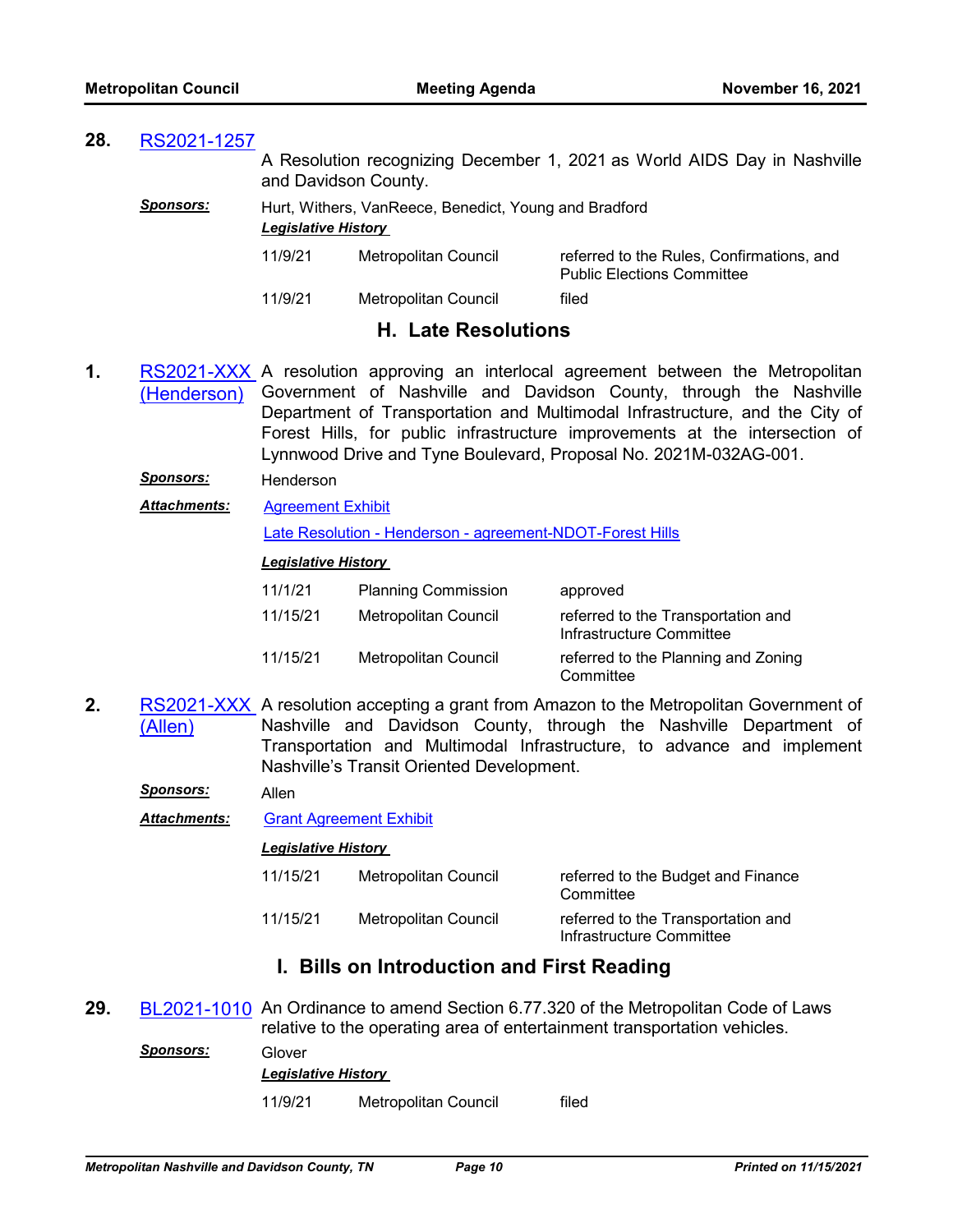| 30. | BL2021-1011         |                                       |                                                               |                                                                                                                                                                                                                                                           |
|-----|---------------------|---------------------------------------|---------------------------------------------------------------|-----------------------------------------------------------------------------------------------------------------------------------------------------------------------------------------------------------------------------------------------------------|
|     |                     |                                       | pertaining to the sale of beer and beer permits.              | An Ordinance to amend Chapter 7.08 of the Metropolitan Code of Laws                                                                                                                                                                                       |
|     | <u>Sponsors:</u>    | OConnell                              |                                                               |                                                                                                                                                                                                                                                           |
|     |                     | <b>Legislative History</b>            |                                                               |                                                                                                                                                                                                                                                           |
|     |                     | 11/9/21                               | Metropolitan Council                                          | filed                                                                                                                                                                                                                                                     |
| 31. |                     |                                       | examination and approval of permit applications and drawings. | BL2021-1012 An ordinance to amend Title 16 of the Metropolitan Code pertaining to the                                                                                                                                                                     |
|     | <u>Sponsors:</u>    | Hancock<br><b>Legislative History</b> |                                                               |                                                                                                                                                                                                                                                           |
|     |                     | 11/9/21                               | Metropolitan Council                                          | filed                                                                                                                                                                                                                                                     |
| 32. |                     | No. 2021-013PR-001).                  |                                                               | BL2021-1013 An ordinance approving a Lease Agreement by and between the Metropolitan<br>Government of Nashville and Davidson County acting by and through the<br>Metropolitan Board of Education and Liberty Collegiate Academy (Proposal                 |
|     | <b>Sponsors:</b>    |                                       | VanReece, Allen, Withers and Lee                              |                                                                                                                                                                                                                                                           |
|     | Attachments:        |                                       | BL2021-1013 Lease Agreement Exhibit                           |                                                                                                                                                                                                                                                           |
|     |                     | <b>Legislative History</b>            |                                                               |                                                                                                                                                                                                                                                           |
|     |                     | 8/2/21                                | <b>Planning Commission</b>                                    | approved                                                                                                                                                                                                                                                  |
| 33. |                     | 2021-011PR-001).                      |                                                               | BL2021-1014 An ordinance approving a Lease Agreement by and between the Metropolitan<br>Government of Nashville and Davidson County acting by and through the<br>Metropolitan Board of Education and Cameron College Prep (Proposal No.                   |
|     | <u>Sponsors:</u>    |                                       | Sledge, Allen, Withers and Lee                                |                                                                                                                                                                                                                                                           |
|     | Attachments:        |                                       | BL2021-1014 Lease Agreement Exhibit                           |                                                                                                                                                                                                                                                           |
|     |                     | <b>Legislative History</b>            |                                                               |                                                                                                                                                                                                                                                           |
|     |                     | 8/2/21                                | <b>Planning Commission</b>                                    | approved                                                                                                                                                                                                                                                  |
| 34. |                     | 2021-014PR-001).                      |                                                               | BL2021-1015 An ordinance approving a Lease Agreement by and between the Metropolitan<br>Government of Nashville and Davidson County acting by and through the<br>Metropolitan Board of Education and Nashville Prep (Proposal No.                         |
|     | <u>Sponsors:</u>    |                                       | Allen, Withers, Roberts and Lee                               |                                                                                                                                                                                                                                                           |
|     | <b>Attachments:</b> |                                       | BL2021-1015 Lease Agreement Exhibit                           |                                                                                                                                                                                                                                                           |
|     |                     | <b>Legislative History</b>            |                                                               |                                                                                                                                                                                                                                                           |
|     |                     | 8/2/21                                | <b>Planning Commission</b>                                    | approved                                                                                                                                                                                                                                                  |
| 35. |                     |                                       | Metropolitan Courthouse in honor of Diane Nash.               | BL2021-1016 An Ordinance naming the landing and steps in front of the Historic                                                                                                                                                                            |
|     | Sponsors:           | Lee<br><b>Legislative History</b>     |                                                               | VanReece, Hurt, Mendes, Porterfield, Benedict, Bradford, OConnell, Suara, Sepulveda,<br>Toombs, Welsch, Styles, Nash, Rosenberg, Syracuse, Gamble, Pulley, Johnston,<br>Rhoten, Evans, Rutherford, Hancock, Cash, Hausser, Withers, Henderson, Taylor and |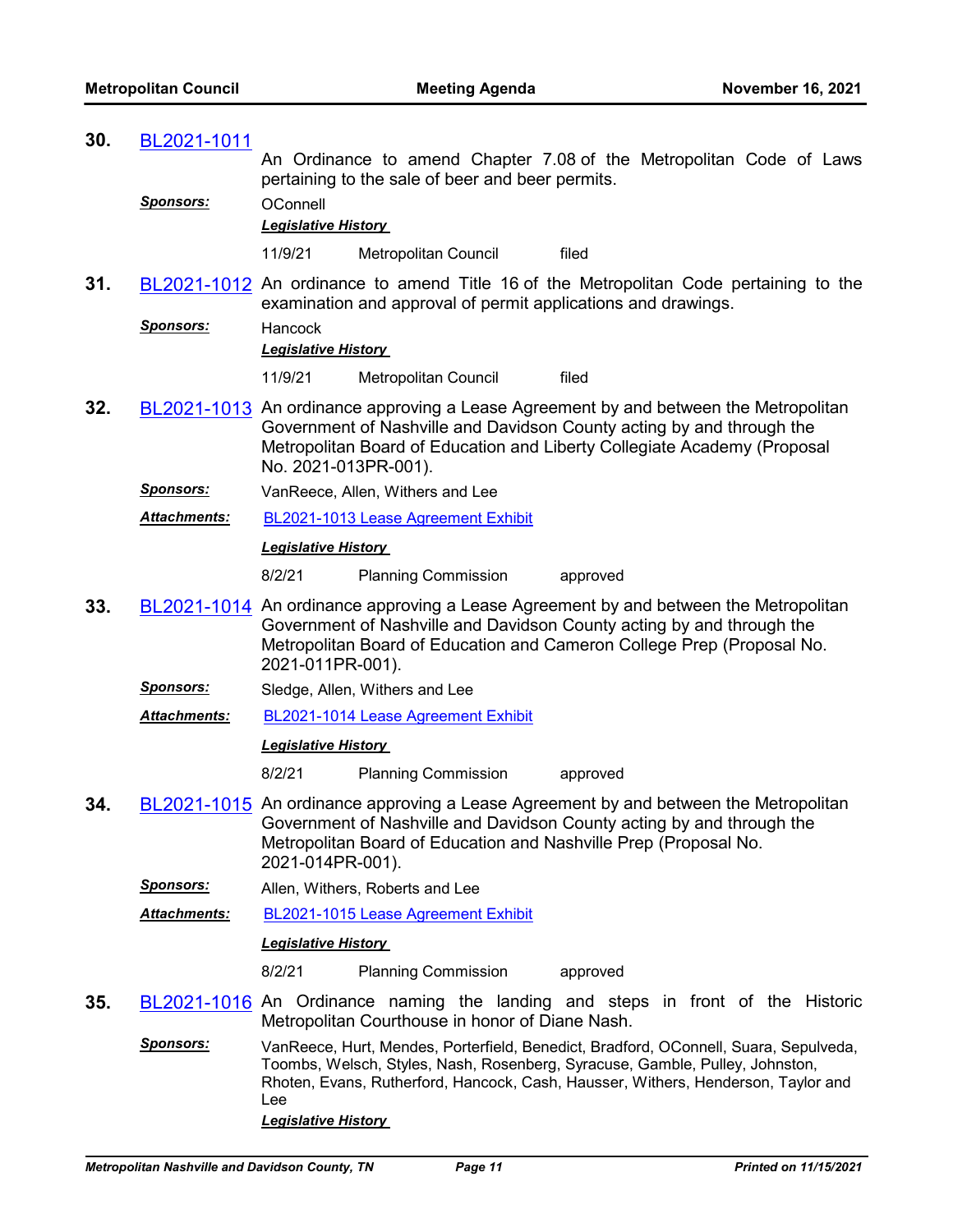| 11/9/21 | Metropolitan Council | filed |
|---------|----------------------|-------|
|---------|----------------------|-------|

**36.** [BL2021-1017](http://nashville.legistar.com/gateway.aspx?m=l&id=/matter.aspx?key=13849) An ordinance approving an agreement between Trevecca Nazarene University and the Metropolitan Government of Nashville and Davidson County, by and through the Metropolitan Nashville Police Department ("MNPD"), to partner with the Criminal Justice Studies Department of Trevecca Nazarene University to provide career opportunities to qualified students.

*Sponsors:* Evans and Allen

*Attachments:* [BL2021-1017 Agreement Exhibit](http://nashville.legistar.com/gateway.aspx?M=F&ID=5d93d406-8d0c-40e6-9c57-188848646326.pdf)

**37.** [BL2021-1018](http://nashville.legistar.com/gateway.aspx?m=l&id=/matter.aspx?key=13817) An ordinance approving an agreement between Lights On! and the Metropolitan Government of Nashville and Davidson County, by and through the Metropolitan Nashville Police Department ("MNPD"), for the participation in the Lights On! program that provides bulb repair vouchers that officers may distribute to a targeted area in lieu of traffic tickets.

*Sponsors:* Allen, Evans and Gamble

*Attachments:* [BL2021-1018 Agreement MOU Exhibit](http://nashville.legistar.com/gateway.aspx?M=F&ID=777f5928-e321-420f-aa02-2be2905e141a.pdf)

- **38.** [BL2021-1019](http://nashville.legistar.com/gateway.aspx?m=l&id=/matter.aspx?key=13821) An ordinance authorizing The Metropolitan Government of Nashville and Davidson County to abandon existing sanitary sewer main and sanitary sewer manholes and to accept new sanitary sewer main and sanitary sewer manholes, for two properties located at 2982 and 3010 Brick Church Pike (MWS Project No. 21-SL-197 and Proposal No. 2021M-083ES-001).
	- *Sponsors:* Toombs, Withers and Young

*Attachments:* [BL2021-1019 Exhibit](http://nashville.legistar.com/gateway.aspx?M=F&ID=f1c0e6ee-0357-44d9-92c3-11678ddfe872.pdf)

## *Legislative History*

10/20/21 Planning Commission approved

- **39.** [BL2021-1020](http://nashville.legistar.com/gateway.aspx?m=l&id=/matter.aspx?key=13822) An ordinance authorizing The Metropolitan Government of Nashville and Davidson County to abandon existing sanitary sewer and water mains, sanitary sewer manholes, fire hydrant assembly and easements, and to accept new sanitary sewer and water mains, sanitary sewer manholes, fire hydrant assemblies and easements, for property located at 1201 Hillside Avenue, also known as The Reservoir - Zone 4A (MWS Project Nos. 21-SL-160 and 21-WL-71 and Proposal No. 2021M-082ES-001).
	- *Sponsors:* Sledge, Withers and Young

*Attachments:* [BL2021-1020 Exhibit](http://nashville.legistar.com/gateway.aspx?M=F&ID=eb5a764d-b154-42d1-beb3-689c09a74fe6.pdf)

#### *Legislative History*

10/20/21 Planning Commission approved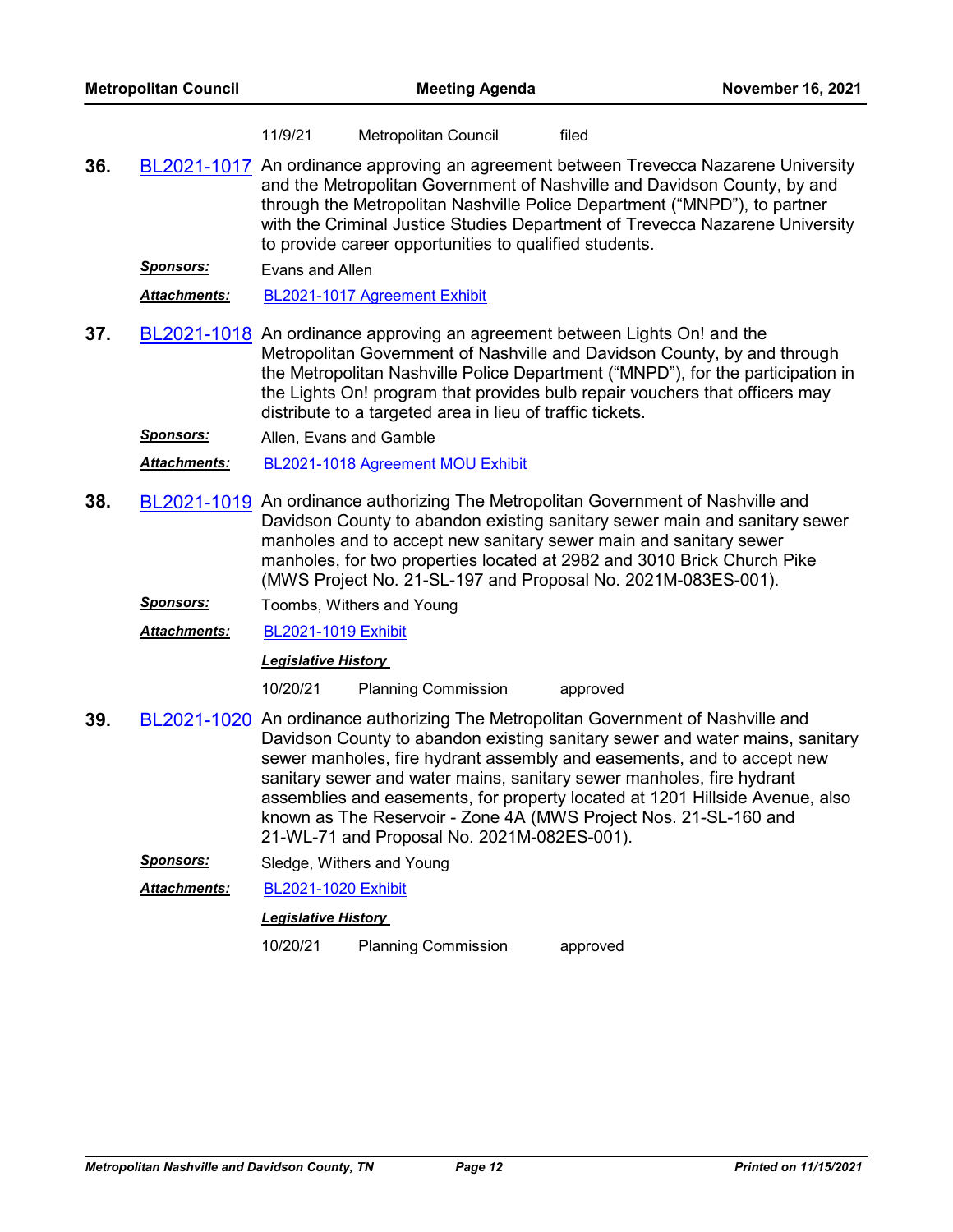# **J. Bills on Second Reading**

**40.** [BL2021-947](http://nashville.legistar.com/gateway.aspx?m=l&id=/matter.aspx?key=13648) An ordinance to amend Title 17 of the Metropolitan Code of Laws, the Zoning Ordinance of The Metropolitan Government of Nashville and Davidson County, by amending the Brinkley Property Specific Plan for property located at 9287 Barco Drive, at the southwest corner of Lacebark Drive and Barco Drive, zoned SP (0.16 acres), to convert an open space lot to a single family residential lot for a total of 104 single family residential lots, all of which is described herein (Proposal No. 2015SP-068-004).

#### *Sponsors:* Rutherford

[BL2021-947 Plans](http://nashville.legistar.com/gateway.aspx?M=F&ID=835c4291-a9d1-4645-91ef-77179ecbc0da.pdf) *Attachments:*

[BL2021-947 Sketch](http://nashville.legistar.com/gateway.aspx?M=F&ID=8f29acdb-d38e-46df-91e8-1c17a20d324f.docx)

## *Legislative History*

| 8/26/21 | <b>Planning Commission</b> | approved with conditions, disapproved<br>without |
|---------|----------------------------|--------------------------------------------------|
|         | (6-0)                      |                                                  |
| 9/28/21 | Metropolitan Council       | filed                                            |
| 10/5/21 | Metropolitan Council       | passed on first reading                          |
| 10/8/21 | Metropolitan Council       | advertised                                       |
| 11/2/21 | Metropolitan Council       | referred to the Planning and Zoning<br>Committee |
| 11/2/21 | Metropolitan Council       | public hearing                                   |
| 11/2/21 | Metropolitan Council       | deferred                                         |

**41.** [BL2021-970](http://nashville.legistar.com/gateway.aspx?m=l&id=/matter.aspx?key=13801) An ordinance to amend Section 2.24.250 of the Metropolitan Code of Laws to require the proceeds of the sale of delinquent tax sale properties to be deposited into the Barnes Fund for Affordable Housing.

# *Sponsors:* Allen, Welsch, Hausser, Suara, Sledge, Toombs, Porterfield and Styles *Legislative History*

| 10/26/21 | Metropolitan Council | filed                                           |
|----------|----------------------|-------------------------------------------------|
| 11/2/21  | Metropolitan Council | referred to the Affordable Housing<br>Committee |
| 11/2/21  | Metropolitan Council | referred to the Budget and Finance<br>Committee |
| 11/2/21  | Metropolitan Council | passed on first reading                         |

**42.** [BL2021-971](http://nashville.legistar.com/gateway.aspx?m=l&id=/matter.aspx?key=13734) An ordinance to amend Title 2 of the Metropolitan Code of Laws to create an Office of Housing and Homelessness.

*Sponsors:* OConnell, Evans, Suara, Sepulveda, Sledge, Welsch, Roberts, Allen, Porterfield, Rosenberg, Johnston, Parker, Druffel, Bradford, Benedict, Taylor and Styles

*Attachments:* [Proposed Substitute - BL2021-971](http://nashville.legistar.com/gateway.aspx?M=F&ID=26c240df-959f-47d4-a609-c0b004985e1a.docx)

| 10/26/21 | Metropolitan Council | filed                                           |
|----------|----------------------|-------------------------------------------------|
| 11/2/21  | Metropolitan Council | referred to the Affordable Housing<br>Committee |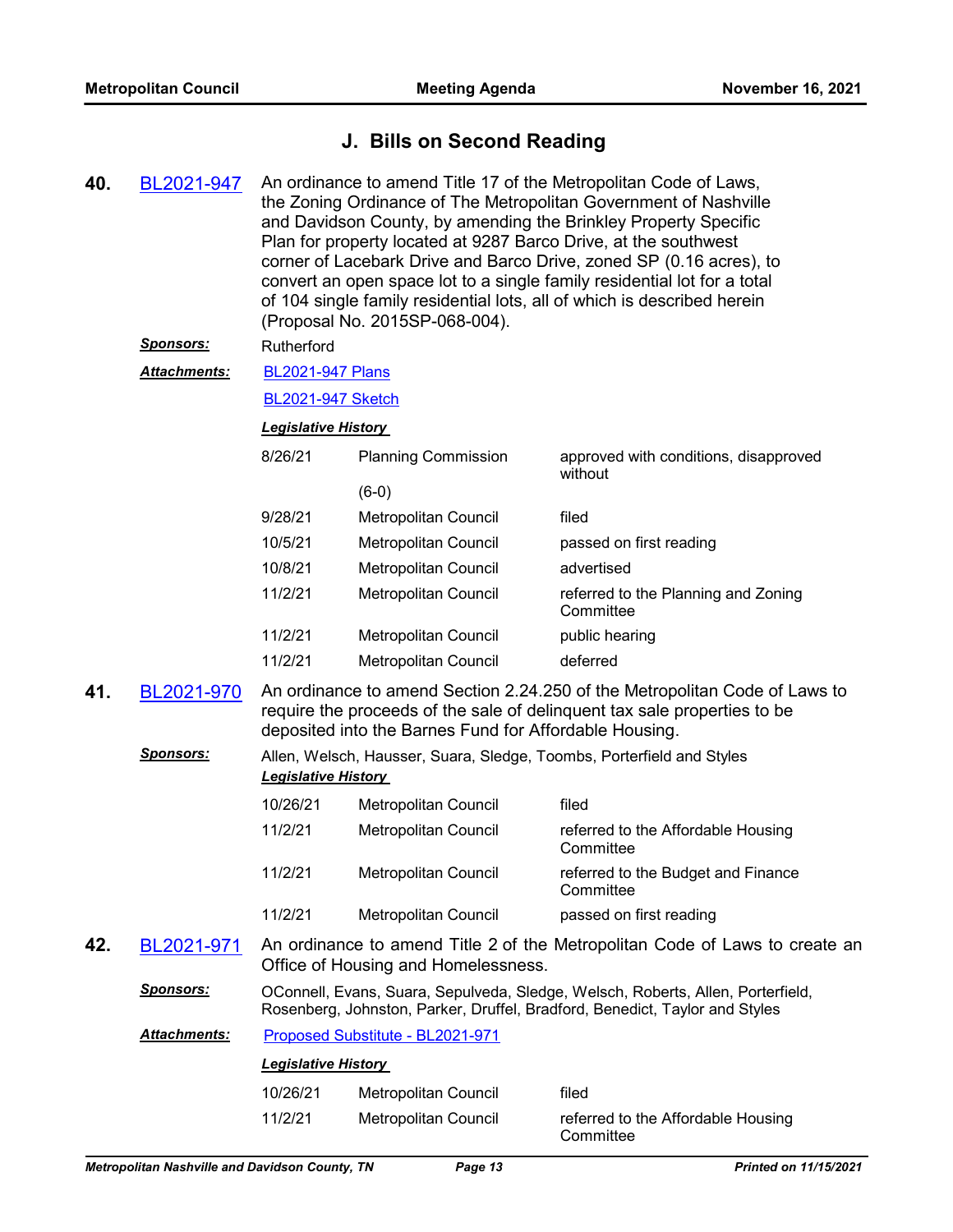|     | <b>Metropolitan Council</b> |                               | <b>Meeting Agenda</b>                                    | <b>November 16, 2021</b>                                                                                                                                                                                                    |  |
|-----|-----------------------------|-------------------------------|----------------------------------------------------------|-----------------------------------------------------------------------------------------------------------------------------------------------------------------------------------------------------------------------------|--|
|     |                             | 11/2/21                       | Metropolitan Council                                     | referred to the Human Services Committee                                                                                                                                                                                    |  |
|     |                             | 11/2/21                       | <b>Metropolitan Council</b>                              | passed on first reading                                                                                                                                                                                                     |  |
| 43. | <u>BL2021-972</u>           | tree canopy.                  |                                                          | An ordinance amending Title 5 of the Metropolitan Code of Laws relative to<br>providing funds for restoring and maintaining Nashville and Davidson County's                                                                 |  |
|     | <u>Sponsors:</u>            | <b>Legislative History</b>    | Porterfield, Styles and Benedict                         | Allen, Henderson, Young, Bradford, Toombs, Welsch, OConnell, Sledge, Hancock,                                                                                                                                               |  |
|     |                             | 11/2/21                       | Metropolitan Council                                     | referred to the Budget and Finance<br>Committee                                                                                                                                                                             |  |
|     |                             | 11/2/21                       | Metropolitan Council                                     | referred to the Transportation and<br>Infrastructure Committee                                                                                                                                                              |  |
|     |                             | 11/2/21                       | Metropolitan Council                                     | passed on first reading                                                                                                                                                                                                     |  |
| 44. | BL2021-973                  | animals.                      |                                                          | An ordinance to amend Title 8 of the Metropolitan Code of Laws related to                                                                                                                                                   |  |
|     | <b>Sponsors:</b>            | <b>Styles and Porterfield</b> |                                                          |                                                                                                                                                                                                                             |  |
|     | <u> Attachments:</u>        |                               | Proposed Amendment - BL2021-973 - Benedict - Fence       |                                                                                                                                                                                                                             |  |
|     |                             | <b>Legislative History</b>    |                                                          |                                                                                                                                                                                                                             |  |
|     |                             | 10/26/21                      | Metropolitan Council                                     | filed                                                                                                                                                                                                                       |  |
|     |                             | 11/2/21                       | Metropolitan Council                                     | referred to the Public Health and Safety<br>Committee                                                                                                                                                                       |  |
|     |                             | 11/2/21                       | Metropolitan Council                                     | passed on first reading                                                                                                                                                                                                     |  |
| 45. | BL2021-976                  |                               | (Parcel No. 08313000300) (Proposal No. 2021M-030AG-001). | An ordinance approving a lease agreement between the Metropolitan<br>Government of Nashville and Davidson County and The United Way of Greater<br>Nashville for office space at 217 South 10th Street, Nashville, Tennessee |  |
|     | <b>Sponsors:</b>            | Withers and Allen             |                                                          |                                                                                                                                                                                                                             |  |
|     | Attachments:                |                               | BL2021-976 Lease Agreement                               |                                                                                                                                                                                                                             |  |
|     |                             | <b>Legislative History</b>    |                                                          |                                                                                                                                                                                                                             |  |
|     |                             | 10/20/21                      | <b>Planning Commission</b>                               | approved                                                                                                                                                                                                                    |  |
|     |                             | 11/2/21                       | <b>Metropolitan Council</b>                              | referred to the Budget and Finance<br>Committee                                                                                                                                                                             |  |
|     |                             | 11/2/21                       | Metropolitan Council                                     | referred to the Planning and Zoning<br>Committee                                                                                                                                                                            |  |
|     |                             | 11/2/21                       | Metropolitan Council                                     | passed on first reading                                                                                                                                                                                                     |  |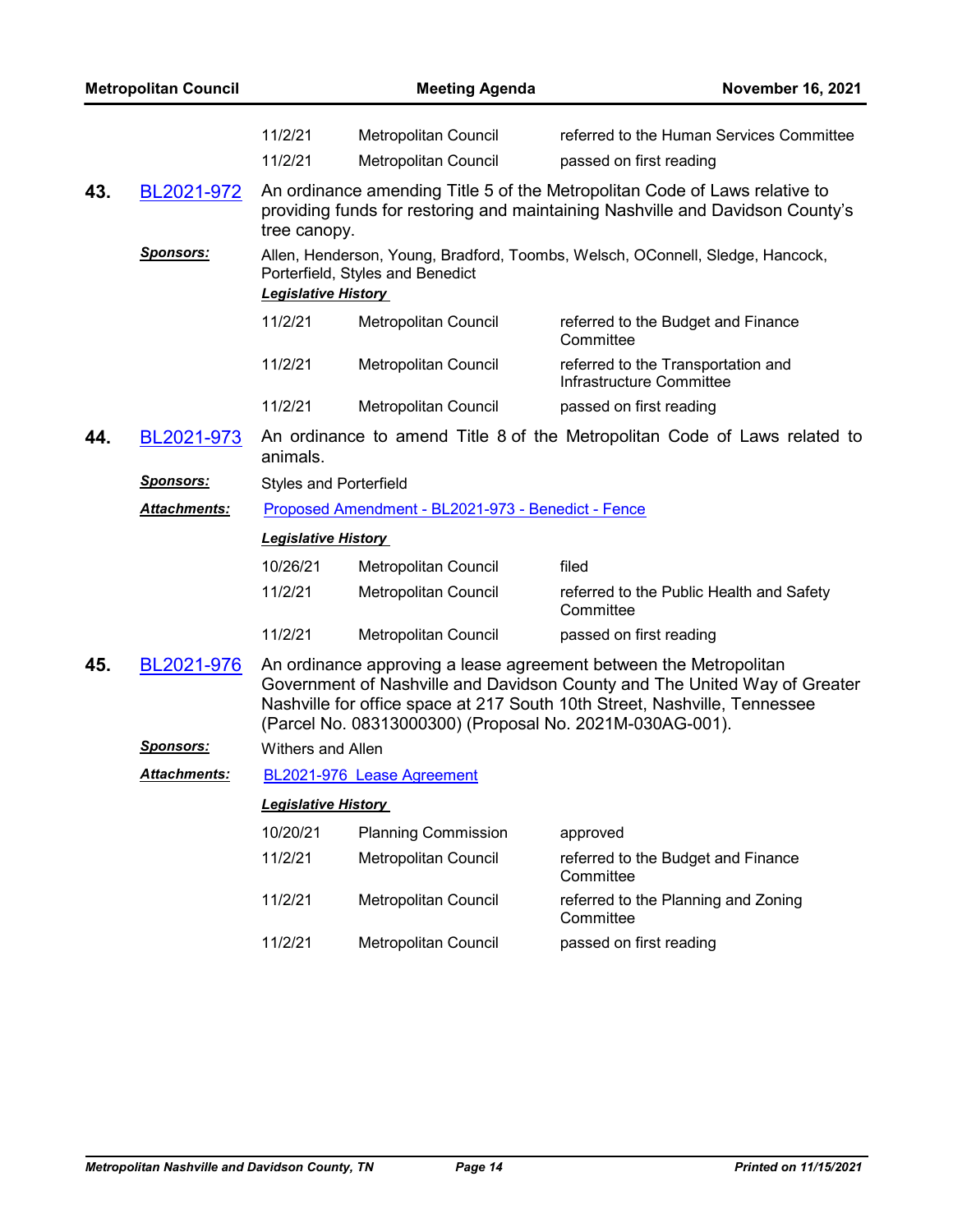**46.** [BL2021-977](http://nashville.legistar.com/gateway.aspx?m=l&id=/matter.aspx?key=13805) An ordinance to provide for the designation of public property within specified areas of downtown Nashville as a temporary "Special Event Zone" during the time period beginning at nine o'clock (9:00) p.m. on December 30, 2021, and ending at 6 o'clock (6:00) a.m. on January 1, 2022, relative to the use of these areas in conjunction with the 2021 New Year's Eve Celebration and related activities and events.

*Sponsors:* OConnell

*Attachments:* [Special Event Zone Footprint](http://nashville.legistar.com/gateway.aspx?M=F&ID=af8968db-ab4c-4a03-a07e-61da1f39ed31.pdf)

## *Legislative History*

| 10/26/21 | <b>Metropolitan Council</b> | filed                                                                    |
|----------|-----------------------------|--------------------------------------------------------------------------|
| 11/2/21  | Metropolitan Council        | referred to the Public Health and Safety<br>Committee                    |
| 11/2/21  | Metropolitan Council        | referred to the Public Facilities, Arts, and<br><b>Culture Committee</b> |
| 11/2/21  | Metropolitan Council        | passed on first reading                                                  |

**47.** [BL2021-978](http://nashville.legistar.com/gateway.aspx?m=l&id=/matter.aspx?key=13751) An ordinance readopting the Code of The Metropolitan Government of Nashville and Davidson County, Tennessee, prepared by Municipal Code Corporation including supplemental and replacement pages thereof, containing certain ordinances of a general and permanent nature enacted on or before June 16, 2021.

| Sponsors: | Vercher |
|-----------|---------|
|-----------|---------|

#### *Legislative History*

- 11/2/21 Metropolitan Council referred to the Rules, Confirmations, and Public Elections Committee 11/2/21 Metropolitan Council passed on first reading
- **48.** [BL2021-979](http://nashville.legistar.com/gateway.aspx?m=l&id=/matter.aspx?key=13746) An ordinance to amend the Geographic Information Systems Street and Alley Centerline Layer for the Metropolitan Government of Nashville and Davidson County by abandoning a portion of Alley Number 1883 right-of-way east of Foster Avenue, (Proposal Number 2021M-015AB-001).

| <b>Sponsors:</b> | Welsch, Withers and Young |
|------------------|---------------------------|
|------------------|---------------------------|

*Attachments:* [BL2021-979\\_Exhibit](http://nashville.legistar.com/gateway.aspx?M=F&ID=d3330dec-b8b7-49d0-926e-03ebbaa23d38.DOCX)

| 9/13/21  | <b>Planning Commission</b>               | approved                                                       |
|----------|------------------------------------------|----------------------------------------------------------------|
| 10/11/21 | <b>Traffic and Parking</b><br>Commission | approved                                                       |
| 11/2/21  | Metropolitan Council                     | referred to the Planning and Zoning<br>Committee               |
| 11/2/21  | Metropolitan Council                     | referred to the Transportation and<br>Infrastructure Committee |
| 11/2/21  | <b>Metropolitan Council</b>              | passed on first reading                                        |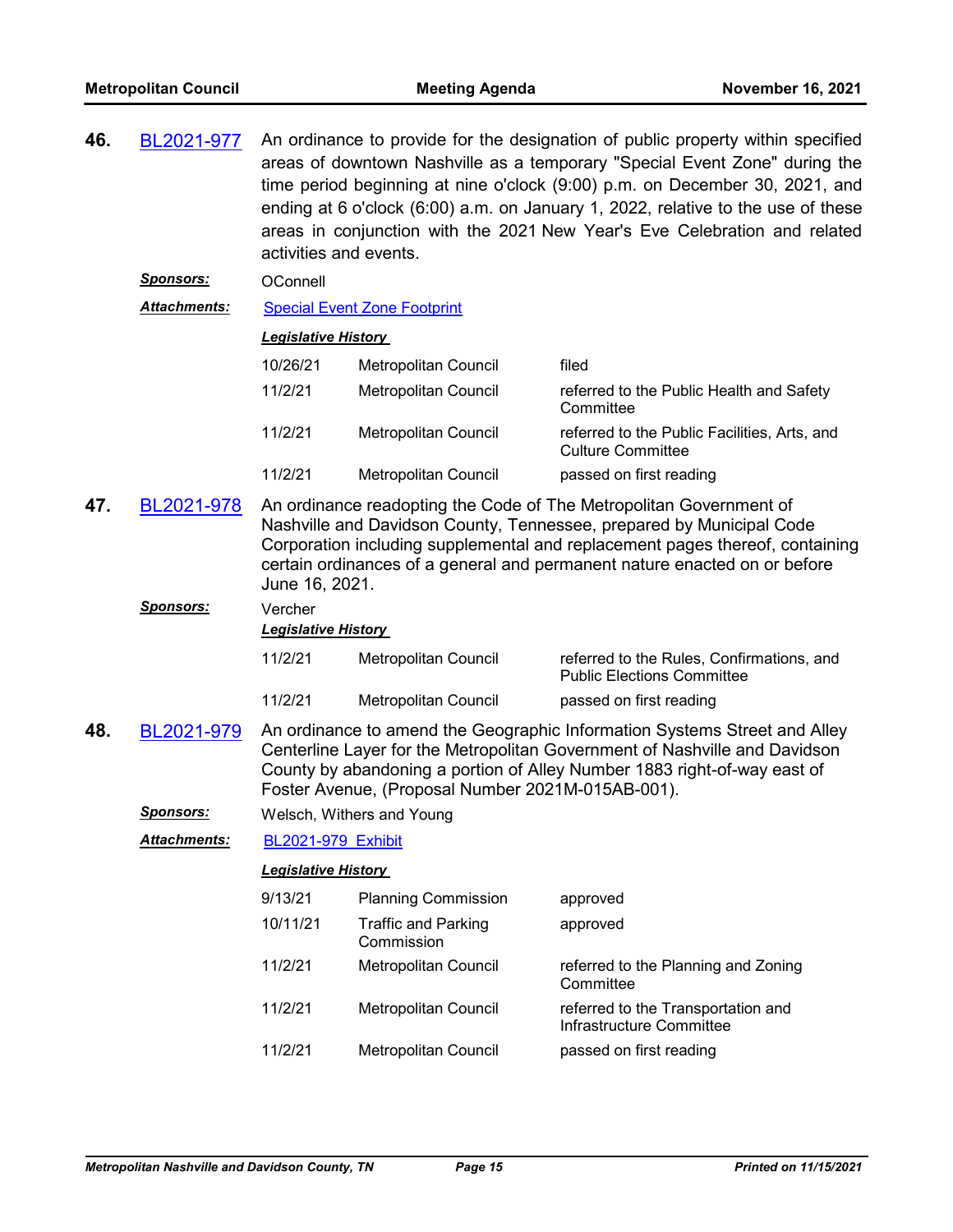| 49.               | BL2021-980       | An ordinance to amend the Geographic Information Systems Street and Alley<br>Centerline Layer for the Metropolitan Government of Nashville and Davidson<br>County by abandoning a portion of Alley Number 1090 right-of-way<br>northeastward from Haynie Avenue to dead end, (Proposal Number<br>2021M-016AB-001). |                                          |                                                                                                                                                                                                                       |  |
|-------------------|------------------|--------------------------------------------------------------------------------------------------------------------------------------------------------------------------------------------------------------------------------------------------------------------------------------------------------------------|------------------------------------------|-----------------------------------------------------------------------------------------------------------------------------------------------------------------------------------------------------------------------|--|
|                   | <u>Sponsors:</u> |                                                                                                                                                                                                                                                                                                                    | Toombs, Withers and Young                |                                                                                                                                                                                                                       |  |
|                   | Attachments:     | <b>BL2021-980 Exhibit</b>                                                                                                                                                                                                                                                                                          |                                          |                                                                                                                                                                                                                       |  |
|                   |                  | <b>Legislative History</b>                                                                                                                                                                                                                                                                                         |                                          |                                                                                                                                                                                                                       |  |
|                   |                  | 9/13/21                                                                                                                                                                                                                                                                                                            | <b>Planning Commission</b>               | approved                                                                                                                                                                                                              |  |
|                   |                  | 10/11/21                                                                                                                                                                                                                                                                                                           | <b>Traffic and Parking</b><br>Commission | approved                                                                                                                                                                                                              |  |
|                   |                  | 11/2/21                                                                                                                                                                                                                                                                                                            | Metropolitan Council                     | referred to the Planning and Zoning<br>Committee                                                                                                                                                                      |  |
|                   |                  | 11/2/21                                                                                                                                                                                                                                                                                                            | <b>Metropolitan Council</b>              | referred to the Transportation and<br>Infrastructure Committee                                                                                                                                                        |  |
|                   |                  | 11/2/21                                                                                                                                                                                                                                                                                                            | <b>Metropolitan Council</b>              | passed on first reading                                                                                                                                                                                               |  |
| 50.<br>BL2021-981 |                  | An ordinance authorizing Silo Capital, LLC to install, construct and maintain<br>underground encroachments in the right of way located at 6100 Robertson<br>Avenue (Proposal No. 2021M-011EN-001).                                                                                                                 |                                          |                                                                                                                                                                                                                       |  |
|                   | <b>Sponsors:</b> | Roberts, Withers and Young                                                                                                                                                                                                                                                                                         |                                          |                                                                                                                                                                                                                       |  |
|                   | Attachments:     | <b>BL2021-981 Exhibit</b>                                                                                                                                                                                                                                                                                          |                                          |                                                                                                                                                                                                                       |  |
|                   |                  | <b>Legislative History</b>                                                                                                                                                                                                                                                                                         |                                          |                                                                                                                                                                                                                       |  |
|                   |                  |                                                                                                                                                                                                                                                                                                                    |                                          |                                                                                                                                                                                                                       |  |
|                   |                  | 10/14/21                                                                                                                                                                                                                                                                                                           | <b>Planning Commission</b>               | approved                                                                                                                                                                                                              |  |
|                   |                  | 11/2/21                                                                                                                                                                                                                                                                                                            | Metropolitan Council                     | referred to the Planning and Zoning<br>Committee                                                                                                                                                                      |  |
|                   |                  | 11/2/21                                                                                                                                                                                                                                                                                                            | Metropolitan Council                     | referred to the Transportation and<br>Infrastructure Committee                                                                                                                                                        |  |
|                   |                  | 11/2/21                                                                                                                                                                                                                                                                                                            | Metropolitan Council                     | passed on first reading                                                                                                                                                                                               |  |
| 51.               | BL2021-982       | 2021M-080ES-001).                                                                                                                                                                                                                                                                                                  |                                          | An ordinance authorizing The Metropolitan Government of Nashville and<br>Davidson County to accept a fire hydrant assembly for a property located at<br>1700 Pearl Street (MWS Project No. 19-WL-118 and Proposal No. |  |
|                   | <b>Sponsors:</b> |                                                                                                                                                                                                                                                                                                                    | OConnell, Withers and Young              |                                                                                                                                                                                                                       |  |
|                   | Attachments:     | <b>BL2021-982 Exhibit</b>                                                                                                                                                                                                                                                                                          |                                          |                                                                                                                                                                                                                       |  |
|                   |                  | <b>Legislative History</b>                                                                                                                                                                                                                                                                                         |                                          |                                                                                                                                                                                                                       |  |
|                   |                  | 10/8/21                                                                                                                                                                                                                                                                                                            | <b>Planning Commission</b>               | approved                                                                                                                                                                                                              |  |
|                   |                  | 11/2/21                                                                                                                                                                                                                                                                                                            | Metropolitan Council                     | referred to the Planning and Zoning<br>Committee                                                                                                                                                                      |  |
|                   |                  | 11/2/21                                                                                                                                                                                                                                                                                                            | Metropolitan Council                     | referred to the Transportation and<br>Infrastructure Committee                                                                                                                                                        |  |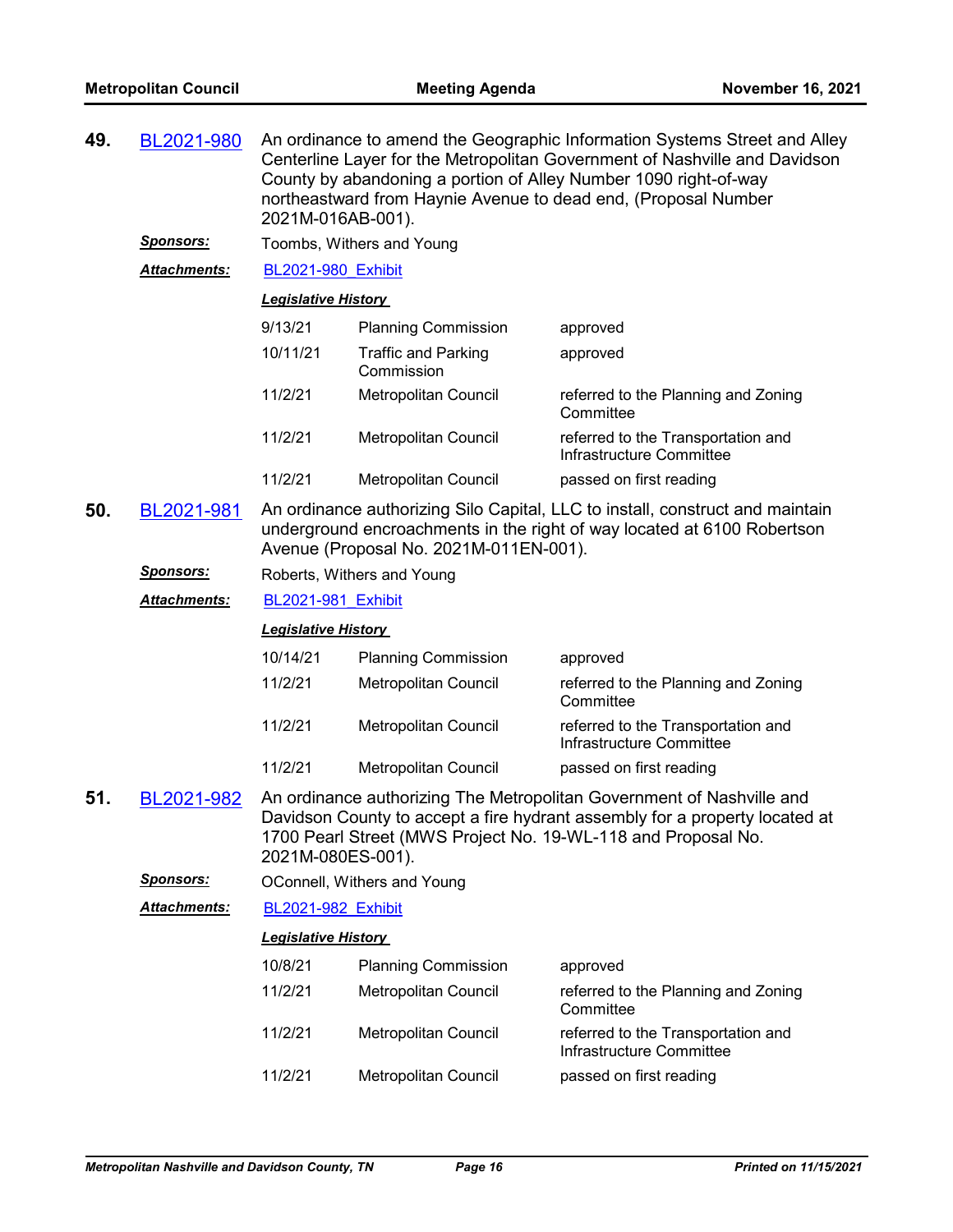# **K. Bills on Third Reading**

**53.** [BL2021-766](http://nashville.legistar.com/gateway.aspx?m=l&id=/matter.aspx?key=2302) An ordinance to amend Title 17 of the Metropolitan Code of Laws, the Zoning Ordinance of The Metropolitan Government of Nashville and Davidson County, by changing from AR2a to SP zoning on property located at 3156 Anderson Road, to permit 22 multi-family residential units, all of which is described herein (Proposal No. 2018SP-040-001). *Sponsors:* Porterfield [BL2021-766 Plan](http://nashville.legistar.com/gateway.aspx?M=F&ID=b37648fb-f041-45af-9755-a1371938b506.pdf) [BL2021-766 Sketch](http://nashville.legistar.com/gateway.aspx?M=F&ID=ee2af55a-7c18-4acf-aeca-0e7a21f67f40.docx) [BL2021-766 Amendment](http://nashville.legistar.com/gateway.aspx?M=F&ID=50ddd5ea-6baa-47eb-a16e-c974aebc20ce.docx) *Attachments: Legislative History*  5/13/21 Planning Commission approved with conditions, disapproved without (8-0-1) 5/25/21 Metropolitan Council filed 6/1/21 Metropolitan Council passed on first reading 6/4/21 Metropolitan Council advertised 8/13/21 advertised 9/10/21 advertised 7/6/21 Metropolitan Council **public hearing** 7/6/21 public hearing deferred to 9/7/21 9/7/21 public hearing deferred to 10/5/21 7/6/21 Metropolitan Council deferred 9/7/21 Metropolitan Council amended 9/7/21 Metropolitan Council deferred 10/5/21 Metropolitan Council passed on second reading 10/18/21 Planning and Zoning **Committee** approved 10/19/21 Metropolitan Council deferred deferred to 11/16/21 **53.** [BL2021-784](http://nashville.legistar.com/gateway.aspx?m=l&id=/matter.aspx?key=2372) An ordinance amending Sections 17.36.680 and 17.36.690 of the Metropolitan Code, Zoning Regulations to expand the allowable locations of a Detached Accessory Dwelling Unit (DADU) Overlay District (Proposal No. 2021Z-008TX-001). *Sponsors:* Parker [BL2021-784 Exhibit A](http://nashville.legistar.com/gateway.aspx?M=F&ID=6e9c7010-d004-491f-8367-ab334fe1ba8f.pdf) [Substitute BL2021-784](http://nashville.legistar.com/gateway.aspx?M=F&ID=381aaa61-6061-4250-8dbf-8f1a75e2fbdc.docx) *Attachments: Legislative History*  6/8/21 Metropolitan Council filed 6/15/21 Metropolitan Council passed on first reading 7/9/21 Metropolitan Council advertised 7/22/21 Planning Commission disapproved (7-0)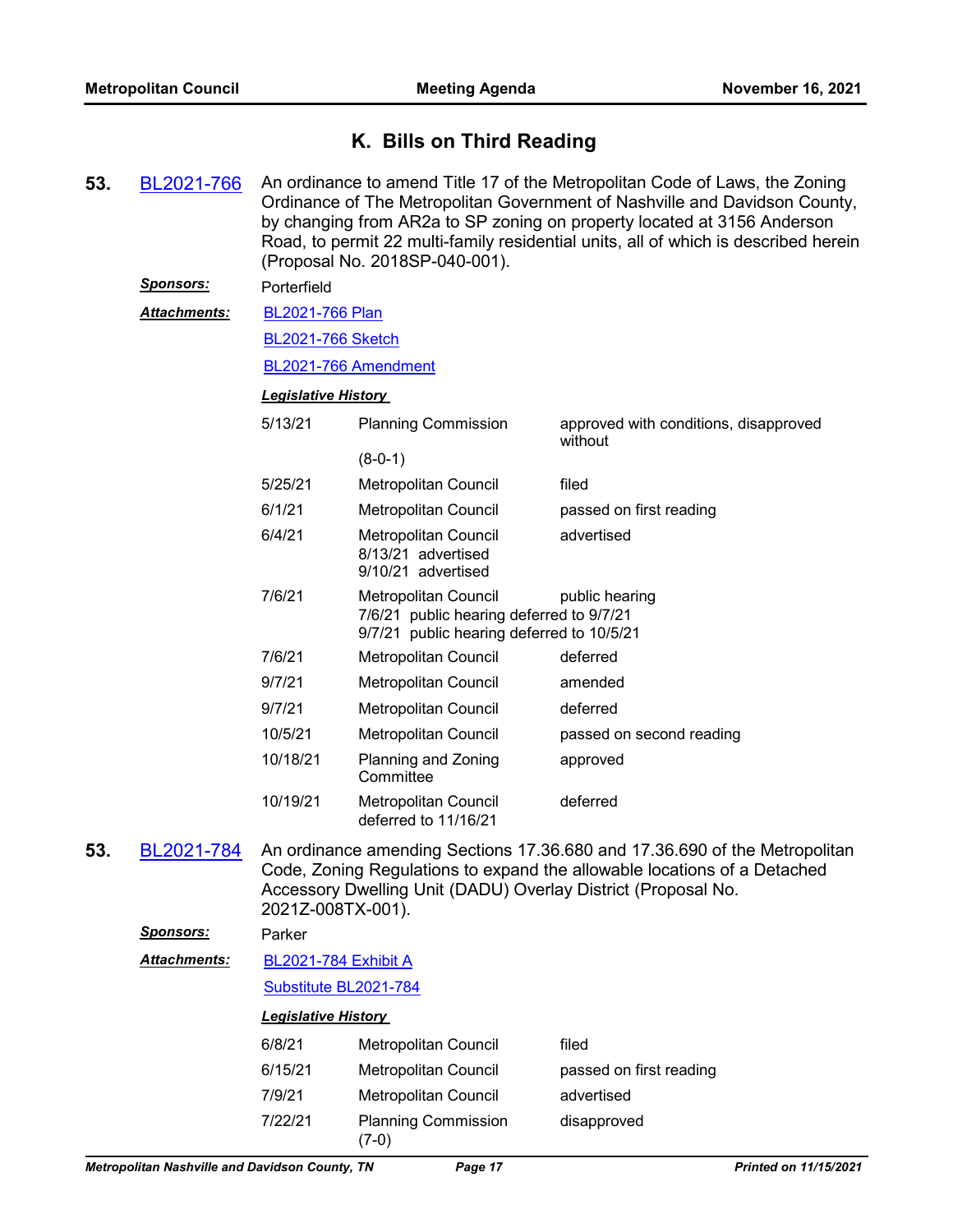| <b>Metropolitan Council</b> | <b>Meeting Agenda</b> |                                                                      |                                                                                                                                          | <b>November 16, 2021</b> |
|-----------------------------|-----------------------|----------------------------------------------------------------------|------------------------------------------------------------------------------------------------------------------------------------------|--------------------------|
| 8/3/21                      |                       | Metropolitan Council<br>public hearing held; second reading deferred | public hearing                                                                                                                           |                          |
|                             | 8/3/21                | Metropolitan Council                                                 | substituted                                                                                                                              |                          |
|                             | 8/3/21                | Metropolitan Council<br>second reading deferred to 10/5/21           | deferred                                                                                                                                 |                          |
|                             | 10/5/21               | Metropolitan Council<br>deferred to 11/2/21                          | deferred                                                                                                                                 |                          |
|                             | 11/1/21               | Planning and Zoning<br>Committee                                     | approved                                                                                                                                 |                          |
|                             | 11/2/21               | Metropolitan Council                                                 | passed on second reading                                                                                                                 |                          |
| 54.<br>BL2021-791           |                       |                                                                      | An ordinance to amend Title 17 of the Metropolitan Code of Laws, the<br>Zoning Ordinance of The Metropolitan Government of Nashville and |                          |

Davidson County, by applying a Detached Accessory Dwelling Unit (DADU) Overlay District to various properties located south of East Trinity Lane, north of Douglas Ave, east of Dickerson Pike, and west of Lischey Ave, zoned RS5, R6-A, and RM15-A (109.45 acres), all of which is described herein (Proposal No. 2021Z-065PR-001).

# *Sponsors:* Parker

| <b>Attachments:</b> | BL2021-791 Owners Table              |
|---------------------|--------------------------------------|
|                     | BL2021-791-Parcel Table              |
|                     | <b>BL2021-791-Sketch</b>             |
|                     | Substitute - BL2021-791 Parcel Table |
|                     | Substitute - BL2021-791              |

[Substitute - BL2021-791 Owners Table](http://nashville.legistar.com/gateway.aspx?M=F&ID=5d2c57d9-4b55-4e64-9857-adfcc4690e93.pdf)

| 6/8/21  | <b>Metropolitan Council</b>                                       | filed                                            |
|---------|-------------------------------------------------------------------|--------------------------------------------------|
| 6/15/21 | <b>Metropolitan Council</b>                                       | passed on first reading                          |
| 7/9/21  | <b>Metropolitan Council</b>                                       | advertised                                       |
| 7/22/21 | <b>Planning Commission</b><br>(7-0)                               | disapproved                                      |
| 8/3/21  | <b>Metropolitan Council</b>                                       | referred to the Planning and Zoning<br>Committee |
|         | 10/4/21 recommended for deferral to 11/2/21                       |                                                  |
| 8/3/21  | <b>Metropolitan Council</b>                                       | public hearing                                   |
| 8/3/21  | <b>Metropolitan Council</b><br>second reading deferred to 10/5/21 | deferred                                         |
| 10/5/21 | <b>Metropolitan Council</b><br>deferred to 11/2/21                | deferred                                         |
| 11/2/21 | <b>Metropolitan Council</b>                                       | substituted                                      |
| 11/2/21 | Metropolitan Council                                              | passed on second reading                         |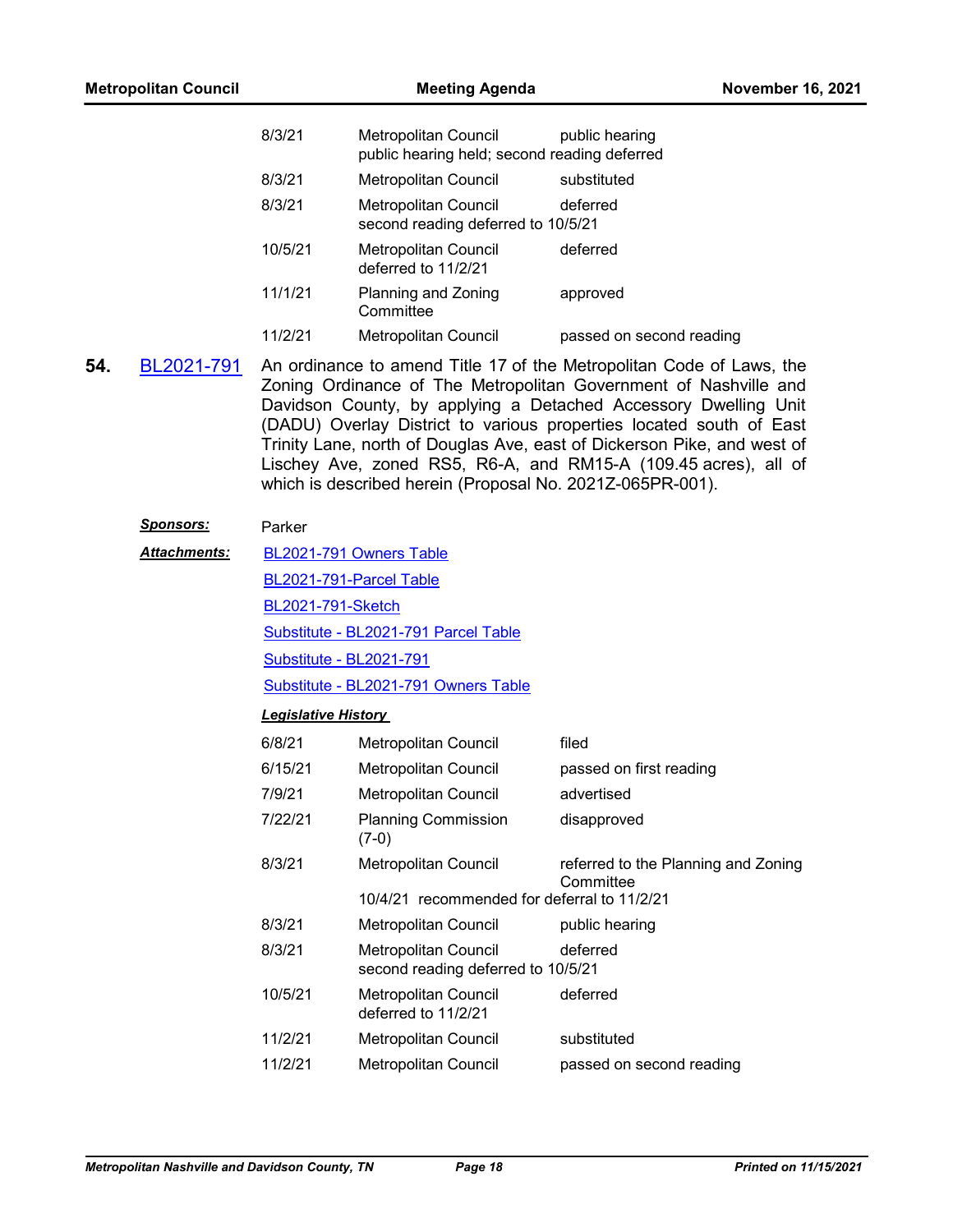| 55. | BL2021-797          | An ordinance amending Section 17.12.070 of the Metropolitan Code to amend<br>the requirements of the residential floor area ratio bonus in mixed use<br>(Proposal No. 2021Z-011TX-001). |                                                                                                |                                                                                                                                                  |  |
|-----|---------------------|-----------------------------------------------------------------------------------------------------------------------------------------------------------------------------------------|------------------------------------------------------------------------------------------------|--------------------------------------------------------------------------------------------------------------------------------------------------|--|
|     | <u>Sponsors:</u>    | Withers                                                                                                                                                                                 |                                                                                                |                                                                                                                                                  |  |
|     | <b>Attachments:</b> | BL2021-797                                                                                                                                                                              |                                                                                                |                                                                                                                                                  |  |
|     |                     | Substitute BL2021-797                                                                                                                                                                   |                                                                                                |                                                                                                                                                  |  |
|     |                     |                                                                                                                                                                                         | Second Substitute BL2021-797                                                                   |                                                                                                                                                  |  |
|     |                     | <b>Legislative History</b>                                                                                                                                                              |                                                                                                |                                                                                                                                                  |  |
|     |                     | 6/29/21                                                                                                                                                                                 | Metropolitan Council                                                                           | filed                                                                                                                                            |  |
|     |                     | 7/6/21                                                                                                                                                                                  | Metropolitan Council                                                                           | passed on first reading                                                                                                                          |  |
|     |                     | 7/6/21                                                                                                                                                                                  | <b>Metropolitan Council</b><br>deferred to 10/5/2021                                           | deferred                                                                                                                                         |  |
|     |                     | 9/10/21                                                                                                                                                                                 | Metropolitan Council<br>10/8/21 advertised                                                     | advertised                                                                                                                                       |  |
|     |                     | 10/5/21                                                                                                                                                                                 | Metropolitan Council<br>7/6/21                                                                 | public hearing<br>passed on first reading; public hearing deferred to 10/5/21<br>10/5/21 substitute approved; public hearing deferred to 11/2/21 |  |
|     |                     | 10/5/21                                                                                                                                                                                 | Metropolitan Council                                                                           | substituted                                                                                                                                      |  |
|     |                     | 10/5/21                                                                                                                                                                                 | Metropolitan Council<br>deferred to 11/2/21 public hearing                                     | deferred                                                                                                                                         |  |
|     |                     | 10/28/21                                                                                                                                                                                | <b>Planning Commission</b>                                                                     | approved with conditions, disapproved<br>without                                                                                                 |  |
|     |                     | 11/2/21                                                                                                                                                                                 |                                                                                                | approved with a second substitute, disapproved without (7-0)                                                                                     |  |
|     |                     |                                                                                                                                                                                         | Metropolitan Council                                                                           | referred to the Planning and Zoning<br>Committee                                                                                                 |  |
|     |                     | 11/2/21                                                                                                                                                                                 | Metropolitan Council                                                                           | substituted                                                                                                                                      |  |
|     |                     | 11/2/21                                                                                                                                                                                 | Metropolitan Council                                                                           | passed on second reading                                                                                                                         |  |
| 56. | BL2021-842          |                                                                                                                                                                                         | An ordinance amending Chapter<br>historic structures and sites (Proposal No. 2021Z-015TX-001). | 16.28 and Section<br>17.40.430 of the<br>Metropolitan Code to amend the regulations of the demolition of potentially                             |  |
|     | <u>Sponsors:</u>    |                                                                                                                                                                                         | Cash, Porterfield, Murphy, Styles, Bradford, Syracuse and Hancock                              |                                                                                                                                                  |  |
|     | <b>Attachments:</b> | BL2021-842                                                                                                                                                                              |                                                                                                |                                                                                                                                                  |  |
|     |                     | Substitute BL2021-842                                                                                                                                                                   |                                                                                                |                                                                                                                                                  |  |
|     |                     |                                                                                                                                                                                         | Proposed Amendment - BL2021-842 - Cash                                                         |                                                                                                                                                  |  |
|     |                     | <b>Legislative History</b>                                                                                                                                                              |                                                                                                |                                                                                                                                                  |  |
|     |                     | 7/27/21                                                                                                                                                                                 | <b>Metropolitan Council</b>                                                                    | filed                                                                                                                                            |  |
|     |                     | 8/3/21                                                                                                                                                                                  | <b>Metropolitan Council</b><br>deferred to October 5, 2021 public hearing                      | passed on first reading                                                                                                                          |  |
|     |                     | 9/10/21                                                                                                                                                                                 | Metropolitan Council<br>10/8/21 advertised                                                     | advertised                                                                                                                                       |  |
|     |                     | 10/5/21                                                                                                                                                                                 | Metropolitan Council<br>8/3/21                                                                 | public hearing<br>passed on first reading; public hearing deferred to 10/5/21<br>10/5/21 substitute approved; public hearing deferred to 11/2/21 |  |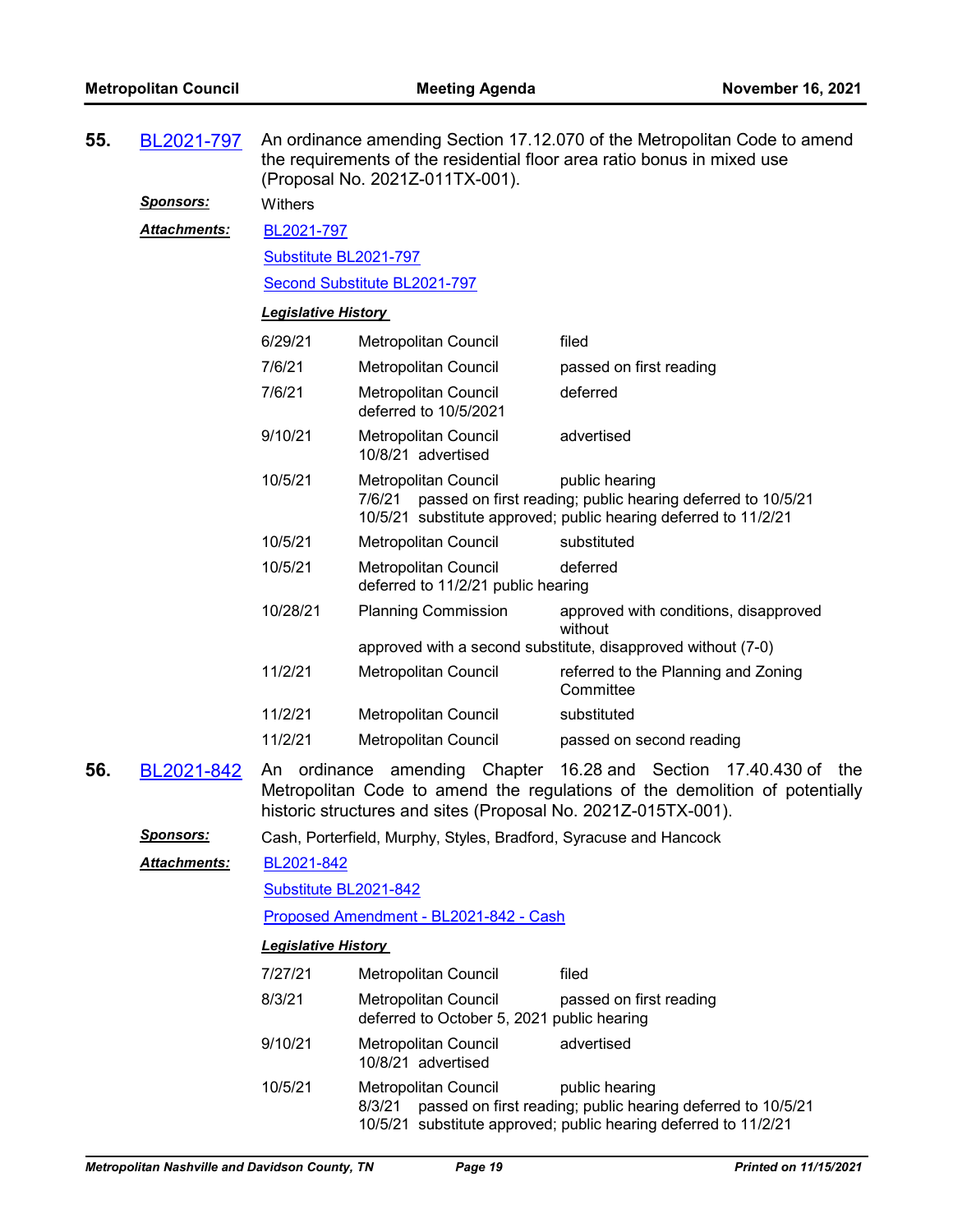| <b>Metropolitan Council</b> |                     |                            | <b>November 16, 2021</b>                                                                     |                                                                                                                                                                                                                  |
|-----------------------------|---------------------|----------------------------|----------------------------------------------------------------------------------------------|------------------------------------------------------------------------------------------------------------------------------------------------------------------------------------------------------------------|
|                             |                     | 10/5/21                    | Metropolitan Council                                                                         | substituted                                                                                                                                                                                                      |
|                             |                     | 10/5/21                    | <b>Metropolitan Council</b><br>deferred to 11/2/21 public hearing                            | deferred                                                                                                                                                                                                         |
|                             |                     | 10/28/21                   | <b>Planning Commission</b><br>$(7-0)$                                                        | approved                                                                                                                                                                                                         |
|                             |                     | 11/2/21                    | Metropolitan Council                                                                         | referred to the Government Operations and<br><b>Regulations Committee</b>                                                                                                                                        |
|                             |                     | 11/2/21                    | Metropolitan Council                                                                         | referred to the Planning and Zoning<br>Committee                                                                                                                                                                 |
|                             |                     | 11/2/21                    | Metropolitan Council                                                                         | passed on second reading                                                                                                                                                                                         |
| 57.                         | BL2021-843          | 2021Z-017TX-001).          |                                                                                              | An ordinance to amend Sections 17.36.110, 17.36.120, and 17.40.550 of the<br>Metropolitan Code of Laws relative to historic signage (Proposal No.                                                                |
|                             | <u>Sponsors:</u>    |                            | Roberts, Porterfield, Styles and Bradford                                                    |                                                                                                                                                                                                                  |
|                             | <b>Attachments:</b> | Substitute BL2021-843      |                                                                                              |                                                                                                                                                                                                                  |
|                             |                     | BL2021-843                 |                                                                                              |                                                                                                                                                                                                                  |
|                             |                     | <b>Legislative History</b> |                                                                                              |                                                                                                                                                                                                                  |
|                             |                     | 7/27/21                    | Metropolitan Council                                                                         | filed                                                                                                                                                                                                            |
|                             |                     | 8/3/21                     | Metropolitan Council<br>deferred to October 5, 2021 public hearing                           | passed on first reading                                                                                                                                                                                          |
|                             |                     | 9/10/21                    | Metropolitan Council<br>10/8/21 advertised                                                   | advertised                                                                                                                                                                                                       |
|                             |                     | 9/23/21                    | <b>Planning Commission</b><br>$(9-0)$                                                        | approved                                                                                                                                                                                                         |
|                             |                     | 10/5/21                    | Metropolitan Council<br>8/3/21<br>10/5/21 public hearing deferred to 11/2/21                 | public hearing<br>passed on first reading; public hearing deferred to 10/5/21                                                                                                                                    |
|                             |                     | 10/5/21                    | Metropolitan Council<br>deferred to 11/2/21 public hearing                                   | deferred                                                                                                                                                                                                         |
|                             |                     | 11/2/21                    | Metropolitan Council                                                                         | referred to the Government Operations and<br><b>Regulations Committee</b>                                                                                                                                        |
|                             |                     | 11/2/21                    | Metropolitan Council                                                                         | referred to the Planning and Zoning<br>Committee                                                                                                                                                                 |
|                             |                     | 11/2/21                    | Metropolitan Council                                                                         | substituted                                                                                                                                                                                                      |
|                             |                     | 11/2/21                    | Metropolitan Council                                                                         | passed on second reading                                                                                                                                                                                         |
| 58.                         | BL2021-886          |                            | Anderson Road (Proposal No. 2018SP-040-001).<br>RESTRICTED IN THE CONSTRUCTION OF BUILDINGS. | An ordinance to authorize building material restrictions and requirements for<br>BL2021-766, a proposed Specific Plan Zoning District located at 3156<br>THE PROPOSED ORDINANCE REQUIRES CERTAIN MATERIALS TO BE |
|                             | Sponsors:           | Porterfield                |                                                                                              |                                                                                                                                                                                                                  |
|                             |                     | <b>Legislative History</b> |                                                                                              |                                                                                                                                                                                                                  |
|                             |                     | 5/13/21                    | <b>Planning Commission</b>                                                                   | approved with conditions, disapproved<br>without                                                                                                                                                                 |
|                             |                     |                            | $(8-0-1)$                                                                                    |                                                                                                                                                                                                                  |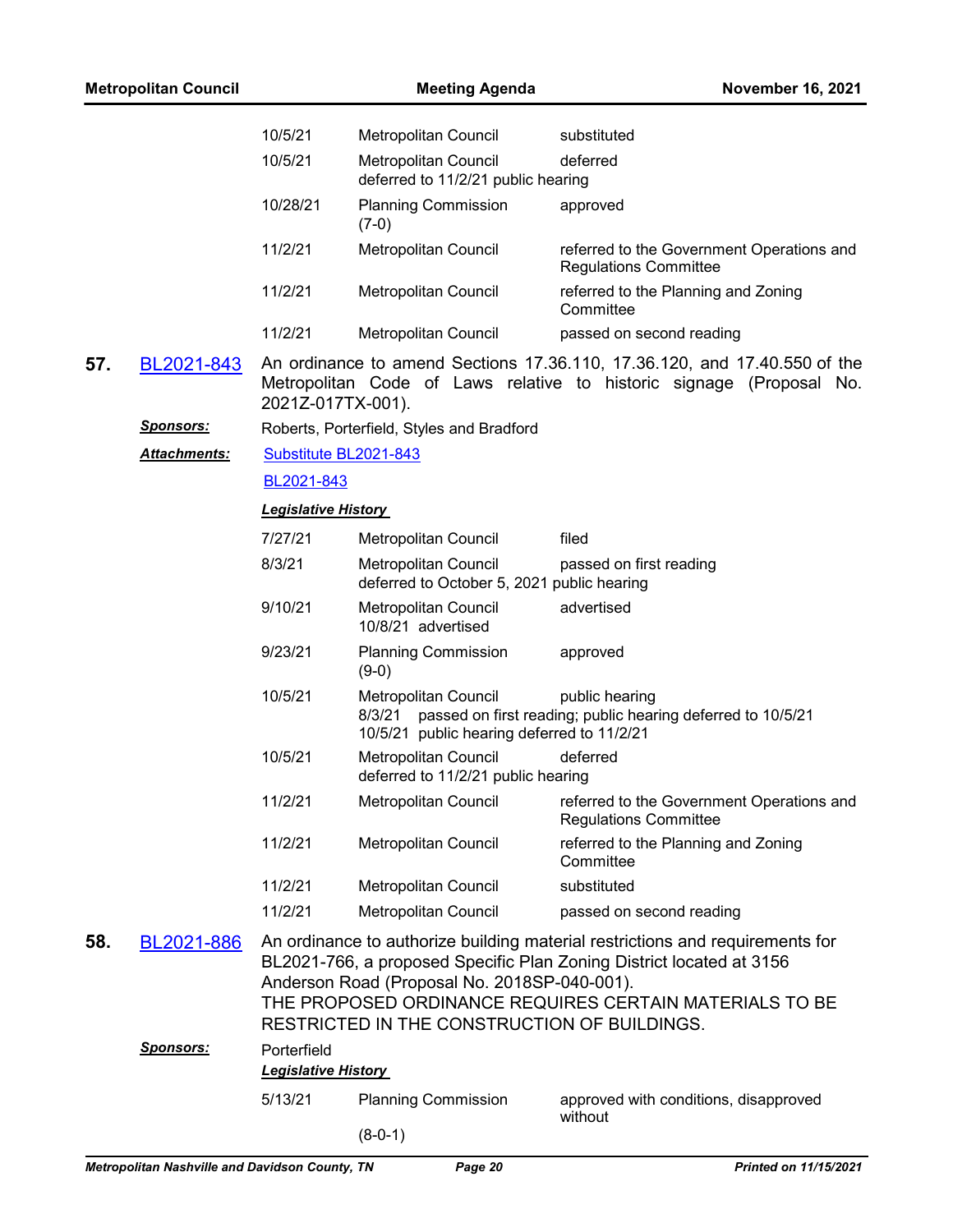| <b>Metropolitan Council</b> |                     |                                           | <b>Meeting Agenda</b>                                                     |                                                                                                                                                                                                                                                                                                                                                  |  |  |
|-----------------------------|---------------------|-------------------------------------------|---------------------------------------------------------------------------|--------------------------------------------------------------------------------------------------------------------------------------------------------------------------------------------------------------------------------------------------------------------------------------------------------------------------------------------------|--|--|
|                             |                     | 8/31/21                                   | Metropolitan Council                                                      | filed                                                                                                                                                                                                                                                                                                                                            |  |  |
|                             |                     | 9/7/21                                    | Metropolitan Council                                                      | passed on first reading                                                                                                                                                                                                                                                                                                                          |  |  |
|                             |                     | 9/10/21                                   | <b>Metropolitan Council</b>                                               | advertised                                                                                                                                                                                                                                                                                                                                       |  |  |
|                             |                     | 10/5/21                                   | <b>Metropolitan Council</b>                                               | public hearing                                                                                                                                                                                                                                                                                                                                   |  |  |
|                             |                     | 10/5/21                                   | Metropolitan Council                                                      | passed on second reading                                                                                                                                                                                                                                                                                                                         |  |  |
|                             |                     | 10/18/21                                  | Planning and Zoning<br>Committee                                          | approved                                                                                                                                                                                                                                                                                                                                         |  |  |
|                             |                     | 10/19/21                                  | Metropolitan Council<br>deferred to 11/2/21                               | deferred                                                                                                                                                                                                                                                                                                                                         |  |  |
| 59.                         | BL2021-893          |                                           | described herein (Proposal No. 2021Z-056PR-001).                          | An ordinance to amend Title 17 of the Metropolitan Code of Laws,<br>the Zoning Ordinance of The Metropolitan Government of Nashville<br>and Davidson County, by changing from RS5 to RM20-A zoning for<br>property located at 123 Elmhurst Avenue, at the northwest corner of<br>Lucile Street and Elmhurst Avenue (0.13 acres), all of which is |  |  |
|                             | <u>Sponsors:</u>    | Parker                                    |                                                                           |                                                                                                                                                                                                                                                                                                                                                  |  |  |
|                             | <b>Attachments:</b> | <b>BL2021-893 Sketch</b>                  |                                                                           |                                                                                                                                                                                                                                                                                                                                                  |  |  |
|                             |                     | Proposed Substitute - BL2021-893 - Parker |                                                                           |                                                                                                                                                                                                                                                                                                                                                  |  |  |
|                             |                     | <u> Legislative History</u>               |                                                                           |                                                                                                                                                                                                                                                                                                                                                  |  |  |
|                             |                     | 7/22/21                                   | <b>Planning Commission</b><br>$(7-0)$                                     | approved                                                                                                                                                                                                                                                                                                                                         |  |  |
|                             |                     | 8/31/21                                   | Metropolitan Council                                                      | filed                                                                                                                                                                                                                                                                                                                                            |  |  |
|                             |                     | 9/7/21                                    | Metropolitan Council                                                      | passed on first reading                                                                                                                                                                                                                                                                                                                          |  |  |
|                             |                     | 9/10/21                                   | Metropolitan Council<br>10/8/21 advertised                                | advertised                                                                                                                                                                                                                                                                                                                                       |  |  |
|                             |                     | 10/5/21                                   | <b>Metropolitan Council</b><br>10/5/21 public hearing deferred to 11/2/21 | public hearing                                                                                                                                                                                                                                                                                                                                   |  |  |
|                             |                     | 10/5/21                                   | Metropolitan Council<br>deferred to 11/2/21 public hearing                | deferred                                                                                                                                                                                                                                                                                                                                         |  |  |
|                             |                     | 11/2/21                                   | Metropolitan Council                                                      | referred to the Planning and Zoning<br>Committee                                                                                                                                                                                                                                                                                                 |  |  |
|                             |                     | 11/2/21                                   | <b>Metropolitan Council</b>                                               | passed on second reading                                                                                                                                                                                                                                                                                                                         |  |  |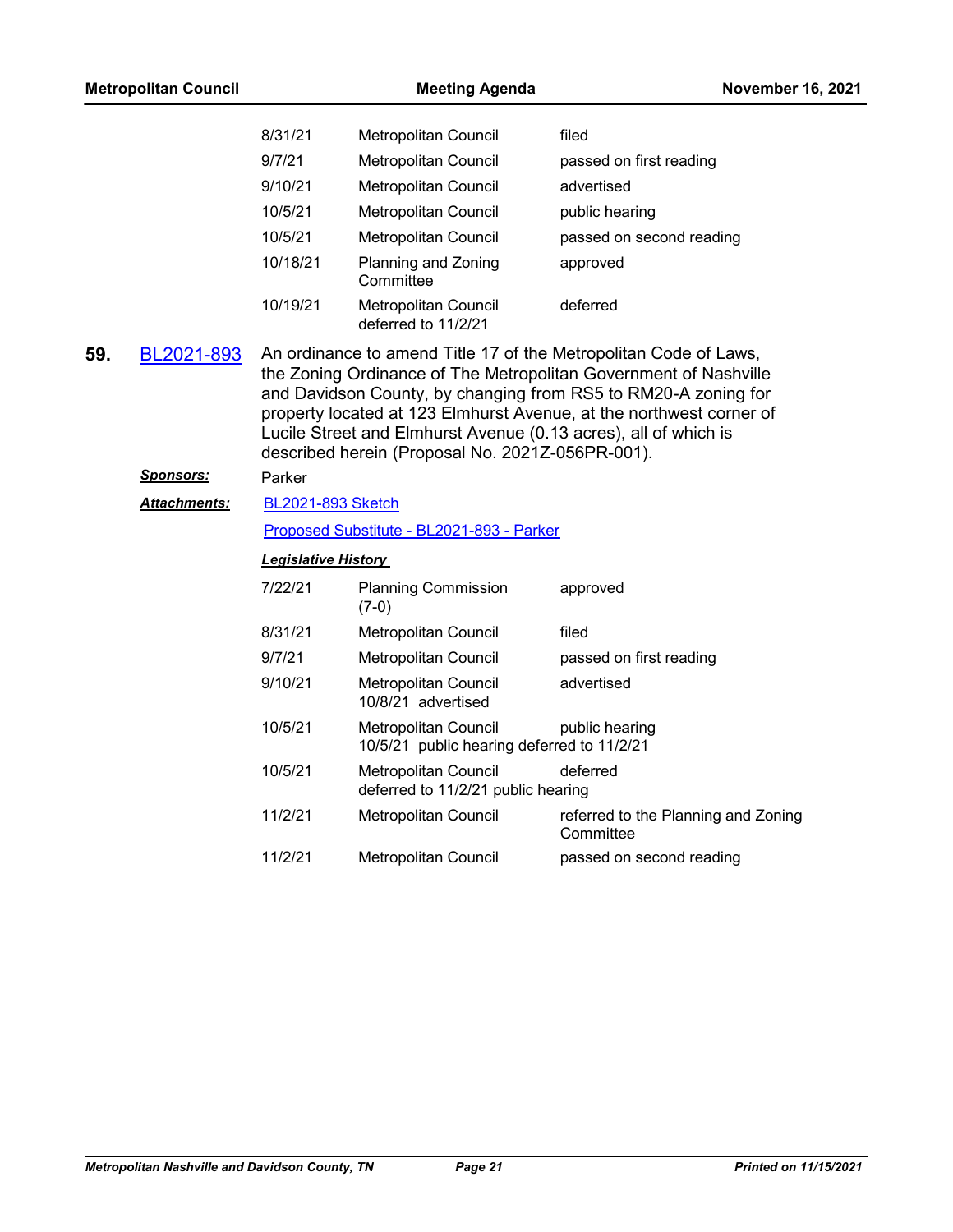| 60. | BL2021-903                                                                                                                                                                                                                                                                                                                                                                                                                                                                                                             | 2017NHC-003-002).           | $(11.12 \text{ acres})$ , all of which is                  | An ordinance to amend Title 17 of the Metropolitan Code of Laws, the Zoning<br>Ordinance of The Metropolitan Government of Nashville and Davidson County,<br>by amending the Bowling House Neighborhood Conservation Overlay District<br>to include properties located at 131 and 133 44th Avenue N, 4200 through<br>4411 Nebraska Avenue, and 4303 through 4412 Utah Avenue, zoned RS7.5<br>described<br>herein<br>(Proposal<br>No. |
|-----|------------------------------------------------------------------------------------------------------------------------------------------------------------------------------------------------------------------------------------------------------------------------------------------------------------------------------------------------------------------------------------------------------------------------------------------------------------------------------------------------------------------------|-----------------------------|------------------------------------------------------------|--------------------------------------------------------------------------------------------------------------------------------------------------------------------------------------------------------------------------------------------------------------------------------------------------------------------------------------------------------------------------------------------------------------------------------------|
|     | <u>Sponsors:</u>                                                                                                                                                                                                                                                                                                                                                                                                                                                                                                       | Murphy                      |                                                            |                                                                                                                                                                                                                                                                                                                                                                                                                                      |
|     | Attachments:                                                                                                                                                                                                                                                                                                                                                                                                                                                                                                           | BL2021-903 Owners List      |                                                            |                                                                                                                                                                                                                                                                                                                                                                                                                                      |
|     |                                                                                                                                                                                                                                                                                                                                                                                                                                                                                                                        | <b>BL2021-903 Sketch</b>    |                                                            |                                                                                                                                                                                                                                                                                                                                                                                                                                      |
|     |                                                                                                                                                                                                                                                                                                                                                                                                                                                                                                                        | Substitute BL2021-903       |                                                            |                                                                                                                                                                                                                                                                                                                                                                                                                                      |
|     |                                                                                                                                                                                                                                                                                                                                                                                                                                                                                                                        |                             | Substitute BL2021-903 Owner List                           |                                                                                                                                                                                                                                                                                                                                                                                                                                      |
|     |                                                                                                                                                                                                                                                                                                                                                                                                                                                                                                                        |                             | Substitute BL2021-903 Sketch                               |                                                                                                                                                                                                                                                                                                                                                                                                                                      |
|     |                                                                                                                                                                                                                                                                                                                                                                                                                                                                                                                        | <b>Legislative History</b>  |                                                            |                                                                                                                                                                                                                                                                                                                                                                                                                                      |
|     |                                                                                                                                                                                                                                                                                                                                                                                                                                                                                                                        | 8/31/21                     | <b>Metropolitan Council</b>                                | filed                                                                                                                                                                                                                                                                                                                                                                                                                                |
|     |                                                                                                                                                                                                                                                                                                                                                                                                                                                                                                                        | 9/7/21                      | <b>Metropolitan Council</b>                                | passed on first reading                                                                                                                                                                                                                                                                                                                                                                                                              |
|     |                                                                                                                                                                                                                                                                                                                                                                                                                                                                                                                        | 9/10/21                     | <b>Metropolitan Council</b><br>10/8/21 advertised          | advertised                                                                                                                                                                                                                                                                                                                                                                                                                           |
|     |                                                                                                                                                                                                                                                                                                                                                                                                                                                                                                                        | 9/23/21                     | <b>Planning Commission</b><br>$(8-0-1)$                    | approved                                                                                                                                                                                                                                                                                                                                                                                                                             |
|     |                                                                                                                                                                                                                                                                                                                                                                                                                                                                                                                        | 10/5/21                     | <b>Metropolitan Council</b>                                | public hearing<br>10/5/21 substitute approved; public hearing deferred to 11/2/21                                                                                                                                                                                                                                                                                                                                                    |
|     |                                                                                                                                                                                                                                                                                                                                                                                                                                                                                                                        | 10/5/21                     | <b>Metropolitan Council</b>                                | substituted                                                                                                                                                                                                                                                                                                                                                                                                                          |
|     |                                                                                                                                                                                                                                                                                                                                                                                                                                                                                                                        | 10/5/21                     | Metropolitan Council<br>deferred to 11/2/21 public hearing | deferred                                                                                                                                                                                                                                                                                                                                                                                                                             |
|     |                                                                                                                                                                                                                                                                                                                                                                                                                                                                                                                        | 11/2/21                     | Metropolitan Council                                       | referred to the Planning and Zoning<br>Committee                                                                                                                                                                                                                                                                                                                                                                                     |
|     |                                                                                                                                                                                                                                                                                                                                                                                                                                                                                                                        | 11/2/21                     | Metropolitan Council                                       | passed on second reading                                                                                                                                                                                                                                                                                                                                                                                                             |
| 61. | An ordinance to authorize building material restrictions and requirements for<br>BL2021-904<br>BL2021-903, a proposed amendment to the Bowling House Neighborhood<br>Conservation Overlay District to include properties located at 131 and 133 44th<br>Avenue N, 4200 through 4411 Nebraska Avenue, and 4303 through 4412 Utah<br>Avenue, zoned RS7.5 (11.12 acres) (Proposal No. 2017NHC-003-002). THE<br>PROPOSED ORDINANCE REQUIRES CERTAIN MATERIALS TO BE<br><b>RESTRICTED IN THE CONSTRUCTION OF BUILDINGS.</b> |                             |                                                            |                                                                                                                                                                                                                                                                                                                                                                                                                                      |
|     | Sponsors:                                                                                                                                                                                                                                                                                                                                                                                                                                                                                                              | Murphy                      |                                                            |                                                                                                                                                                                                                                                                                                                                                                                                                                      |
|     | <b>Attachments:</b>                                                                                                                                                                                                                                                                                                                                                                                                                                                                                                    | <b>BL2021-904 Exhibit A</b> |                                                            |                                                                                                                                                                                                                                                                                                                                                                                                                                      |
|     |                                                                                                                                                                                                                                                                                                                                                                                                                                                                                                                        | Substitute BL2021-904       |                                                            |                                                                                                                                                                                                                                                                                                                                                                                                                                      |
|     |                                                                                                                                                                                                                                                                                                                                                                                                                                                                                                                        | <b>Legislative History</b>  |                                                            |                                                                                                                                                                                                                                                                                                                                                                                                                                      |
|     |                                                                                                                                                                                                                                                                                                                                                                                                                                                                                                                        | 8/31/21                     | <b>Metropolitan Council</b>                                | filed                                                                                                                                                                                                                                                                                                                                                                                                                                |
|     |                                                                                                                                                                                                                                                                                                                                                                                                                                                                                                                        | 9/7/21                      | Metropolitan Council                                       | passed on first reading                                                                                                                                                                                                                                                                                                                                                                                                              |
|     |                                                                                                                                                                                                                                                                                                                                                                                                                                                                                                                        | 9/10/21                     | <b>Metropolitan Council</b><br>10/8/21 advertised          | advertised                                                                                                                                                                                                                                                                                                                                                                                                                           |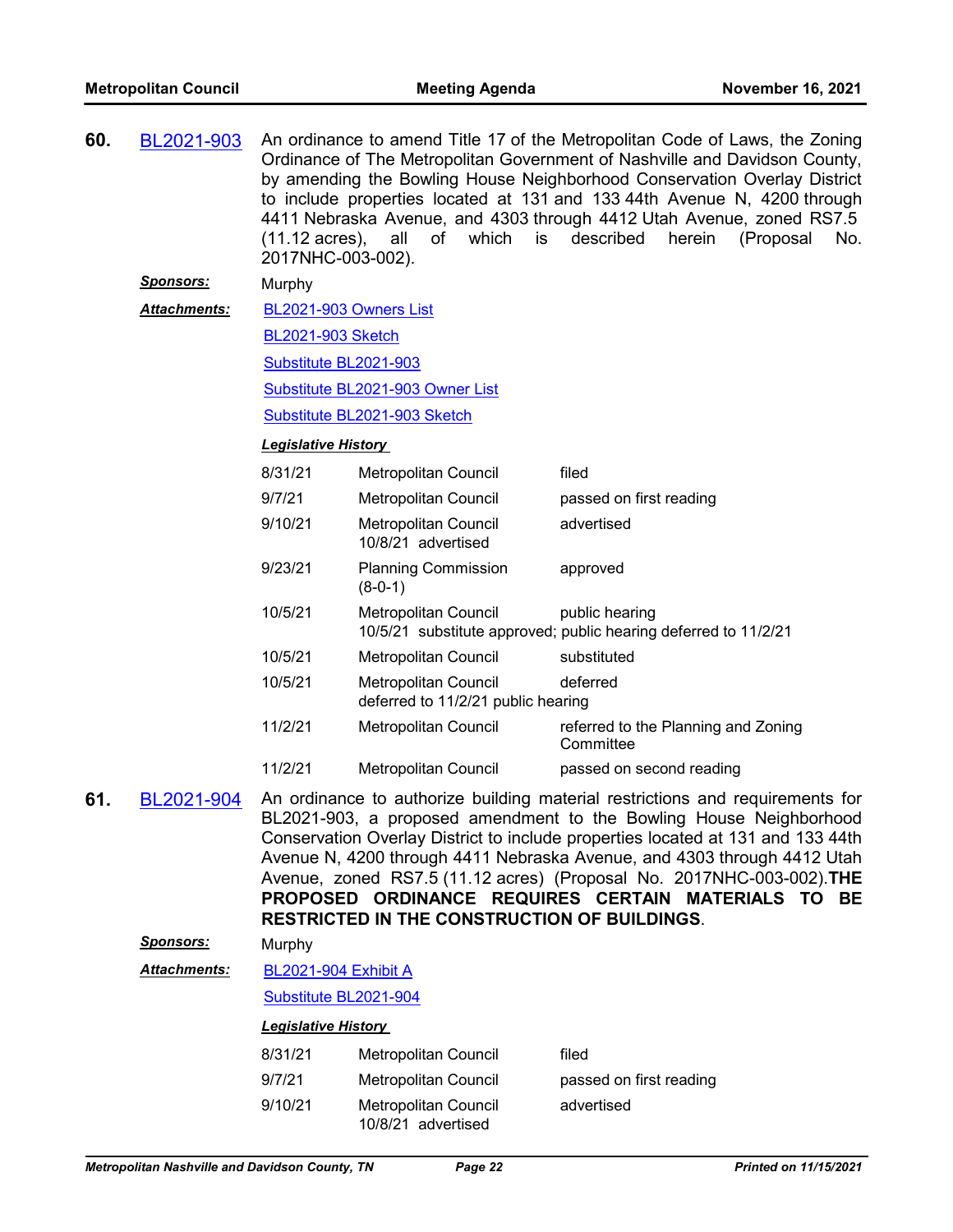| <b>Metropolitan Council</b> |                     |                                                                                                                                                                                                                                                                                                                                                                                 | <b>Meeting Agenda</b><br><b>November 16, 2021</b>                  |                                                                                                                                                                                                                                                                                                                                               |  |  |
|-----------------------------|---------------------|---------------------------------------------------------------------------------------------------------------------------------------------------------------------------------------------------------------------------------------------------------------------------------------------------------------------------------------------------------------------------------|--------------------------------------------------------------------|-----------------------------------------------------------------------------------------------------------------------------------------------------------------------------------------------------------------------------------------------------------------------------------------------------------------------------------------------|--|--|
|                             |                     | 9/23/21                                                                                                                                                                                                                                                                                                                                                                         | <b>Planning Commission</b><br>$(8-0-1)$                            | approved                                                                                                                                                                                                                                                                                                                                      |  |  |
|                             |                     | 10/5/21                                                                                                                                                                                                                                                                                                                                                                         | <b>Metropolitan Council</b>                                        | public hearing<br>10/5/2021 substitute approved; public hearing deferred to 11/2/21                                                                                                                                                                                                                                                           |  |  |
|                             |                     | 10/5/21                                                                                                                                                                                                                                                                                                                                                                         | Metropolitan Council                                               | substituted                                                                                                                                                                                                                                                                                                                                   |  |  |
|                             |                     | 10/5/21                                                                                                                                                                                                                                                                                                                                                                         | <b>Metropolitan Council</b><br>deferred to 11/2/21 public hearing  | deferred                                                                                                                                                                                                                                                                                                                                      |  |  |
|                             |                     | 11/2/21                                                                                                                                                                                                                                                                                                                                                                         | Metropolitan Council                                               | referred to the Planning and Zoning<br>Committee                                                                                                                                                                                                                                                                                              |  |  |
|                             |                     | 11/2/21                                                                                                                                                                                                                                                                                                                                                                         | Metropolitan Council                                               | passed on second reading                                                                                                                                                                                                                                                                                                                      |  |  |
| 62.                         | BL2021-905          |                                                                                                                                                                                                                                                                                                                                                                                 | (Proposal No. 2021Z-050PR-001).                                    | An ordinance to amend Title 17 of the Metropolitan Code of Laws,<br>the Zoning Ordinance of The Metropolitan Government of Nashville<br>and Davidson County, by changing from AR2a to RS20 zoning for<br>property located at 3216 Earhart Road, at the eastern terminus of<br>Buntingway Drive (2.93 acres), all of which is described herein |  |  |
|                             | <b>Sponsors:</b>    | Evans                                                                                                                                                                                                                                                                                                                                                                           |                                                                    |                                                                                                                                                                                                                                                                                                                                               |  |  |
|                             | <b>Attachments:</b> | <b>BL2021-905 Sketch</b>                                                                                                                                                                                                                                                                                                                                                        |                                                                    |                                                                                                                                                                                                                                                                                                                                               |  |  |
|                             |                     | <b>Legislative History</b>                                                                                                                                                                                                                                                                                                                                                      |                                                                    |                                                                                                                                                                                                                                                                                                                                               |  |  |
|                             |                     | 7/22/21                                                                                                                                                                                                                                                                                                                                                                         | <b>Planning Commission</b><br>$(7-0)$                              | approved                                                                                                                                                                                                                                                                                                                                      |  |  |
|                             |                     | 8/31/21                                                                                                                                                                                                                                                                                                                                                                         | Metropolitan Council                                               | filed                                                                                                                                                                                                                                                                                                                                         |  |  |
|                             |                     | 9/7/21                                                                                                                                                                                                                                                                                                                                                                          | Metropolitan Council                                               | passed on first reading                                                                                                                                                                                                                                                                                                                       |  |  |
|                             |                     | 9/10/21                                                                                                                                                                                                                                                                                                                                                                         | Metropolitan Council<br>10/8/21 advertised                         | advertised                                                                                                                                                                                                                                                                                                                                    |  |  |
|                             |                     | 10/5/21                                                                                                                                                                                                                                                                                                                                                                         | Metropolitan Council<br>10/5/21 public hearing deferred to 11/2/21 | public hearing                                                                                                                                                                                                                                                                                                                                |  |  |
|                             |                     | 10/5/21                                                                                                                                                                                                                                                                                                                                                                         | <b>Metropolitan Council</b><br>deferred to 11/2/21 public hearing  | deferred                                                                                                                                                                                                                                                                                                                                      |  |  |
|                             |                     | 11/2/21                                                                                                                                                                                                                                                                                                                                                                         | <b>Metropolitan Council</b>                                        | referred to the Planning and Zoning<br>Committee                                                                                                                                                                                                                                                                                              |  |  |
|                             |                     | 11/2/21                                                                                                                                                                                                                                                                                                                                                                         | Metropolitan Council                                               | passed on second reading                                                                                                                                                                                                                                                                                                                      |  |  |
| 63.                         | BL2021-906          | An ordinance to amend Title 17 of the Metropolitan Code of Laws,<br>the Zoning Ordinance of The Metropolitan Government of Nashville<br>and Davidson County, by changing from AR2a to R80 zoning for<br>property located at 7848 McCrory Lane, approximately 385 feet south<br>of Highway 70 (42.24 acres), all of which is described herein<br>(Proposal No. 2021Z-092PR-001). |                                                                    |                                                                                                                                                                                                                                                                                                                                               |  |  |
|                             | <u>Sponsors:</u>    | Rosenberg and Bradford                                                                                                                                                                                                                                                                                                                                                          |                                                                    |                                                                                                                                                                                                                                                                                                                                               |  |  |
|                             | <b>Attachments:</b> | <b>BL2021-906 Sketch</b>                                                                                                                                                                                                                                                                                                                                                        |                                                                    |                                                                                                                                                                                                                                                                                                                                               |  |  |
|                             |                     | <b>Legislative History</b>                                                                                                                                                                                                                                                                                                                                                      |                                                                    |                                                                                                                                                                                                                                                                                                                                               |  |  |
|                             |                     | 8/31/21                                                                                                                                                                                                                                                                                                                                                                         | Metropolitan Council                                               | filed                                                                                                                                                                                                                                                                                                                                         |  |  |
|                             |                     | 9/7/21                                                                                                                                                                                                                                                                                                                                                                          | Metropolitan Council                                               | passed on first reading                                                                                                                                                                                                                                                                                                                       |  |  |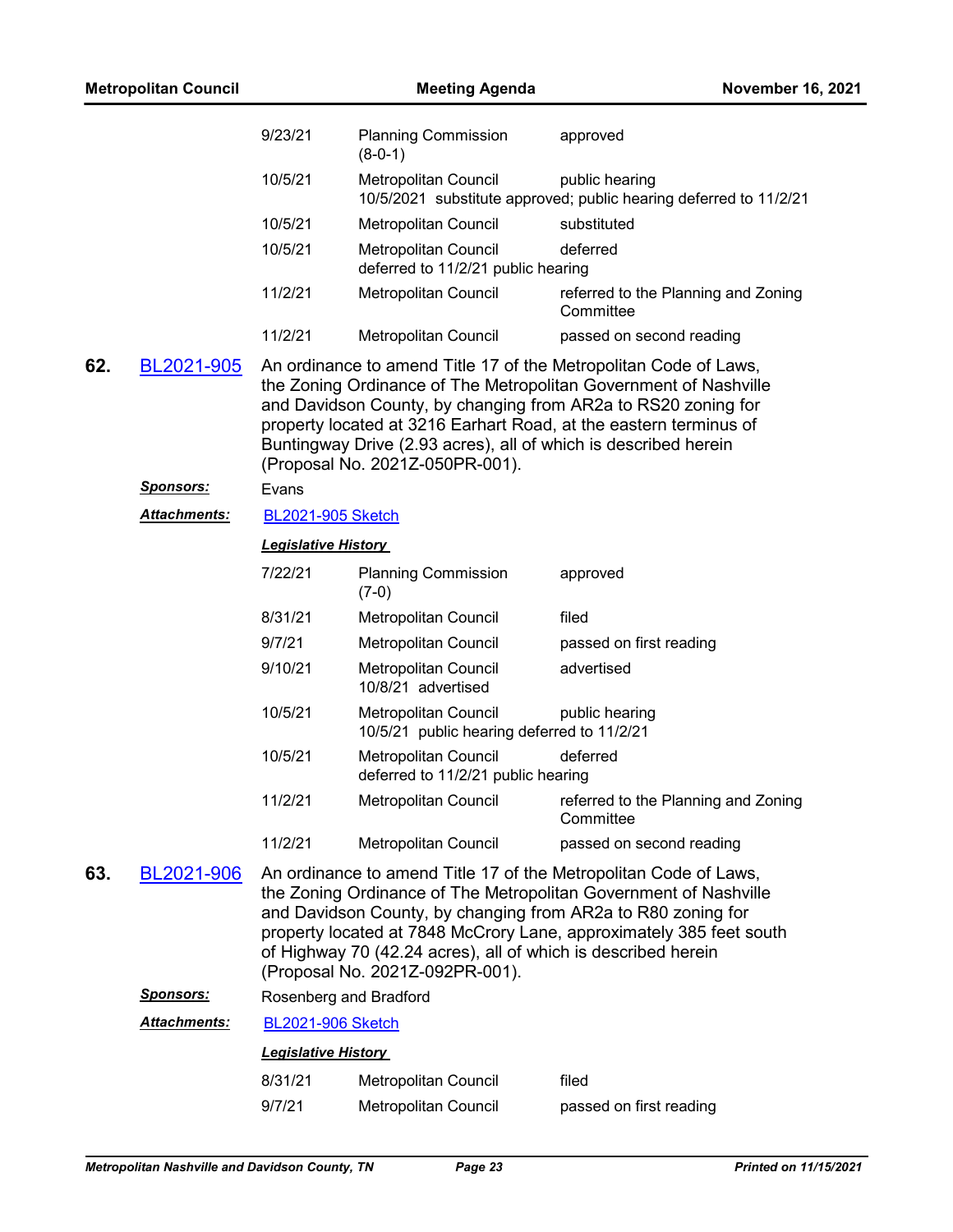| <b>Metropolitan Council</b> |                     | <b>Meeting Agenda</b>      |                                                                                                                                                                                                                                  | <b>November 16, 2021</b>                                                                                                                                                                                                           |  |  |
|-----------------------------|---------------------|----------------------------|----------------------------------------------------------------------------------------------------------------------------------------------------------------------------------------------------------------------------------|------------------------------------------------------------------------------------------------------------------------------------------------------------------------------------------------------------------------------------|--|--|
|                             |                     | 9/10/21                    | Metropolitan Council<br>10/8/21 advertised                                                                                                                                                                                       | advertised                                                                                                                                                                                                                         |  |  |
|                             |                     | 10/5/21                    | <b>Metropolitan Council</b><br>10/5/21 public hearing deferrer to 11/2/21                                                                                                                                                        | public hearing                                                                                                                                                                                                                     |  |  |
|                             |                     | 10/5/21                    | Metropolitan Council<br>deferred to 11/2/21 public hearing                                                                                                                                                                       | deferred                                                                                                                                                                                                                           |  |  |
|                             |                     | 10/28/21                   | <b>Planning Commission</b><br>$(6-0)$                                                                                                                                                                                            | approved                                                                                                                                                                                                                           |  |  |
|                             |                     | 11/2/21                    | Metropolitan Council                                                                                                                                                                                                             | referred to the Planning and Zoning<br>Committee                                                                                                                                                                                   |  |  |
|                             |                     | 11/2/21                    | <b>Metropolitan Council</b>                                                                                                                                                                                                      | passed on second reading                                                                                                                                                                                                           |  |  |
| 64.                         | BL2021-923          | 2021Z-014TX-001)           | Downtown Code, all of which is described herein (Proposal No.                                                                                                                                                                    | An ordinance to amend Title 17 of the Metropolitan Code of Laws, the Zoning<br>Ordinance of the Metropolitan Government of Nashville and Davidson County,<br>to update the Gulch South Subdistrict Standards within Chapter 17.37, |  |  |
|                             | <b>Sponsors:</b>    | OConnell                   |                                                                                                                                                                                                                                  |                                                                                                                                                                                                                                    |  |  |
|                             | <b>Attachments:</b> |                            | <b>BL2021-923 Exhibit A</b>                                                                                                                                                                                                      |                                                                                                                                                                                                                                    |  |  |
|                             |                     |                            | <b>BL2021-923 Exhibit B</b>                                                                                                                                                                                                      |                                                                                                                                                                                                                                    |  |  |
|                             |                     | <b>Legislative History</b> |                                                                                                                                                                                                                                  |                                                                                                                                                                                                                                    |  |  |
|                             |                     | 8/26/21                    | <b>Planning Commission</b><br>$(6-0)$                                                                                                                                                                                            | approved                                                                                                                                                                                                                           |  |  |
|                             |                     | 9/28/21                    | Metropolitan Council                                                                                                                                                                                                             | filed                                                                                                                                                                                                                              |  |  |
|                             |                     | 10/5/21                    | Metropolitan Council                                                                                                                                                                                                             | passed on first reading                                                                                                                                                                                                            |  |  |
|                             |                     | 10/8/21                    | Metropolitan Council                                                                                                                                                                                                             | advertised                                                                                                                                                                                                                         |  |  |
|                             |                     | 11/2/21                    | Metropolitan Council                                                                                                                                                                                                             | referred to the Government Operations and<br><b>Regulations Committee</b>                                                                                                                                                          |  |  |
|                             |                     | 11/2/21                    | Metropolitan Council                                                                                                                                                                                                             | referred to the Planning and Zoning<br>Committee                                                                                                                                                                                   |  |  |
|                             |                     | 11/2/21                    | Metropolitan Council                                                                                                                                                                                                             | public hearing                                                                                                                                                                                                                     |  |  |
|                             |                     | 11/2/21                    | Metropolitan Council                                                                                                                                                                                                             | passed on second reading                                                                                                                                                                                                           |  |  |
| 65.                         | BL2021-929          |                            | and Davidson County, by changing from R8 to SP zoning for<br>feet west of Richmond Hill Drive (11.81 acres), to permit 180<br>multi-family residential units, all of which is described herein<br>(Proposal No. 2021SP-043-001). | An ordinance to amend Title 17 of the Metropolitan Code of Laws,<br>the Zoning Ordinance of The Metropolitan Government of Nashville<br>properties located at 334 and 336 Ewing Drive, approximately 560                           |  |  |
|                             | <u>Sponsors:</u>    | Toombs                     |                                                                                                                                                                                                                                  |                                                                                                                                                                                                                                    |  |  |
|                             | <b>Attachments:</b> | <b>BL2021-929 Plans</b>    |                                                                                                                                                                                                                                  |                                                                                                                                                                                                                                    |  |  |
|                             |                     | <b>BL2021-929 Sketch</b>   |                                                                                                                                                                                                                                  |                                                                                                                                                                                                                                    |  |  |
|                             |                     |                            | Amendment No. 1 to BL2021-929                                                                                                                                                                                                    |                                                                                                                                                                                                                                    |  |  |
|                             |                     | <b>Legislative History</b> |                                                                                                                                                                                                                                  |                                                                                                                                                                                                                                    |  |  |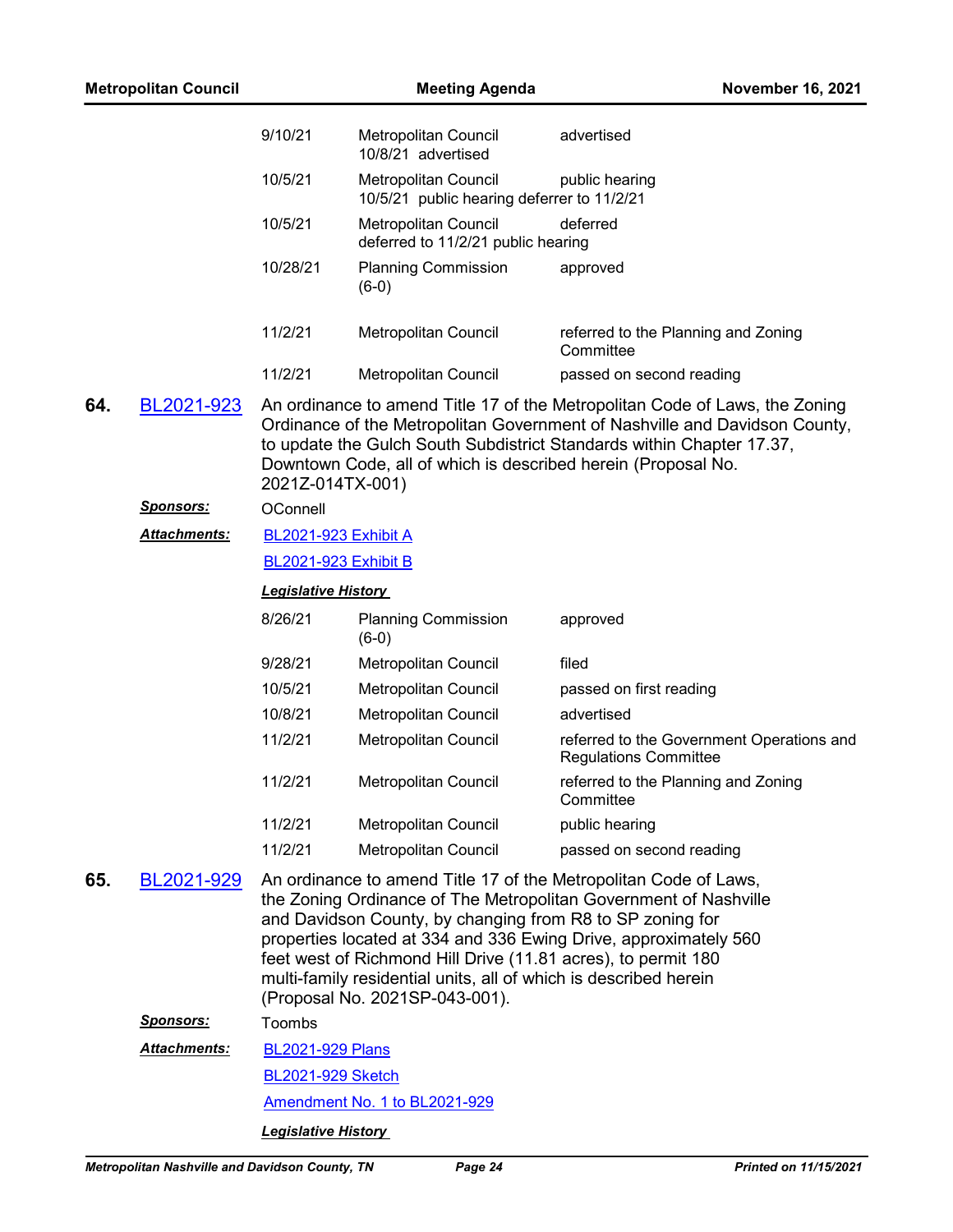| <b>Metropolitan Council</b> |                     |                                      | <b>Meeting Agenda</b>                                                                                                                                                                 | <b>November 16, 2021</b>                                                                                                                                                                                                                                                                                                                                                     |
|-----------------------------|---------------------|--------------------------------------|---------------------------------------------------------------------------------------------------------------------------------------------------------------------------------------|------------------------------------------------------------------------------------------------------------------------------------------------------------------------------------------------------------------------------------------------------------------------------------------------------------------------------------------------------------------------------|
|                             |                     | 8/26/21                              | <b>Planning Commission</b>                                                                                                                                                            | approved with conditions, disapproved<br>without                                                                                                                                                                                                                                                                                                                             |
|                             |                     |                                      | $(6-0)$                                                                                                                                                                               |                                                                                                                                                                                                                                                                                                                                                                              |
|                             |                     | 9/28/21                              | Metropolitan Council                                                                                                                                                                  | filed                                                                                                                                                                                                                                                                                                                                                                        |
|                             |                     | 10/5/21                              | Metropolitan Council                                                                                                                                                                  | passed on first reading                                                                                                                                                                                                                                                                                                                                                      |
|                             |                     | 10/8/21                              | Metropolitan Council                                                                                                                                                                  | advertised                                                                                                                                                                                                                                                                                                                                                                   |
|                             |                     | 11/2/21                              | Metropolitan Council                                                                                                                                                                  | referred to the Planning and Zoning<br>Committee                                                                                                                                                                                                                                                                                                                             |
|                             |                     | 11/2/21                              | Metropolitan Council                                                                                                                                                                  | public hearing                                                                                                                                                                                                                                                                                                                                                               |
|                             |                     | 11/2/21                              | Metropolitan Council                                                                                                                                                                  | amended                                                                                                                                                                                                                                                                                                                                                                      |
|                             |                     | 11/2/21                              | Metropolitan Council                                                                                                                                                                  | passed on second reading                                                                                                                                                                                                                                                                                                                                                     |
| 66.                         | BL2021-930          | <b>BUILDINGS.</b>                    |                                                                                                                                                                                       | An ordinance to authorize building material restrictions and requirements for<br>BL2021-929, a proposed Specific Plan Zoning District located at 334 and 336<br>Ewing Drive, approximately 560 feet west of Richmond Hill Drive (11.81 acres)<br>(Proposal No. 2021SP-043-001). THE PROPOSED ORDINANCE REQUIRES<br>CERTAIN MATERIALS TO BE RESTRICTED IN THE CONSTRUCTION OF |
|                             | <u>Sponsors:</u>    | Toombs<br><b>Legislative History</b> |                                                                                                                                                                                       |                                                                                                                                                                                                                                                                                                                                                                              |
|                             |                     | 8/26/21                              | <b>Planning Commission</b>                                                                                                                                                            | approved with conditions, disapproved<br>without                                                                                                                                                                                                                                                                                                                             |
|                             |                     |                                      | $(6-0)$                                                                                                                                                                               |                                                                                                                                                                                                                                                                                                                                                                              |
|                             |                     | 9/28/21                              | Metropolitan Council                                                                                                                                                                  | filed                                                                                                                                                                                                                                                                                                                                                                        |
|                             |                     | 10/5/21                              | Metropolitan Council                                                                                                                                                                  | passed on first reading                                                                                                                                                                                                                                                                                                                                                      |
|                             |                     | 10/8/21                              | Metropolitan Council                                                                                                                                                                  | advertised                                                                                                                                                                                                                                                                                                                                                                   |
|                             |                     | 11/2/21                              | Metropolitan Council                                                                                                                                                                  | referred to the Planning and Zoning<br>Committee                                                                                                                                                                                                                                                                                                                             |
|                             |                     | 11/2/21                              | Metropolitan Council                                                                                                                                                                  | public hearing                                                                                                                                                                                                                                                                                                                                                               |
|                             |                     | 11/2/21                              | Metropolitan Council                                                                                                                                                                  | passed on second reading                                                                                                                                                                                                                                                                                                                                                     |
| 67.                         | BL2021-931          |                                      | Clifton Avenue (unnumbered), 4018 Indiana Avenue, and 4020<br>acres), to permit 112 multifamily residential units, all of which is<br>described herein (Proposal No. 2021SP-004-001). | An ordinance to amend Title 17 of the Metropolitan Code of Laws,<br>the Zoning Ordinance of The Metropolitan Government of Nashville<br>and Davidson County, by changing from IR and OR20 to SP zoning<br>on properties located at 704 41st Ave N, 4105 Clifton Avenue and<br>Indiana Avenue, approximately 475 feet west of 40th Ave N, (5.11)                              |
|                             | <u>Sponsors:</u>    | Taylor                               |                                                                                                                                                                                       |                                                                                                                                                                                                                                                                                                                                                                              |
|                             | <b>Attachments:</b> | BL2021-931 Plan                      |                                                                                                                                                                                       |                                                                                                                                                                                                                                                                                                                                                                              |
|                             |                     | <b>BL2021-931 Sketch</b>             |                                                                                                                                                                                       |                                                                                                                                                                                                                                                                                                                                                                              |
|                             |                     |                                      | Proposed Substitute - BL2021-931 - Taylor                                                                                                                                             |                                                                                                                                                                                                                                                                                                                                                                              |
|                             |                     | <b>Legislative History</b>           |                                                                                                                                                                                       |                                                                                                                                                                                                                                                                                                                                                                              |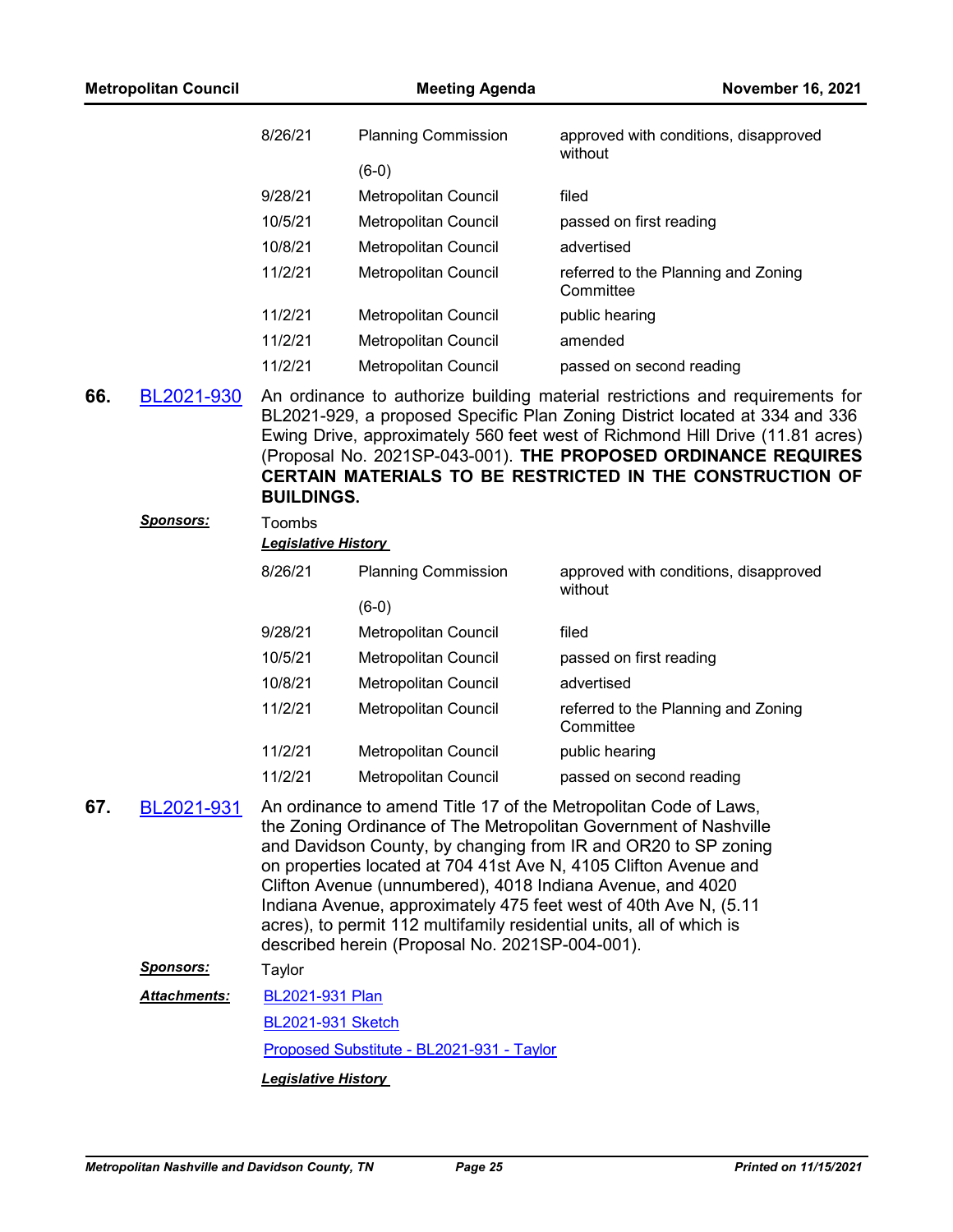| <b>Metropolitan Council</b> |                      |                            | <b>November 16, 2021</b>                                                                                                                                                                                                                  |                                                                                                                                                                                                                                                                                                                                                                                                                                                         |
|-----------------------------|----------------------|----------------------------|-------------------------------------------------------------------------------------------------------------------------------------------------------------------------------------------------------------------------------------------|---------------------------------------------------------------------------------------------------------------------------------------------------------------------------------------------------------------------------------------------------------------------------------------------------------------------------------------------------------------------------------------------------------------------------------------------------------|
|                             |                      | 8/26/21                    | <b>Planning Commission</b>                                                                                                                                                                                                                | approved with conditions, disapproved<br>without                                                                                                                                                                                                                                                                                                                                                                                                        |
|                             |                      |                            | $(6-0)$                                                                                                                                                                                                                                   |                                                                                                                                                                                                                                                                                                                                                                                                                                                         |
|                             |                      | 9/28/21                    | Metropolitan Council                                                                                                                                                                                                                      | filed                                                                                                                                                                                                                                                                                                                                                                                                                                                   |
|                             |                      | 10/5/21                    | Metropolitan Council                                                                                                                                                                                                                      | passed on first reading                                                                                                                                                                                                                                                                                                                                                                                                                                 |
|                             |                      | 10/8/21                    | Metropolitan Council                                                                                                                                                                                                                      | advertised                                                                                                                                                                                                                                                                                                                                                                                                                                              |
|                             |                      | 11/2/21                    | Metropolitan Council                                                                                                                                                                                                                      | referred to the Planning and Zoning<br>Committee                                                                                                                                                                                                                                                                                                                                                                                                        |
|                             |                      | 11/2/21                    | Metropolitan Council                                                                                                                                                                                                                      | public hearing                                                                                                                                                                                                                                                                                                                                                                                                                                          |
|                             |                      | 11/2/21                    | Metropolitan Council                                                                                                                                                                                                                      | passed on second reading                                                                                                                                                                                                                                                                                                                                                                                                                                |
| 68.                         | BL2021-932           |                            | THE CONSTRUCTION OF BUILDINGS.                                                                                                                                                                                                            | An ordinance to authorize building material restrictions and requirements for<br>BL2021-931, a proposed Specific Plan Zoning District located at located at 704<br>41st Ave N, 4105 Clifton Avenue and Clifton Avenue (unnumbered), 4018<br>Indiana Avenue, and 4020 Indiana Avenue, approximately 475 feet west of<br>40th Ave N, (5.11 acres) (Proposal No. 2021SP-004-001). THE PROPOSED<br>ORDINANCE REQUIRES CERTAIN MATERIALS TO BE RESTRICTED IN |
|                             | <u>Sponsors:</u>     | Taylor                     |                                                                                                                                                                                                                                           |                                                                                                                                                                                                                                                                                                                                                                                                                                                         |
|                             | <u> Attachments:</u> |                            | Proposed Substitute - BL2021-932 - Taylor                                                                                                                                                                                                 |                                                                                                                                                                                                                                                                                                                                                                                                                                                         |
|                             |                      | <b>Legislative History</b> |                                                                                                                                                                                                                                           |                                                                                                                                                                                                                                                                                                                                                                                                                                                         |
|                             |                      | 8/26/21                    | <b>Planning Commission</b>                                                                                                                                                                                                                | approved with conditions, disapproved<br>without                                                                                                                                                                                                                                                                                                                                                                                                        |
|                             |                      |                            | $(6-0)$                                                                                                                                                                                                                                   |                                                                                                                                                                                                                                                                                                                                                                                                                                                         |
|                             |                      | 9/28/21                    | Metropolitan Council                                                                                                                                                                                                                      | filed                                                                                                                                                                                                                                                                                                                                                                                                                                                   |
|                             |                      | 10/5/21                    | Metropolitan Council                                                                                                                                                                                                                      | passed on first reading                                                                                                                                                                                                                                                                                                                                                                                                                                 |
|                             |                      | 10/8/21                    | Metropolitan Council                                                                                                                                                                                                                      | advertised                                                                                                                                                                                                                                                                                                                                                                                                                                              |
|                             |                      | 11/2/21                    | Metropolitan Council                                                                                                                                                                                                                      | referred to the Planning and Zoning<br>Committee                                                                                                                                                                                                                                                                                                                                                                                                        |
|                             |                      | 11/2/21                    | Metropolitan Council                                                                                                                                                                                                                      | public hearing                                                                                                                                                                                                                                                                                                                                                                                                                                          |
|                             |                      | 11/2/21                    | <b>Metropolitan Council</b>                                                                                                                                                                                                               | passed on second reading                                                                                                                                                                                                                                                                                                                                                                                                                                |
| 69.                         | BL2021-933           |                            | and Davidson County, by changing from R10 to SP zoning for<br>Lebanon Pike and Stewarts Ferry Pike and located within the<br>permit 68 multi-family residential units, all of which is described<br>herein (Proposal No. 2021SP-025-001). | An ordinance to amend Title 17 of the Metropolitan Code of Laws,<br>the Zoning Ordinance of The Metropolitan Government of Nashville<br>property located at 2850 Lebanon Pike, at the northwest corner of<br>Downtown Donelson Urban Design Overlay District (5.32 acres), to                                                                                                                                                                           |
|                             | <u>Sponsors:</u>     | Syracuse                   |                                                                                                                                                                                                                                           |                                                                                                                                                                                                                                                                                                                                                                                                                                                         |
|                             | Attachments:         | <b>BL2021-933 Plans</b>    |                                                                                                                                                                                                                                           |                                                                                                                                                                                                                                                                                                                                                                                                                                                         |
|                             |                      | <b>BL2021-933 Sketch</b>   |                                                                                                                                                                                                                                           |                                                                                                                                                                                                                                                                                                                                                                                                                                                         |
|                             |                      | <b>Legislative History</b> |                                                                                                                                                                                                                                           |                                                                                                                                                                                                                                                                                                                                                                                                                                                         |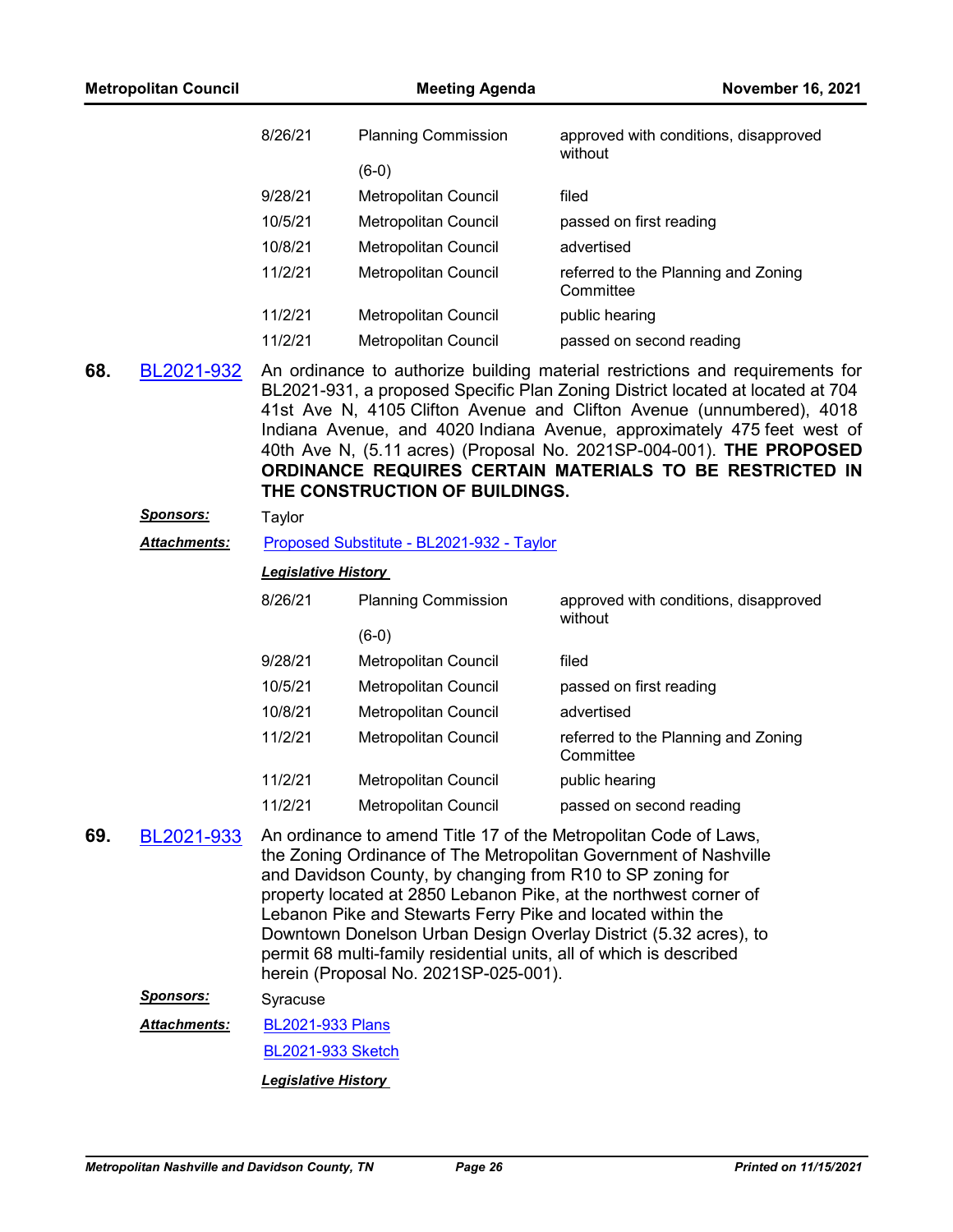|     |                     | 9/9/21                     | <b>Planning Commission</b>                                                                                                                                                                                                                             | approved with conditions, disapproved<br>without                                                                                                                                                                                                                                                                                                                         |
|-----|---------------------|----------------------------|--------------------------------------------------------------------------------------------------------------------------------------------------------------------------------------------------------------------------------------------------------|--------------------------------------------------------------------------------------------------------------------------------------------------------------------------------------------------------------------------------------------------------------------------------------------------------------------------------------------------------------------------|
|     |                     |                            | $(8-0)$                                                                                                                                                                                                                                                |                                                                                                                                                                                                                                                                                                                                                                          |
|     |                     | 9/28/21                    | Metropolitan Council                                                                                                                                                                                                                                   | filed                                                                                                                                                                                                                                                                                                                                                                    |
|     |                     | 10/5/21                    | Metropolitan Council                                                                                                                                                                                                                                   | passed on first reading                                                                                                                                                                                                                                                                                                                                                  |
|     |                     | 10/8/21                    | Metropolitan Council                                                                                                                                                                                                                                   | advertised                                                                                                                                                                                                                                                                                                                                                               |
|     |                     | 11/2/21                    | Metropolitan Council                                                                                                                                                                                                                                   | referred to the Planning and Zoning<br>Committee                                                                                                                                                                                                                                                                                                                         |
|     |                     | 11/2/21                    | Metropolitan Council                                                                                                                                                                                                                                   | public hearing                                                                                                                                                                                                                                                                                                                                                           |
|     |                     | 11/2/21                    | Metropolitan Council                                                                                                                                                                                                                                   | passed on second reading                                                                                                                                                                                                                                                                                                                                                 |
| 70. | BL2021-934          |                            | THE CONSTRUCTION OF BUILDINGS.                                                                                                                                                                                                                         | An ordinance to authorize building material restrictions and requirements for<br>BL2021-933, a proposed Specific Plan Zoning District located at 2850<br>Lebanon Pike, at the northwest corner of Lebanon Pike and Stewarts Ferry<br>Pike (5.32 acres) (Proposal No. 2021SP-025-001). THE<br><b>PROPOSED</b><br>ORDINANCE REQUIRES CERTAIN MATERIALS TO BE RESTRICTED IN |
|     | <u>Sponsors:</u>    | Syracuse                   |                                                                                                                                                                                                                                                        |                                                                                                                                                                                                                                                                                                                                                                          |
|     |                     | <b>Legislative History</b> |                                                                                                                                                                                                                                                        |                                                                                                                                                                                                                                                                                                                                                                          |
|     |                     | 9/9/21                     | <b>Planning Commission</b>                                                                                                                                                                                                                             | approved with conditions, disapproved<br>without                                                                                                                                                                                                                                                                                                                         |
|     |                     |                            | $(8-0)$                                                                                                                                                                                                                                                |                                                                                                                                                                                                                                                                                                                                                                          |
|     |                     | 9/28/21                    | Metropolitan Council                                                                                                                                                                                                                                   | filed                                                                                                                                                                                                                                                                                                                                                                    |
|     |                     | 10/5/21                    | Metropolitan Council                                                                                                                                                                                                                                   | passed on first reading                                                                                                                                                                                                                                                                                                                                                  |
|     |                     | 10/8/21                    | Metropolitan Council                                                                                                                                                                                                                                   | advertised                                                                                                                                                                                                                                                                                                                                                               |
|     |                     | 11/2/21                    | Metropolitan Council                                                                                                                                                                                                                                   | referred to the Planning and Zoning<br>Committee                                                                                                                                                                                                                                                                                                                         |
|     |                     | 11/2/21                    | Metropolitan Council                                                                                                                                                                                                                                   | public hearing                                                                                                                                                                                                                                                                                                                                                           |
|     |                     | 11/2/21                    | Metropolitan Council                                                                                                                                                                                                                                   | passed on second reading                                                                                                                                                                                                                                                                                                                                                 |
| 71. | BL2021-935          |                            | and Davidson County, by changing from RS7.5 to SP zoning for<br>properties located at 839 W Trinity Lane and W Trinity Lane<br>acres); to permit 81 multi-family residential units, all of which is<br>described herein (Proposal No. 2021SP-051-001). | An ordinance to amend Title 17 of the Metropolitan Code of Laws,<br>the Zoning Ordinance of The Metropolitan Government of Nashville<br>(unnumbered), approximately 320 feet north of W Trinity Lane (9.5                                                                                                                                                                |
|     | <b>Sponsors:</b>    | Toombs                     |                                                                                                                                                                                                                                                        |                                                                                                                                                                                                                                                                                                                                                                          |
|     | <b>Attachments:</b> | <b>BL2021-935 Plans</b>    |                                                                                                                                                                                                                                                        |                                                                                                                                                                                                                                                                                                                                                                          |
|     |                     | <b>BL2021-935 Sketch</b>   |                                                                                                                                                                                                                                                        |                                                                                                                                                                                                                                                                                                                                                                          |
|     |                     | <b>Legislative History</b> |                                                                                                                                                                                                                                                        |                                                                                                                                                                                                                                                                                                                                                                          |
|     |                     | 8/26/21                    | <b>Planning Commission</b>                                                                                                                                                                                                                             | approved with conditions, disapproved<br>without                                                                                                                                                                                                                                                                                                                         |
|     |                     |                            | $(6-0)$                                                                                                                                                                                                                                                |                                                                                                                                                                                                                                                                                                                                                                          |
|     |                     | 9/28/21                    | Metropolitan Council                                                                                                                                                                                                                                   | filed                                                                                                                                                                                                                                                                                                                                                                    |
|     |                     | 10/5/21                    | Metropolitan Council                                                                                                                                                                                                                                   | passed on first reading                                                                                                                                                                                                                                                                                                                                                  |

**Metropolitan Council Meeting Agenda November 16, 2021**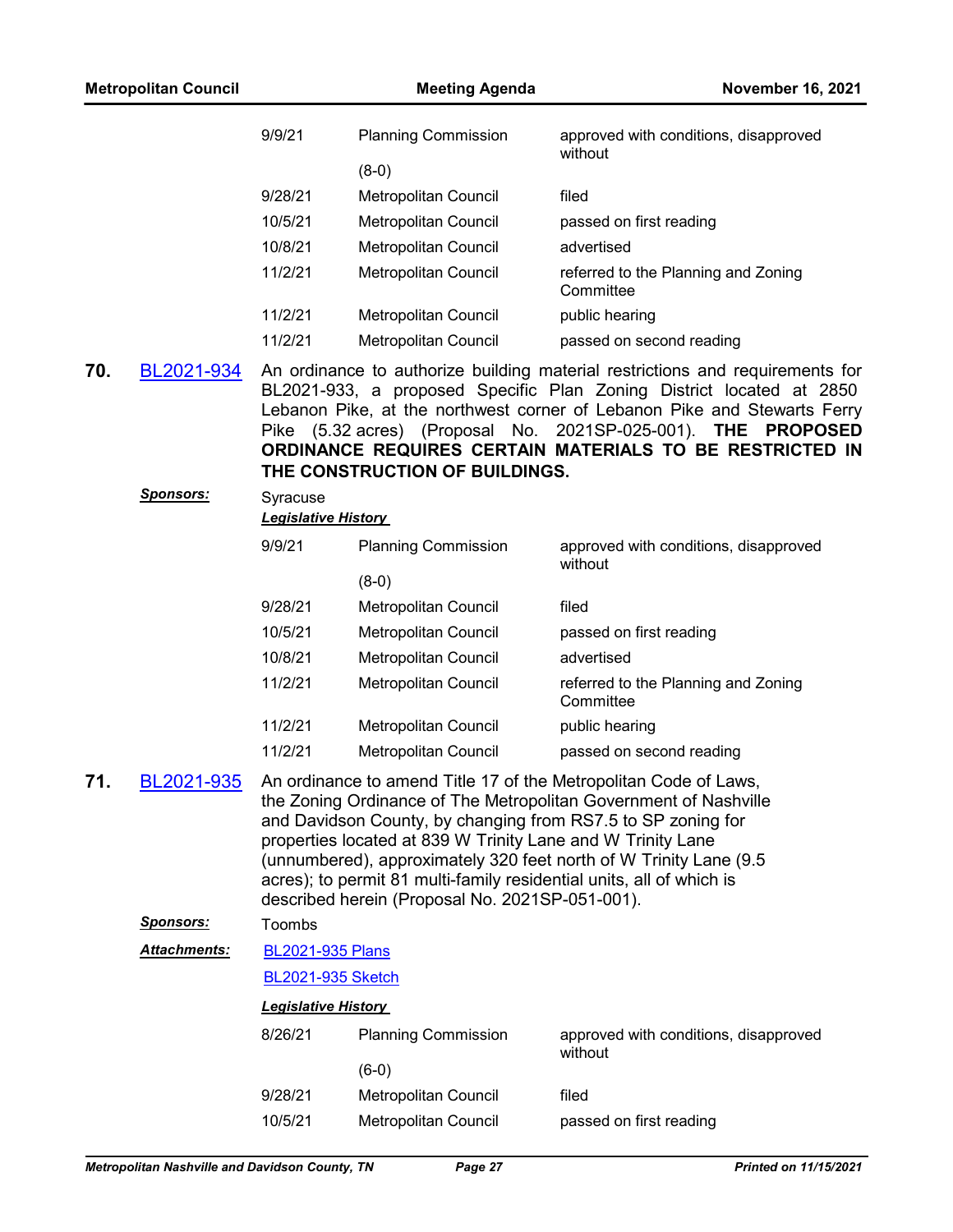|     | <b>Metropolitan Council</b> |                            | <b>Meeting Agenda</b>                                       | November 16, 2021                                                                                                                                                                                                                                                                                                                                                                                                       |  |  |
|-----|-----------------------------|----------------------------|-------------------------------------------------------------|-------------------------------------------------------------------------------------------------------------------------------------------------------------------------------------------------------------------------------------------------------------------------------------------------------------------------------------------------------------------------------------------------------------------------|--|--|
|     |                             | 10/8/21                    | Metropolitan Council                                        | advertised                                                                                                                                                                                                                                                                                                                                                                                                              |  |  |
|     |                             | 11/2/21                    | Metropolitan Council                                        | referred to the Planning and Zoning<br>Committee                                                                                                                                                                                                                                                                                                                                                                        |  |  |
|     |                             | 11/2/21                    | Metropolitan Council                                        | public hearing                                                                                                                                                                                                                                                                                                                                                                                                          |  |  |
|     |                             | 11/2/21                    | Metropolitan Council                                        | passed on second reading                                                                                                                                                                                                                                                                                                                                                                                                |  |  |
| 72. | BL2021-936                  |                            | THE CONSTRUCTION OF BUILDINGS.                              | An ordinance to authorize building material restrictions and requirements for<br>BL2021-935, a proposed Specific Plan Zoning District located at 839 W Trinity<br>Lane and W Trinity Lane (unnumbered), approximately 320 feet north of W<br>Trinity Lane (9.5 acres) (Proposal No. 2021SP-051-001). THE PROPOSED<br>ORDINANCE REQUIRES CERTAIN MATERIALS TO BE RESTRICTED IN                                           |  |  |
|     | <b>Sponsors:</b>            | Toombs                     |                                                             |                                                                                                                                                                                                                                                                                                                                                                                                                         |  |  |
|     |                             | <b>Legislative History</b> |                                                             |                                                                                                                                                                                                                                                                                                                                                                                                                         |  |  |
|     |                             | 8/26/21                    | <b>Planning Commission</b>                                  | approved with conditions, disapproved<br>without                                                                                                                                                                                                                                                                                                                                                                        |  |  |
|     |                             |                            | $(6-0)$                                                     |                                                                                                                                                                                                                                                                                                                                                                                                                         |  |  |
|     |                             | 9/28/21                    | Metropolitan Council                                        | filed                                                                                                                                                                                                                                                                                                                                                                                                                   |  |  |
|     |                             | 10/5/21                    | Metropolitan Council                                        | passed on first reading                                                                                                                                                                                                                                                                                                                                                                                                 |  |  |
|     |                             | 10/8/21                    | Metropolitan Council                                        | advertised                                                                                                                                                                                                                                                                                                                                                                                                              |  |  |
|     |                             | 11/2/21                    | Metropolitan Council                                        | referred to the Planning and Zoning<br>Committee                                                                                                                                                                                                                                                                                                                                                                        |  |  |
|     |                             | 11/2/21                    | Metropolitan Council                                        | public hearing                                                                                                                                                                                                                                                                                                                                                                                                          |  |  |
|     |                             | 11/2/21                    | Metropolitan Council                                        | passed on second reading                                                                                                                                                                                                                                                                                                                                                                                                |  |  |
| 73. | BL2021-937                  |                            | of which is described herein (Proposal No. 2021SP-049-001). | An ordinance to amend Title 17 of the Metropolitan Code of Laws,<br>the Zoning Ordinance of The Metropolitan Government of Nashville<br>and Davidson County, by changing from CS and RS5 to SP zoning<br>for properties located at 2100, 2105 and 2107 Buchanan Street, on<br>either side of Buchanan Street and approximately 85 feet west of<br>Clarksville Pike (1.12 acres), to permit a mixed use development, all |  |  |
|     | <u>Sponsors:</u>            | Taylor                     |                                                             |                                                                                                                                                                                                                                                                                                                                                                                                                         |  |  |
|     | Attachments:                | <b>BL2021-937 Plans</b>    |                                                             |                                                                                                                                                                                                                                                                                                                                                                                                                         |  |  |
|     |                             |                            | <b>BL2021-937 Sketch</b>                                    |                                                                                                                                                                                                                                                                                                                                                                                                                         |  |  |
|     |                             | mendment BL2021-937        |                                                             |                                                                                                                                                                                                                                                                                                                                                                                                                         |  |  |
|     |                             | <b>Legislative History</b> |                                                             |                                                                                                                                                                                                                                                                                                                                                                                                                         |  |  |
|     |                             | 8/26/21                    | <b>Planning Commission</b>                                  | approved with conditions, disapproved<br>without                                                                                                                                                                                                                                                                                                                                                                        |  |  |
|     |                             |                            | $(6-0)$                                                     |                                                                                                                                                                                                                                                                                                                                                                                                                         |  |  |
|     |                             | 9/28/21                    | Metropolitan Council                                        | filed                                                                                                                                                                                                                                                                                                                                                                                                                   |  |  |
|     |                             | 10/5/21                    | Metropolitan Council                                        | passed on first reading                                                                                                                                                                                                                                                                                                                                                                                                 |  |  |
|     |                             | 10/8/21                    | Metropolitan Council                                        | advertised                                                                                                                                                                                                                                                                                                                                                                                                              |  |  |
|     |                             | 11/2/21                    | Metropolitan Council                                        | referred to the Planning and Zoning<br>Committee                                                                                                                                                                                                                                                                                                                                                                        |  |  |
|     |                             | 11/2/21                    | Metropolitan Council                                        | public hearing                                                                                                                                                                                                                                                                                                                                                                                                          |  |  |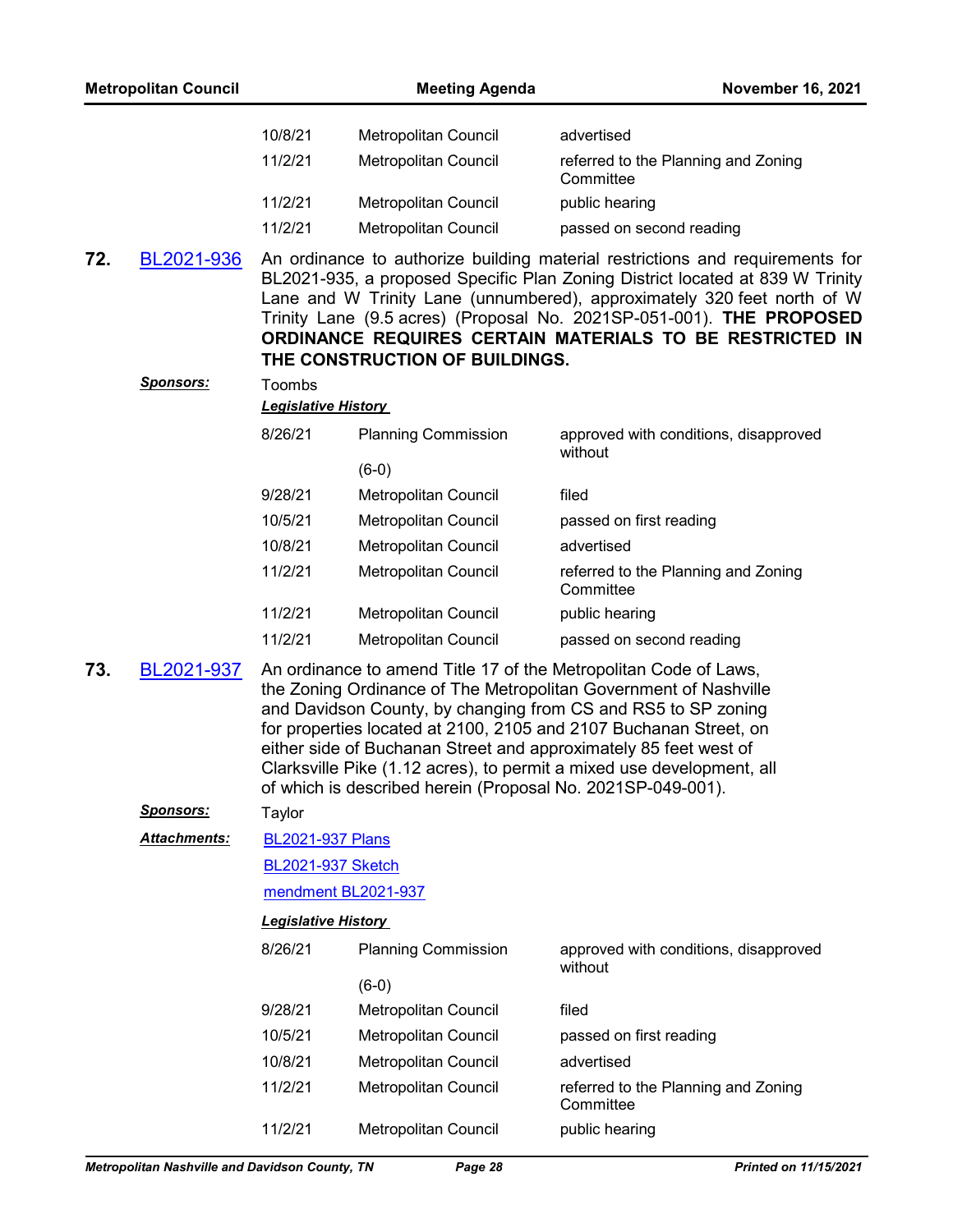| <b>Metropolitan Council</b> |                  |                                       | <b>November 16, 2021</b>                                                                                       |                                                                                                                                                                                                                                                                                                                                                                                                                                 |  |  |
|-----------------------------|------------------|---------------------------------------|----------------------------------------------------------------------------------------------------------------|---------------------------------------------------------------------------------------------------------------------------------------------------------------------------------------------------------------------------------------------------------------------------------------------------------------------------------------------------------------------------------------------------------------------------------|--|--|
|                             |                  | 11/2/21                               | <b>Metropolitan Council</b>                                                                                    | amended                                                                                                                                                                                                                                                                                                                                                                                                                         |  |  |
|                             |                  | 11/2/21                               | Metropolitan Council                                                                                           | passed on second reading                                                                                                                                                                                                                                                                                                                                                                                                        |  |  |
| 74.                         | BL2021-938       | <b>MATERIALS</b><br><b>BUILDINGS.</b> | <b>RESTRICTED</b><br>TO.<br><b>BE</b>                                                                          | An ordinance to authorize building material restrictions and requirements for<br>BL2021-937, a proposed Specific Plan Zoning District located at 2100, 2105<br>and 2107 Buchanan Street, on either side of Buchanan Street and<br>approximately 85 feet west of Clarksville Pike (1.12 acres) (Proposal No.<br>2021SP-049-001). THE PROPOSED ORDINANCE REQUIRES CERTAIN<br>IN<br><b>THE</b><br><b>CONSTRUCTION</b><br><b>OF</b> |  |  |
|                             | <u>Sponsors:</u> | Taylor<br><b>Legislative History</b>  |                                                                                                                |                                                                                                                                                                                                                                                                                                                                                                                                                                 |  |  |
|                             |                  | 8/26/21                               | <b>Planning Commission</b>                                                                                     | approved with conditions, disapproved<br>without                                                                                                                                                                                                                                                                                                                                                                                |  |  |
|                             |                  |                                       | $(6-0)$                                                                                                        |                                                                                                                                                                                                                                                                                                                                                                                                                                 |  |  |
|                             |                  | 9/28/21<br>10/5/21                    | Metropolitan Council<br><b>Metropolitan Council</b>                                                            | filed                                                                                                                                                                                                                                                                                                                                                                                                                           |  |  |
|                             |                  | 10/8/21                               | Metropolitan Council                                                                                           | passed on first reading<br>advertised                                                                                                                                                                                                                                                                                                                                                                                           |  |  |
|                             |                  | 11/2/21                               | <b>Metropolitan Council</b>                                                                                    | referred to the Planning and Zoning<br>Committee                                                                                                                                                                                                                                                                                                                                                                                |  |  |
|                             |                  | 11/2/21                               | Metropolitan Council                                                                                           | public hearing                                                                                                                                                                                                                                                                                                                                                                                                                  |  |  |
|                             |                  | 11/2/21                               | Metropolitan Council                                                                                           | passed on second reading                                                                                                                                                                                                                                                                                                                                                                                                        |  |  |
| 75.                         | BL2021-939       |                                       | for properties located at 2826, 2830, 2832 A, 2836 and 2842<br>described herein (Proposal No. 2021SP-036-001). | An ordinance to amend Title 17 of the Metropolitan Code of Laws,<br>the Zoning Ordinance of The Metropolitan Government of Nashville<br>and Davidson County, by changing from CS and R10 to SP zoning<br>Lebanon Pike, approximately 600 feet east of Donelson Pike and<br>located within the Downtown Donelson Urban Design Overlay District<br>(8.3 acres), to permit 108 multi-family residential units, all of which is     |  |  |
|                             | <b>Sponsors:</b> | Syracuse                              |                                                                                                                |                                                                                                                                                                                                                                                                                                                                                                                                                                 |  |  |
|                             | Attachments:     | <b>BL2021-939 Plans</b>               |                                                                                                                |                                                                                                                                                                                                                                                                                                                                                                                                                                 |  |  |
|                             |                  | <b>BL2021-939 Sketch</b>              |                                                                                                                |                                                                                                                                                                                                                                                                                                                                                                                                                                 |  |  |
|                             |                  | <b>Legislative History</b>            |                                                                                                                |                                                                                                                                                                                                                                                                                                                                                                                                                                 |  |  |
|                             |                  | 9/9/21                                | <b>Planning Commission</b>                                                                                     | approved with conditions, disapproved<br>without                                                                                                                                                                                                                                                                                                                                                                                |  |  |
|                             |                  |                                       | $(8-0)$                                                                                                        |                                                                                                                                                                                                                                                                                                                                                                                                                                 |  |  |
|                             |                  | 9/28/21                               | Metropolitan Council                                                                                           | filed                                                                                                                                                                                                                                                                                                                                                                                                                           |  |  |
|                             |                  | 10/5/21                               | Metropolitan Council                                                                                           | passed on first reading                                                                                                                                                                                                                                                                                                                                                                                                         |  |  |
|                             |                  | 10/8/21                               | Metropolitan Council                                                                                           | advertised                                                                                                                                                                                                                                                                                                                                                                                                                      |  |  |
|                             |                  | 11/2/21                               | Metropolitan Council                                                                                           | referred to the Planning and Zoning<br>Committee                                                                                                                                                                                                                                                                                                                                                                                |  |  |
|                             |                  | 11/2/21                               | Metropolitan Council                                                                                           | public hearing                                                                                                                                                                                                                                                                                                                                                                                                                  |  |  |
|                             |                  | 11/2/21                               | Metropolitan Council                                                                                           | passed on second reading                                                                                                                                                                                                                                                                                                                                                                                                        |  |  |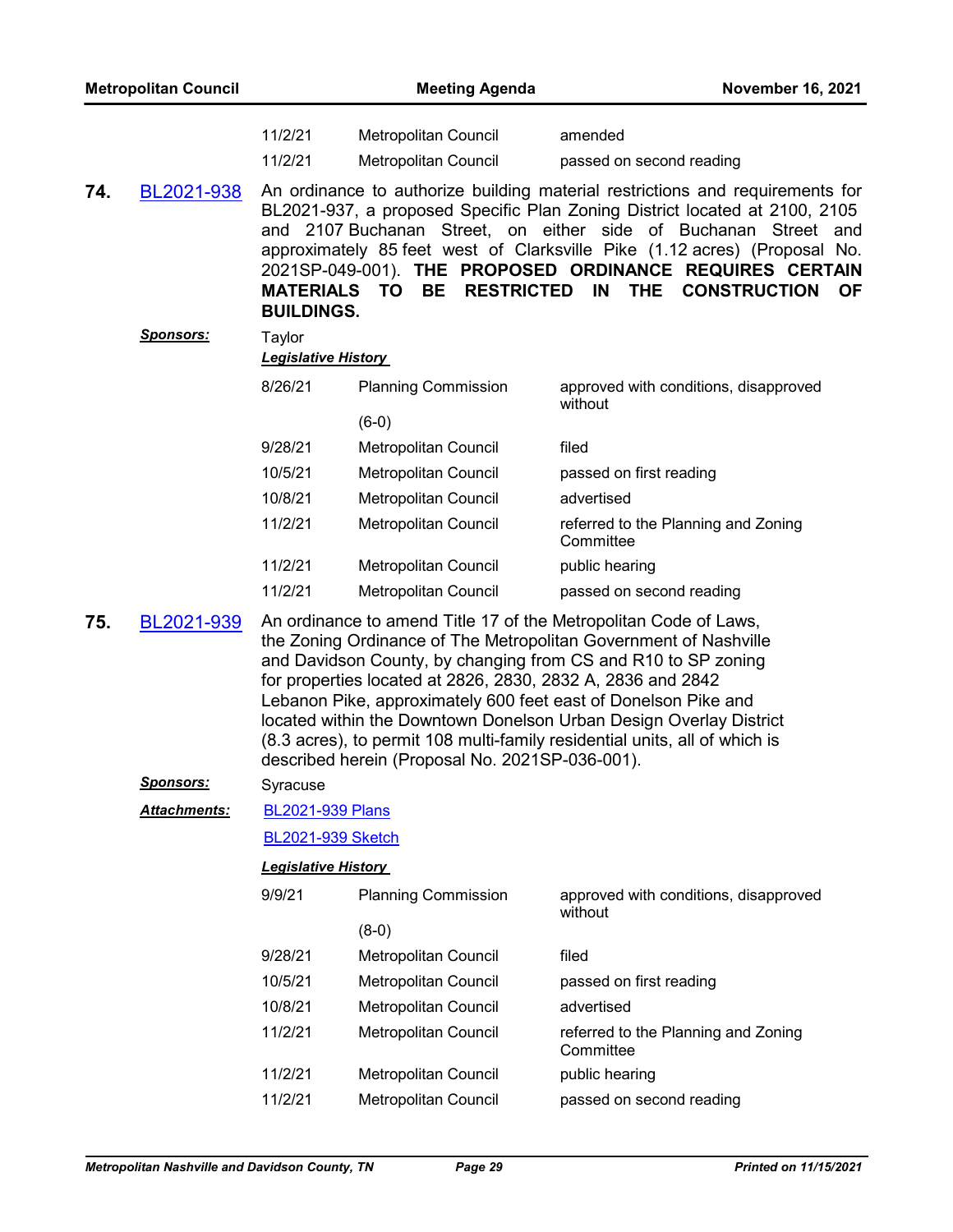| 76. | BL2021-940          | Donelson                                                                                                                                                                                                                                                                                                                                                                                                                                                                                         | (8.32 acres) (Proposal<br>Pike<br><b>RESTRICTED IN THE CONSTRUCTION OF BUILDINGS.</b> | An ordinance to authorize building material restrictions and requirements for<br>BL2021-939, a proposed Specific Plan Zoning District located at 2826, 2830,<br>2832 A, 2836 and 2842 Lebanon Pike, approximately 600 feet east of<br>No.<br>2021SP-036-001).<br><b>THE</b><br>PROPOSED ORDINANCE REQUIRES CERTAIN MATERIALS TO BE |  |  |
|-----|---------------------|--------------------------------------------------------------------------------------------------------------------------------------------------------------------------------------------------------------------------------------------------------------------------------------------------------------------------------------------------------------------------------------------------------------------------------------------------------------------------------------------------|---------------------------------------------------------------------------------------|------------------------------------------------------------------------------------------------------------------------------------------------------------------------------------------------------------------------------------------------------------------------------------------------------------------------------------|--|--|
|     | <u>Sponsors:</u>    | Syracuse<br><b>Legislative History</b>                                                                                                                                                                                                                                                                                                                                                                                                                                                           |                                                                                       |                                                                                                                                                                                                                                                                                                                                    |  |  |
|     |                     | 9/9/21                                                                                                                                                                                                                                                                                                                                                                                                                                                                                           | <b>Planning Commission</b>                                                            | approved with conditions, disapproved<br>without                                                                                                                                                                                                                                                                                   |  |  |
|     |                     |                                                                                                                                                                                                                                                                                                                                                                                                                                                                                                  | $(8-0)$                                                                               |                                                                                                                                                                                                                                                                                                                                    |  |  |
|     |                     | 9/28/21                                                                                                                                                                                                                                                                                                                                                                                                                                                                                          | Metropolitan Council                                                                  | filed                                                                                                                                                                                                                                                                                                                              |  |  |
|     |                     | 10/5/21                                                                                                                                                                                                                                                                                                                                                                                                                                                                                          | Metropolitan Council                                                                  | passed on first reading                                                                                                                                                                                                                                                                                                            |  |  |
|     |                     | 10/8/21                                                                                                                                                                                                                                                                                                                                                                                                                                                                                          | Metropolitan Council                                                                  | advertised                                                                                                                                                                                                                                                                                                                         |  |  |
|     |                     | 11/2/21                                                                                                                                                                                                                                                                                                                                                                                                                                                                                          | Metropolitan Council                                                                  | referred to the Planning and Zoning<br>Committee                                                                                                                                                                                                                                                                                   |  |  |
|     |                     | 11/2/21                                                                                                                                                                                                                                                                                                                                                                                                                                                                                          | Metropolitan Council                                                                  | public hearing                                                                                                                                                                                                                                                                                                                     |  |  |
|     |                     | 11/2/21                                                                                                                                                                                                                                                                                                                                                                                                                                                                                          | <b>Metropolitan Council</b>                                                           | passed on second reading                                                                                                                                                                                                                                                                                                           |  |  |
| 77. | BL2021-943          | An ordinance to amend Title 17 of the Metropolitan Code of Laws,<br>the Zoning Ordinance of The Metropolitan Government of Nashville<br>and Davidson County, by changing from CS and MUG-A to SP<br>zoning for properties located at 2410, 2412 and 2416 West End<br>Avenue and 2413 Elliston Place, at the northeast corner of West End<br>Avenue and 25th Avenue South (0.87 acres), to permit a mixed used<br>development, all of which is described herein (Proposal No.<br>2021SP-045-001). |                                                                                       |                                                                                                                                                                                                                                                                                                                                    |  |  |
|     | <u>Sponsors:</u>    | Taylor                                                                                                                                                                                                                                                                                                                                                                                                                                                                                           |                                                                                       |                                                                                                                                                                                                                                                                                                                                    |  |  |
|     | <b>Attachments:</b> | <b>BL2021-943 Plans</b>                                                                                                                                                                                                                                                                                                                                                                                                                                                                          |                                                                                       |                                                                                                                                                                                                                                                                                                                                    |  |  |
|     |                     | <b>BL2021-943 Sketch</b>                                                                                                                                                                                                                                                                                                                                                                                                                                                                         |                                                                                       |                                                                                                                                                                                                                                                                                                                                    |  |  |
|     |                     |                                                                                                                                                                                                                                                                                                                                                                                                                                                                                                  | Amendment BL2021-943                                                                  |                                                                                                                                                                                                                                                                                                                                    |  |  |
|     |                     | <b>Legislative History</b>                                                                                                                                                                                                                                                                                                                                                                                                                                                                       |                                                                                       |                                                                                                                                                                                                                                                                                                                                    |  |  |
|     |                     | 8/26/21                                                                                                                                                                                                                                                                                                                                                                                                                                                                                          | <b>Planning Commission</b>                                                            | approved with conditions, disapproved<br>without                                                                                                                                                                                                                                                                                   |  |  |
|     |                     |                                                                                                                                                                                                                                                                                                                                                                                                                                                                                                  | $(5-0-1)$                                                                             |                                                                                                                                                                                                                                                                                                                                    |  |  |
|     |                     | 9/28/21                                                                                                                                                                                                                                                                                                                                                                                                                                                                                          | Metropolitan Council                                                                  | filed                                                                                                                                                                                                                                                                                                                              |  |  |
|     |                     | 10/5/21                                                                                                                                                                                                                                                                                                                                                                                                                                                                                          | Metropolitan Council                                                                  | passed on first reading                                                                                                                                                                                                                                                                                                            |  |  |
|     |                     | 10/8/21                                                                                                                                                                                                                                                                                                                                                                                                                                                                                          | Metropolitan Council                                                                  | advertised                                                                                                                                                                                                                                                                                                                         |  |  |
|     |                     | 11/2/21                                                                                                                                                                                                                                                                                                                                                                                                                                                                                          | Metropolitan Council                                                                  | referred to the Planning and Zoning<br>Committee                                                                                                                                                                                                                                                                                   |  |  |
|     |                     | 11/2/21                                                                                                                                                                                                                                                                                                                                                                                                                                                                                          | Metropolitan Council                                                                  | public hearing                                                                                                                                                                                                                                                                                                                     |  |  |
|     |                     | 11/2/21                                                                                                                                                                                                                                                                                                                                                                                                                                                                                          | Metropolitan Council                                                                  | amended                                                                                                                                                                                                                                                                                                                            |  |  |
|     |                     | 11/2/21                                                                                                                                                                                                                                                                                                                                                                                                                                                                                          | Metropolitan Council                                                                  | passed on second reading                                                                                                                                                                                                                                                                                                           |  |  |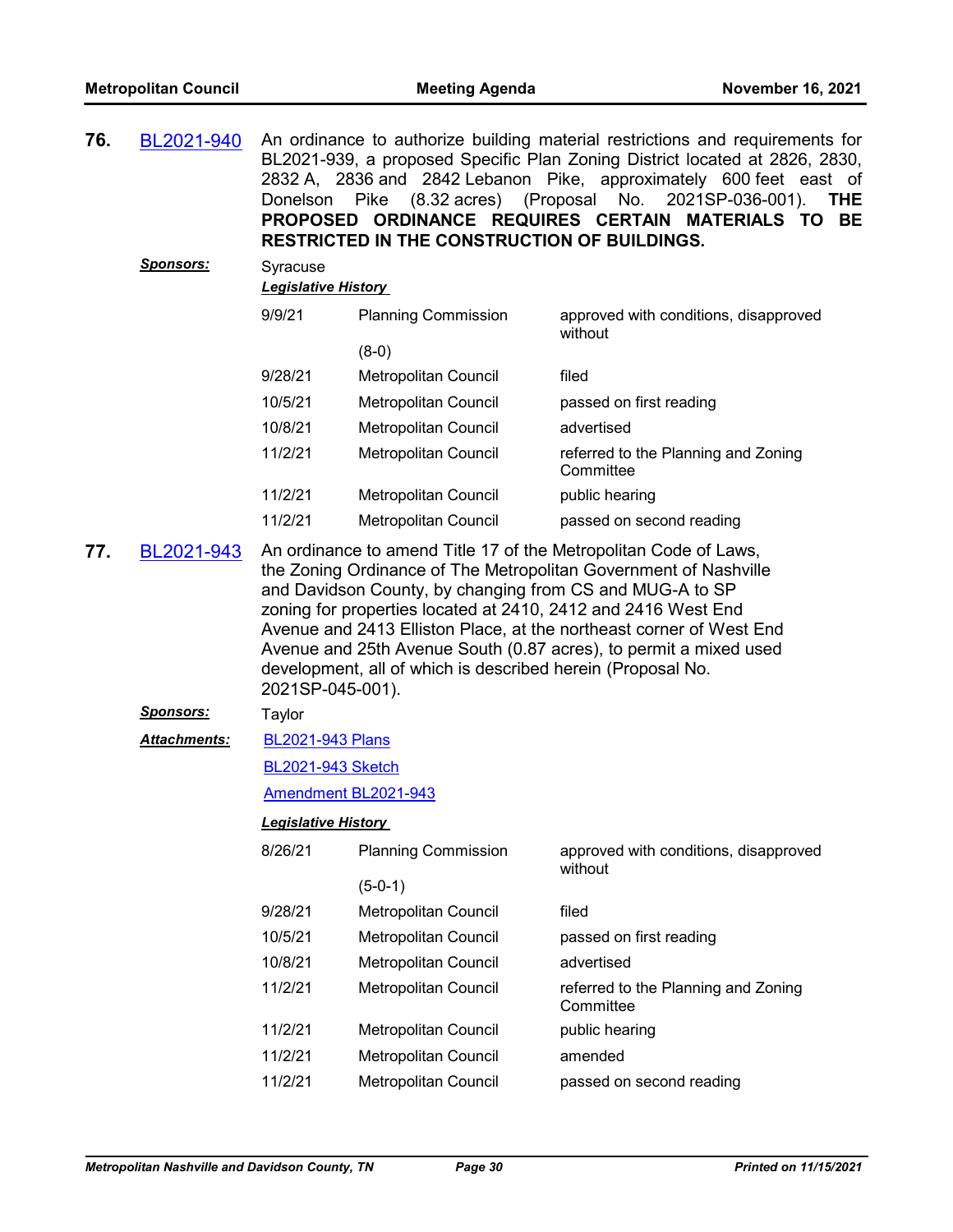**78.** [BL2021-944](http://nashville.legistar.com/gateway.aspx?m=l&id=/matter.aspx?key=13643) An ordinance to amend Title 17 of the Metropolitan Code of Laws, the Zoning Ordinance of The Metropolitan Government of Nashville and Davidson County, by changing from RS20 and R10 to RS40 and RS80 zoning for various properties located along Brick Church Lane and Knight Drive from Interstate 24, west towards Whites Creek Pike 652.5 acres, all of which is described herein (Proposal No. 2021Z-110PR-001).

## *Sponsors:* Gamble

[BL2021-944 Owners List](http://nashville.legistar.com/gateway.aspx?M=F&ID=326b9d14-836e-4065-a91e-d9499b4c8c53.xlsx) *Attachments:*

[BL2021-944 Sketch](http://nashville.legistar.com/gateway.aspx?M=F&ID=85279e80-e412-4afd-b9af-44172be29ec3.docx)

[Substitute - BL2021-944 - Sketch](http://nashville.legistar.com/gateway.aspx?M=F&ID=876fe0eb-2a22-4f4a-bb1f-0e511d4718f2.docx)

[Substitute - BL2021-944 - Owners list](http://nashville.legistar.com/gateway.aspx?M=F&ID=3a64a744-d1f2-4ca9-a198-cd81ba39817a.xlsx)

[Substitute BL2021-944](http://nashville.legistar.com/gateway.aspx?M=F&ID=70170abb-98e7-448f-8d22-b78b78c07e16.docx)

### *Legislative History*

| 9/28/21  | Metropolitan Council                  | filed                                            |
|----------|---------------------------------------|--------------------------------------------------|
| 10/5/21  | Metropolitan Council                  | passed on first reading                          |
| 10/8/21  | Metropolitan Council                  | advertised                                       |
| 10/28/21 | <b>Planning Commission</b><br>$(7-0)$ | approved with a substitute                       |
| 11/2/21  | Metropolitan Council                  | referred to the Planning and Zoning<br>Committee |
| 11/2/21  | Metropolitan Council                  | public hearing                                   |
| 11/2/21  | Metropolitan Council                  | substituted                                      |
| 11/2/21  | Metropolitan Council                  | passed on second reading                         |
|          |                                       |                                                  |

**79.** [BL2021-945](http://nashville.legistar.com/gateway.aspx?m=l&id=/matter.aspx?key=13660) An ordinance to amend Title 17 of the Metropolitan Code of Laws, the Zoning Ordinance of The Metropolitan Government of Nashville and Davidson County, by changing from RS7.5 to RM9-NS zoning for properties located at Monticello Drive (unnumbered), approximately 100 feet east of Woodridge Drive (7.93 acres), all of which is described herein (Proposal No. 2021Z-069PR-001).

## *Sponsors:* Toombs

*Attachments:* [BL2021-945 Sketch](http://nashville.legistar.com/gateway.aspx?M=F&ID=1113f21f-f5eb-45ed-81e8-3563ac6b7887.docx)

| 8/26/21 | <b>Planning Commission</b><br>(6-0) | approved                                         |
|---------|-------------------------------------|--------------------------------------------------|
| 9/28/21 | <b>Metropolitan Council</b>         | filed                                            |
| 10/5/21 | Metropolitan Council                | passed on first reading                          |
| 10/8/21 | Metropolitan Council                | advertised                                       |
| 11/2/21 | Metropolitan Council                | referred to the Planning and Zoning<br>Committee |
| 11/2/21 | Metropolitan Council                | public hearing                                   |
| 11/2/21 | Metropolitan Council                | passed on second reading                         |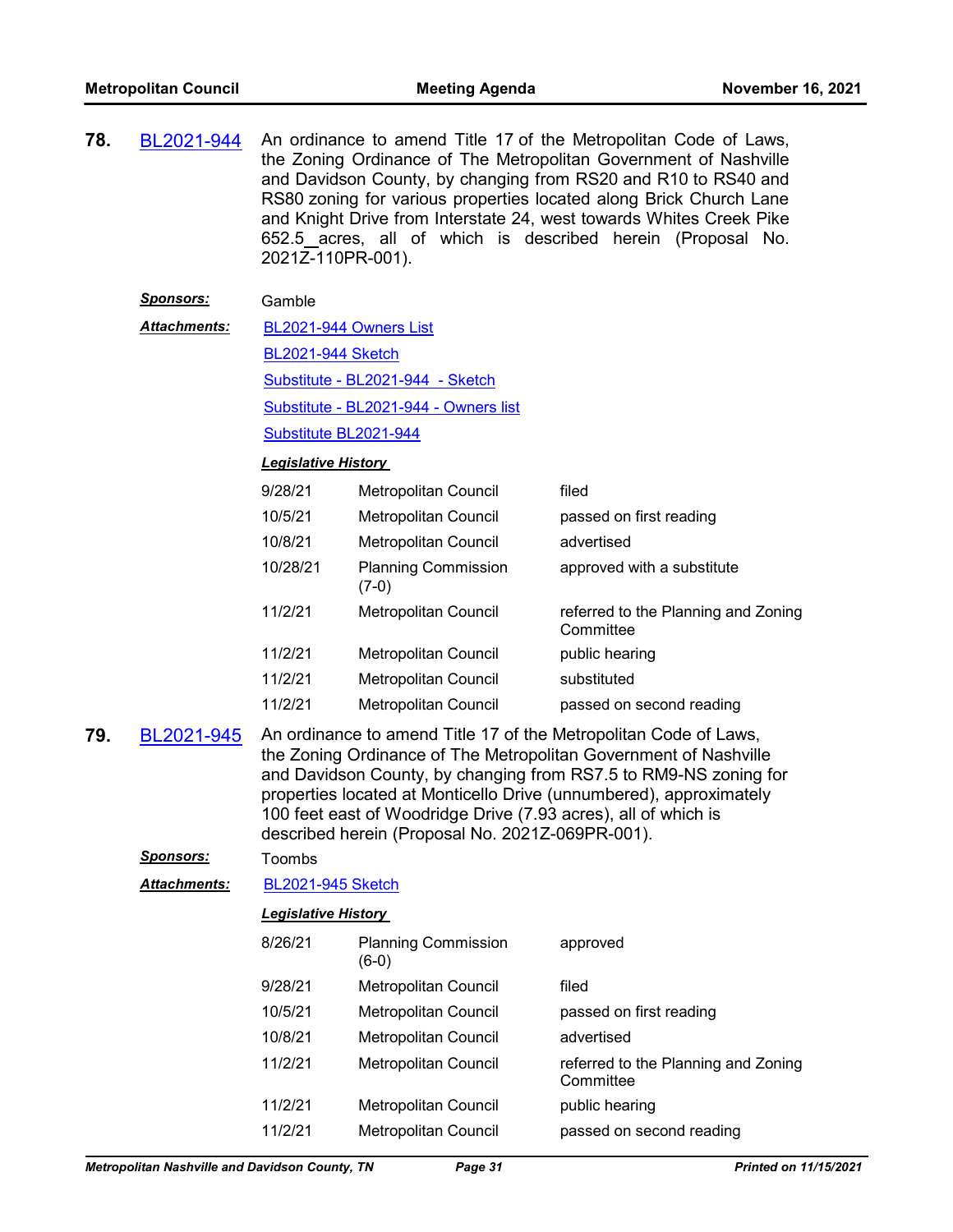| 80. | BL2021-948       |                                                                                                                                                                                                                                                                                                                                                                                                                                                     | An ordinance to amend Title 17 of the Metropolitan Code of Laws,<br>the Zoning Ordinance of The Metropolitan Government of Nashville<br>and Davidson County, by changing from IWD to SP zoning for<br>properties located at 920 and 1000 Hawkins Street, at the northeast<br>corner of 12th Avenue South and Hawkins street (6.79 acres), to<br>permit a mixed use development, all of which is described herein<br>(Proposal No. 2021SP-023-001). |                                                  |  |  |
|-----|------------------|-----------------------------------------------------------------------------------------------------------------------------------------------------------------------------------------------------------------------------------------------------------------------------------------------------------------------------------------------------------------------------------------------------------------------------------------------------|----------------------------------------------------------------------------------------------------------------------------------------------------------------------------------------------------------------------------------------------------------------------------------------------------------------------------------------------------------------------------------------------------------------------------------------------------|--------------------------------------------------|--|--|
|     | <u>Sponsors:</u> | OConnell                                                                                                                                                                                                                                                                                                                                                                                                                                            |                                                                                                                                                                                                                                                                                                                                                                                                                                                    |                                                  |  |  |
|     | Attachments:     | <b>BL2021-948 Plans</b>                                                                                                                                                                                                                                                                                                                                                                                                                             |                                                                                                                                                                                                                                                                                                                                                                                                                                                    |                                                  |  |  |
|     |                  | <b>BL2021-948 Sketch</b>                                                                                                                                                                                                                                                                                                                                                                                                                            |                                                                                                                                                                                                                                                                                                                                                                                                                                                    |                                                  |  |  |
|     |                  | <b>Legislative History</b>                                                                                                                                                                                                                                                                                                                                                                                                                          |                                                                                                                                                                                                                                                                                                                                                                                                                                                    |                                                  |  |  |
|     |                  | 9/23/21                                                                                                                                                                                                                                                                                                                                                                                                                                             | <b>Planning Commission</b>                                                                                                                                                                                                                                                                                                                                                                                                                         | approved with conditions, disapproved<br>without |  |  |
|     |                  |                                                                                                                                                                                                                                                                                                                                                                                                                                                     | $(8-1)$                                                                                                                                                                                                                                                                                                                                                                                                                                            |                                                  |  |  |
|     |                  | 9/28/21                                                                                                                                                                                                                                                                                                                                                                                                                                             | Metropolitan Council                                                                                                                                                                                                                                                                                                                                                                                                                               | filed                                            |  |  |
|     |                  | 10/5/21                                                                                                                                                                                                                                                                                                                                                                                                                                             | <b>Metropolitan Council</b>                                                                                                                                                                                                                                                                                                                                                                                                                        | passed on first reading                          |  |  |
|     |                  | 10/8/21                                                                                                                                                                                                                                                                                                                                                                                                                                             | <b>Metropolitan Council</b>                                                                                                                                                                                                                                                                                                                                                                                                                        | advertised                                       |  |  |
|     |                  | 11/2/21                                                                                                                                                                                                                                                                                                                                                                                                                                             | <b>Metropolitan Council</b>                                                                                                                                                                                                                                                                                                                                                                                                                        | referred to the Planning and Zoning<br>Committee |  |  |
|     |                  | 11/2/21                                                                                                                                                                                                                                                                                                                                                                                                                                             | Metropolitan Council                                                                                                                                                                                                                                                                                                                                                                                                                               | public hearing                                   |  |  |
|     |                  | 11/2/21                                                                                                                                                                                                                                                                                                                                                                                                                                             | Metropolitan Council                                                                                                                                                                                                                                                                                                                                                                                                                               | passed on second reading                         |  |  |
| 81. | BL2021-949       | An ordinance to authorize building material restrictions and requirements for<br>BL2021-948, a proposed Specific Plan Zoning District located at located at 920<br>and 1000 Hawkins Street, at the northeast corner of 12th Avenue South and<br>street (6.79 acres) (Proposal No.<br>2021SP-023-001).<br><b>Hawkins</b><br><b>THE</b><br>PROPOSED ORDINANCE REQUIRES CERTAIN MATERIALS TO BE<br><b>RESTRICTED IN THE CONSTRUCTION OF BUILDINGS.</b> |                                                                                                                                                                                                                                                                                                                                                                                                                                                    |                                                  |  |  |
|     | Sponsors:        | OConnell                                                                                                                                                                                                                                                                                                                                                                                                                                            |                                                                                                                                                                                                                                                                                                                                                                                                                                                    |                                                  |  |  |
|     |                  | <b>Legislative History</b>                                                                                                                                                                                                                                                                                                                                                                                                                          |                                                                                                                                                                                                                                                                                                                                                                                                                                                    |                                                  |  |  |
|     |                  | 9/23/21                                                                                                                                                                                                                                                                                                                                                                                                                                             | <b>Planning Commission</b>                                                                                                                                                                                                                                                                                                                                                                                                                         | approved with conditions, disapproved<br>without |  |  |
|     |                  |                                                                                                                                                                                                                                                                                                                                                                                                                                                     | $(8-1)$                                                                                                                                                                                                                                                                                                                                                                                                                                            |                                                  |  |  |
|     |                  | 9/28/21                                                                                                                                                                                                                                                                                                                                                                                                                                             | Metropolitan Council                                                                                                                                                                                                                                                                                                                                                                                                                               | filed                                            |  |  |
|     |                  | 10/5/21                                                                                                                                                                                                                                                                                                                                                                                                                                             | Metropolitan Council                                                                                                                                                                                                                                                                                                                                                                                                                               | passed on first reading                          |  |  |
|     |                  | 10/8/21                                                                                                                                                                                                                                                                                                                                                                                                                                             | Metropolitan Council                                                                                                                                                                                                                                                                                                                                                                                                                               | advertised                                       |  |  |
|     |                  | 11/2/21                                                                                                                                                                                                                                                                                                                                                                                                                                             | Metropolitan Council                                                                                                                                                                                                                                                                                                                                                                                                                               | referred to the Planning and Zoning<br>Committee |  |  |
|     |                  | 11/2/21                                                                                                                                                                                                                                                                                                                                                                                                                                             | Metropolitan Council                                                                                                                                                                                                                                                                                                                                                                                                                               | public hearing                                   |  |  |
|     |                  | 11/2/21                                                                                                                                                                                                                                                                                                                                                                                                                                             | Metropolitan Council                                                                                                                                                                                                                                                                                                                                                                                                                               | passed on second reading                         |  |  |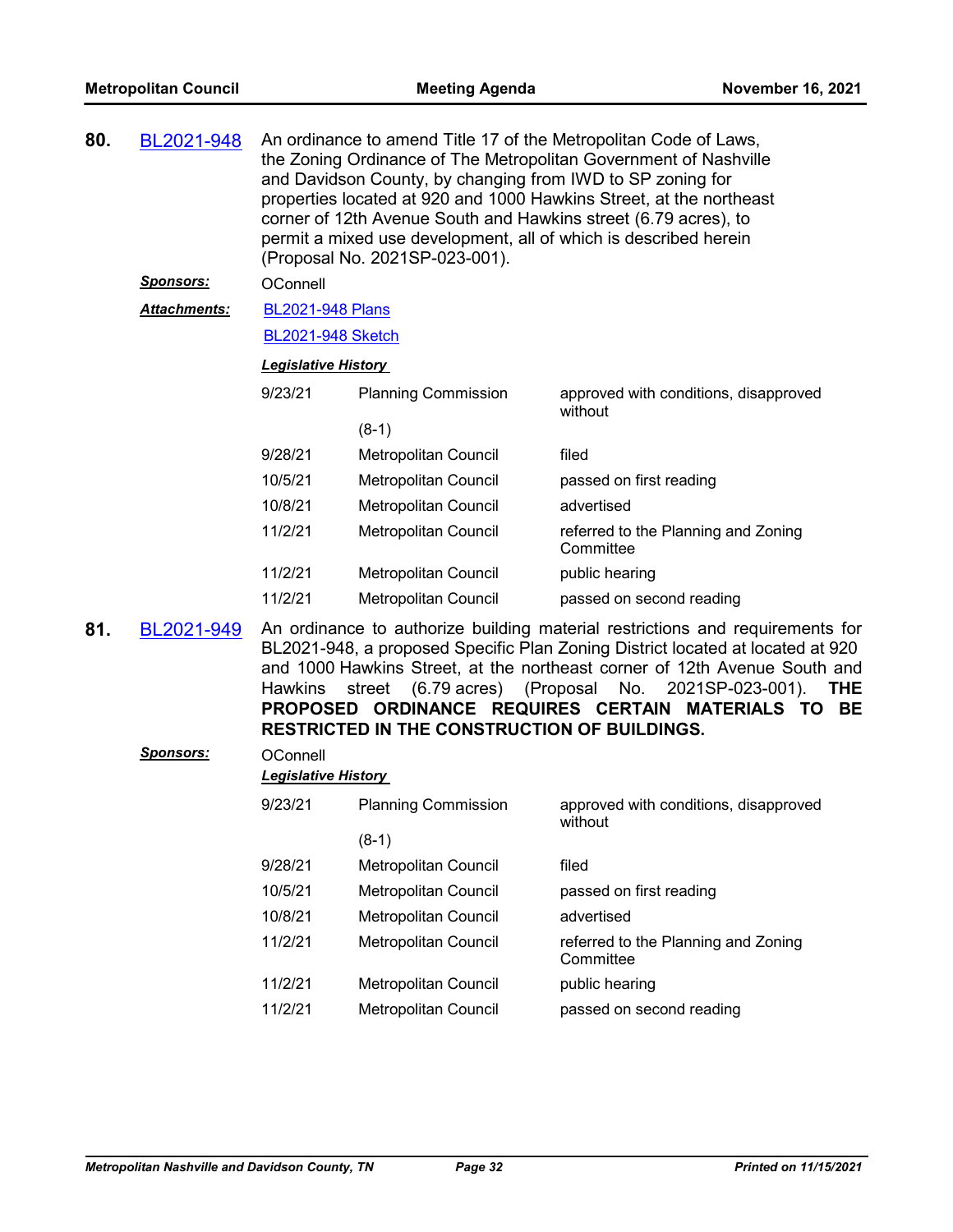| 82. | BL2021-950           | An ordinance to amend Title 17 of the Metropolitan Code of Laws,<br>the Zoning Ordinance of The Metropolitan Government of Nashville<br>and Davidson County, by changing from CF to MUI-A zoning for<br>properties located at 1904, 1906, 1908, 1910, 1912, 1912B and 1916<br>Hayes Street, approximately 100 feet west of 19th Avenue North<br>(1.04 acres), all of which is described herein (Proposal No.<br>2021Z-058PR-001). |                                         |                                                  |  |
|-----|----------------------|-----------------------------------------------------------------------------------------------------------------------------------------------------------------------------------------------------------------------------------------------------------------------------------------------------------------------------------------------------------------------------------------------------------------------------------|-----------------------------------------|--------------------------------------------------|--|
|     | <b>Sponsors:</b>     | Taylor                                                                                                                                                                                                                                                                                                                                                                                                                            |                                         |                                                  |  |
|     | <b>Attachments:</b>  | <b>BL2021-950 Sketch</b>                                                                                                                                                                                                                                                                                                                                                                                                          |                                         |                                                  |  |
|     |                      | <b>Legislative History</b>                                                                                                                                                                                                                                                                                                                                                                                                        |                                         |                                                  |  |
|     |                      | 8/26/21                                                                                                                                                                                                                                                                                                                                                                                                                           | <b>Planning Commission</b><br>$(5-0-1)$ | approved                                         |  |
|     |                      | 9/28/21                                                                                                                                                                                                                                                                                                                                                                                                                           | Metropolitan Council                    | filed                                            |  |
|     |                      | 10/5/21                                                                                                                                                                                                                                                                                                                                                                                                                           | Metropolitan Council                    | passed on first reading                          |  |
|     |                      | 10/8/21                                                                                                                                                                                                                                                                                                                                                                                                                           | Metropolitan Council                    | advertised                                       |  |
|     |                      | 11/2/21                                                                                                                                                                                                                                                                                                                                                                                                                           | Metropolitan Council                    | referred to the Planning and Zoning<br>Committee |  |
|     |                      | 11/2/21                                                                                                                                                                                                                                                                                                                                                                                                                           | Metropolitan Council                    | public hearing                                   |  |
|     |                      | 11/2/21                                                                                                                                                                                                                                                                                                                                                                                                                           | Metropolitan Council                    | passed on second reading                         |  |
| 83. | BL2021-951           | An ordinance to amend Title 17 of the Metropolitan Code of Laws,<br>the Zoning Ordinance of The Metropolitan Government of Nashville<br>and Davidson County, by changing from RS10 to SP zoning for<br>property located at 3754 Central Pike, approximately 370 feet south<br>of Dodson Chapel Lane (5.24 acres), to permit a mixed use<br>development, all of which is described herein (Proposal No.<br>2021SP-048-001).        |                                         |                                                  |  |
|     | <u>Sponsors:</u>     | Rhoten                                                                                                                                                                                                                                                                                                                                                                                                                            |                                         |                                                  |  |
|     | <u> Attachments:</u> | <b>BL2021-951 Plans</b>                                                                                                                                                                                                                                                                                                                                                                                                           |                                         |                                                  |  |
|     |                      | <b>BL2021-951 Sketch</b>                                                                                                                                                                                                                                                                                                                                                                                                          |                                         |                                                  |  |
|     |                      | <u> Legislative History</u>                                                                                                                                                                                                                                                                                                                                                                                                       |                                         |                                                  |  |
|     |                      | 8/26/21                                                                                                                                                                                                                                                                                                                                                                                                                           | <b>Planning Commission</b>              | approved with conditions, disapproved<br>without |  |
|     |                      |                                                                                                                                                                                                                                                                                                                                                                                                                                   | $(6-0)$                                 |                                                  |  |
|     |                      | 9/28/21                                                                                                                                                                                                                                                                                                                                                                                                                           | Metropolitan Council                    | filed                                            |  |
|     |                      | 10/5/21                                                                                                                                                                                                                                                                                                                                                                                                                           | Metropolitan Council                    | passed on first reading                          |  |
|     |                      | 10/8/21                                                                                                                                                                                                                                                                                                                                                                                                                           | Metropolitan Council                    | advertised                                       |  |
|     |                      | 11/2/21                                                                                                                                                                                                                                                                                                                                                                                                                           | <b>Metropolitan Council</b>             | referred to the Planning and Zoning<br>Committee |  |
|     |                      | 11/2/21                                                                                                                                                                                                                                                                                                                                                                                                                           | Metropolitan Council                    | public hearing                                   |  |
|     |                      | 11/2/21                                                                                                                                                                                                                                                                                                                                                                                                                           | Metropolitan Council                    | passed on second reading                         |  |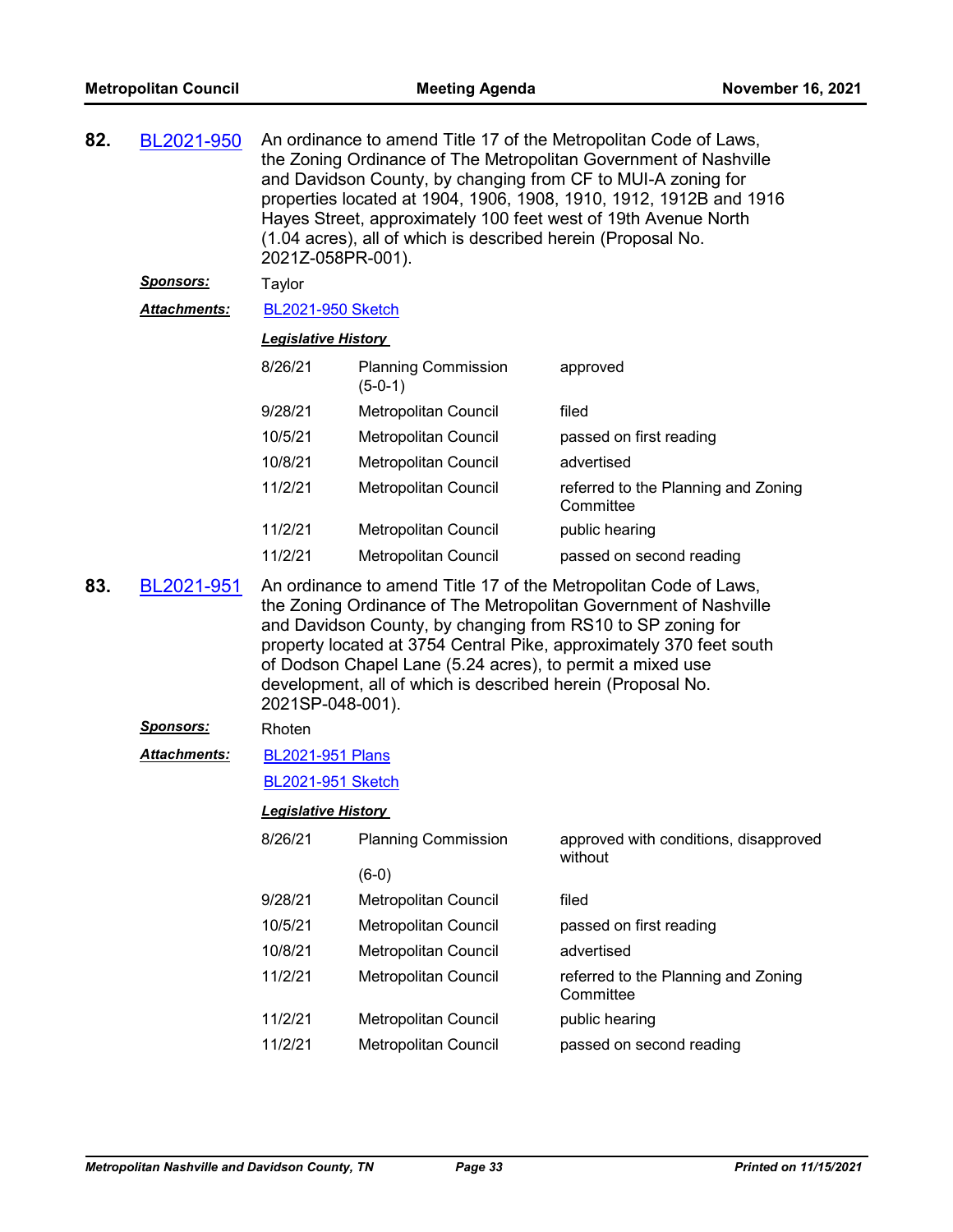| 84. | BL2021-953       | An ordinance to amend Title 17 of the Metropolitan Code of Laws, the Zoning     |
|-----|------------------|---------------------------------------------------------------------------------|
|     |                  | Ordinance of The Metropolitan Government of Nashville and Davidson County,      |
|     |                  | by applying a Detached Accessory Dwelling Unit (DADU) Overlay District to       |
|     |                  | various properties located south of Clay St. and Lacy St., north of Scovel St., |
|     |                  | east of 26th Ave. N., and west of Interstate 65, zoned R6, R6-A, and RS5        |
|     |                  | (295.27 acres), all of which is described herein (Proposal No.                  |
|     |                  | 2021DDU-001-001).                                                               |
|     | <b>Sponsors:</b> | Taylor                                                                          |

[BL2021-953 Sketch](http://nashville.legistar.com/gateway.aspx?M=F&ID=eef93bf5-9f4f-4cb6-a753-390f5f45bef0.docx) [BL2021-953 Owners Table](http://nashville.legistar.com/gateway.aspx?M=F&ID=5287204b-213b-4f8b-9df8-c4b77d5e9c79.xls) [BL2021-953 Parcel Table](http://nashville.legistar.com/gateway.aspx?M=F&ID=e0189688-97bc-45d7-af8d-d5b87bb2849c.pdf) [Substitute - BL2021-953](http://nashville.legistar.com/gateway.aspx?M=F&ID=9510a637-7188-41af-8a3c-19969eafbef5.docx) [Substitute - BL2021-953 - Owners List](http://nashville.legistar.com/gateway.aspx?M=F&ID=1974d987-fa75-4d26-900d-4956b844e610.xlsx) [Substitute - BL2021-953 - Sketch](http://nashville.legistar.com/gateway.aspx?M=F&ID=8a56598d-8eef-4fa5-ac8a-0e01f50e700a.docx) *Attachments:*

#### *Legislative History*

| <b>Metropolitan Council</b>           | filed                                            |
|---------------------------------------|--------------------------------------------------|
| Metropolitan Council                  | passed on first reading                          |
| Metropolitan Council                  | advertised                                       |
| <b>Planning Commission</b><br>$(6-0)$ | approved with a substitute                       |
| Metropolitan Council                  | referred to the Planning and Zoning<br>Committee |
| Metropolitan Council                  | public hearing                                   |
| <b>Metropolitan Council</b>           | substituted                                      |
| Metropolitan Council                  | passed on second reading                         |
|                                       |                                                  |

**85.** [BL2021-955](http://nashville.legistar.com/gateway.aspx?m=l&id=/matter.aspx?key=13642) An ordinance to amend Title 17 of the Metropolitan Code of Laws, the Zoning Ordinance of The Metropolitan Government of Nashville and Davidson County, by changing from RS40 to SP zoning for property located at 7959 Poplar Creek Road, approximately 135 feet west of Willow Oak Drive (9.98 acres), all of which is described herein (Proposal No. 2021Z-087PR-001).

# *Sponsors:* Rosenberg

[BL2021-955 Sketch](http://nashville.legistar.com/gateway.aspx?M=F&ID=d97b40b8-1434-47d9-a698-53fc0699c258.docx) *Attachments:*

[Substitute BL2021-955](http://nashville.legistar.com/gateway.aspx?M=F&ID=f8dc74ce-162b-4681-8ded-c1dca3020041.docx)

[Proposed Amendment - BL2021-955 - Rosenberg](http://nashville.legistar.com/gateway.aspx?M=F&ID=c4efcc24-dc8c-4a60-9b08-19027bdb11f1.docx)

[Proposed Amendment - BL2021-955 - Rosenberg - Exhibit A](http://nashville.legistar.com/gateway.aspx?M=F&ID=b31076f2-39e8-4936-aabc-6e6bb7c60132.pdf)

| 9/9/21  | <b>Planning Commission</b><br>$(8-0)$ | approved                |
|---------|---------------------------------------|-------------------------|
| 9/28/21 | Metropolitan Council                  | filed                   |
| 10/5/21 | <b>Metropolitan Council</b>           | passed on first reading |
| 10/8/21 | Metropolitan Council                  | advertised              |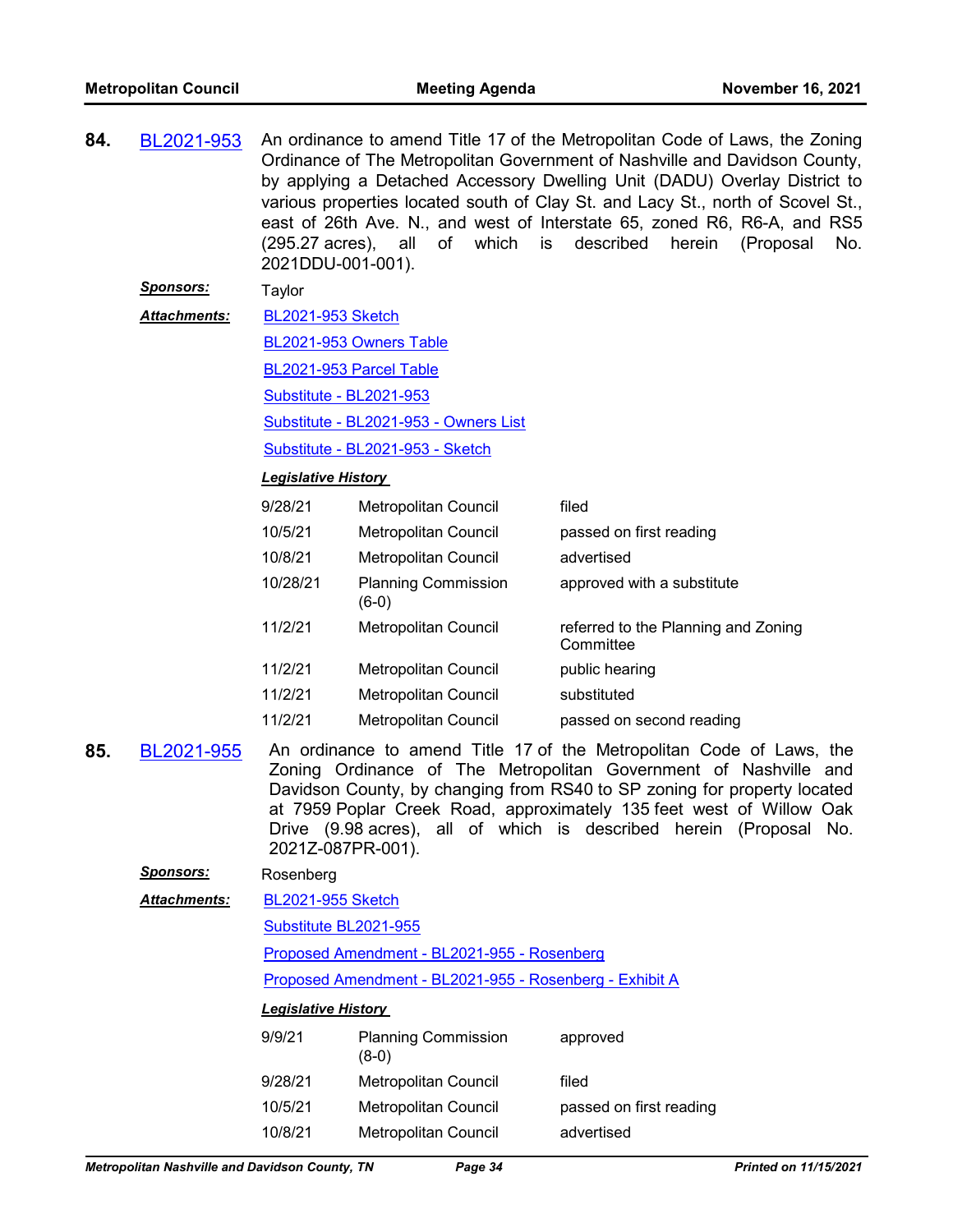|     | <b>Metropolitan Council</b> |                              | <b>Meeting Agenda</b>                                                                        | <b>November 16, 2021</b>                                                                                                                                                                                                                                                                                                                                                                   |
|-----|-----------------------------|------------------------------|----------------------------------------------------------------------------------------------|--------------------------------------------------------------------------------------------------------------------------------------------------------------------------------------------------------------------------------------------------------------------------------------------------------------------------------------------------------------------------------------------|
|     |                             | 11/2/21                      | Metropolitan Council                                                                         | referred to the Planning and Zoning<br>Committee                                                                                                                                                                                                                                                                                                                                           |
|     |                             | 11/2/21                      | Metropolitan Council                                                                         | public hearing                                                                                                                                                                                                                                                                                                                                                                             |
|     |                             | 11/2/21                      | Metropolitan Council                                                                         | substituted                                                                                                                                                                                                                                                                                                                                                                                |
|     |                             | 11/2/21                      | Metropolitan Council                                                                         | passed on second reading                                                                                                                                                                                                                                                                                                                                                                   |
| 86. | BL2021-956                  | (Proposal<br><b>REQUIRES</b> | 2021Z-087PR-001).<br>No.<br><b>CERTAIN</b><br><b>MATERIALS</b><br>CONSTRUCTION OF BUILDINGS. | An ordinance to authorize building material restrictions and requirements for<br>BL2021-955, a proposed Specific Plan Zoning District located at 7959 Poplar<br>Creek Road, approximately 135 feet west of Willow Oak Drive (9.98 acres)<br><b>THE</b><br><b>PROPOSED</b><br><b>ORDINANCE</b><br>TO T<br><b>BE</b><br><b>RESTRICTED</b><br>IN<br><b>THE</b>                                |
|     | <u>Sponsors:</u>            | Rosenberg                    |                                                                                              |                                                                                                                                                                                                                                                                                                                                                                                            |
|     | Attachments:                | Substitute - BL2021-956      |                                                                                              |                                                                                                                                                                                                                                                                                                                                                                                            |
|     |                             | <b>Legislative History</b>   |                                                                                              |                                                                                                                                                                                                                                                                                                                                                                                            |
|     |                             | 9/9/21                       | <b>Planning Commission</b><br>$(8-0)$                                                        | approved                                                                                                                                                                                                                                                                                                                                                                                   |
|     |                             | 9/28/21                      | Metropolitan Council                                                                         | filed                                                                                                                                                                                                                                                                                                                                                                                      |
|     |                             | 10/5/21                      | Metropolitan Council                                                                         | passed on first reading                                                                                                                                                                                                                                                                                                                                                                    |
|     |                             | 10/8/21                      | Metropolitan Council                                                                         | advertised                                                                                                                                                                                                                                                                                                                                                                                 |
|     |                             | 11/2/21                      | Metropolitan Council                                                                         | referred to the Planning and Zoning<br>Committee                                                                                                                                                                                                                                                                                                                                           |
|     |                             | 11/2/21                      | Metropolitan Council                                                                         | public hearing                                                                                                                                                                                                                                                                                                                                                                             |
|     |                             | 11/2/21                      | Metropolitan Council                                                                         | substituted                                                                                                                                                                                                                                                                                                                                                                                |
|     |                             | 11/2/21                      | <b>Metropolitan Council</b>                                                                  | passed on second reading                                                                                                                                                                                                                                                                                                                                                                   |
| 87. | BL2021-957                  |                              |                                                                                              | An ordinance to amend Title 17 of the Metropolitan Code of Laws, the Zoning<br>Ordinance of The Metropolitan Government of Nashville and Davidson County,<br>by changing from RS5 to R6 zoning for property located at 426 Weakley<br>Avenue, at the northeast corner of Katie Avenue and Weakley Avenue (0.29<br>acres), all of which is described herein (Proposal No. 2020Z-044PR-001). |
|     | <b>Sponsors:</b>            | Toombs                       |                                                                                              |                                                                                                                                                                                                                                                                                                                                                                                            |
|     | Attachments:                | <b>BL2021-957 Sketch</b>     |                                                                                              |                                                                                                                                                                                                                                                                                                                                                                                            |
|     |                             | <b>Legislative History</b>   |                                                                                              |                                                                                                                                                                                                                                                                                                                                                                                            |
|     |                             | 4/9/20                       | <b>Planning Commission</b><br>$(8-0)$                                                        | approved                                                                                                                                                                                                                                                                                                                                                                                   |
|     |                             | 9/28/21                      | Metropolitan Council                                                                         | filed                                                                                                                                                                                                                                                                                                                                                                                      |
|     |                             | 10/5/21                      | <b>Metropolitan Council</b>                                                                  | passed on first reading                                                                                                                                                                                                                                                                                                                                                                    |
|     |                             | 10/8/21                      | Metropolitan Council                                                                         | advertised                                                                                                                                                                                                                                                                                                                                                                                 |
|     |                             | 11/2/21                      | Metropolitan Council                                                                         | referred to the Planning and Zoning<br>Committee                                                                                                                                                                                                                                                                                                                                           |
|     |                             | 11/2/21                      | Metropolitan Council                                                                         | public hearing                                                                                                                                                                                                                                                                                                                                                                             |
|     |                             | 11/2/21                      | Metropolitan Council                                                                         | passed on second reading                                                                                                                                                                                                                                                                                                                                                                   |
|     |                             |                              |                                                                                              |                                                                                                                                                                                                                                                                                                                                                                                            |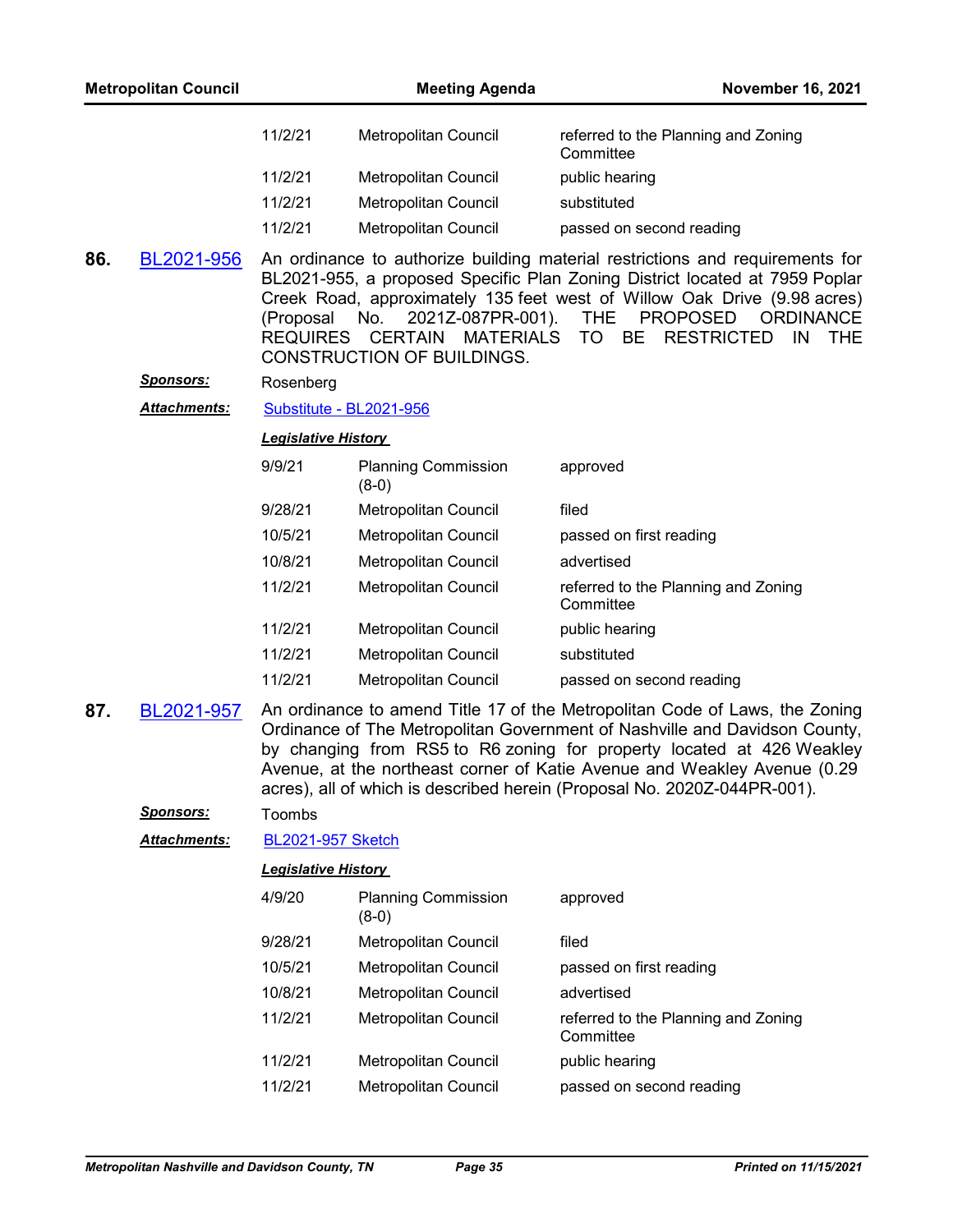| 88. | BL2021-958       | An ordinance to amend Title 17 of the Metropolitan Code of Laws,<br>the Zoning Ordinance of The Metropolitan Government of Nashville<br>and Davidson County, by changing from CS to MUL-A zoning for<br>property located at 626 40th Ave N, at the southeast corner of Clifton<br>Avenue and 40th Ave N (0.18 acres), all of which is described herein<br>(Proposal No. 2021Z-076PR-001). |                                       |                                                                                                                                                   |  |
|-----|------------------|-------------------------------------------------------------------------------------------------------------------------------------------------------------------------------------------------------------------------------------------------------------------------------------------------------------------------------------------------------------------------------------------|---------------------------------------|---------------------------------------------------------------------------------------------------------------------------------------------------|--|
|     | <b>Sponsors:</b> | Taylor                                                                                                                                                                                                                                                                                                                                                                                    |                                       |                                                                                                                                                   |  |
|     | Attachments:     | <b>BL2021-958 Sketch</b>                                                                                                                                                                                                                                                                                                                                                                  |                                       |                                                                                                                                                   |  |
|     |                  | Legislative History                                                                                                                                                                                                                                                                                                                                                                       |                                       |                                                                                                                                                   |  |
|     |                  | 8/26/21                                                                                                                                                                                                                                                                                                                                                                                   | <b>Planning Commission</b><br>$(6-0)$ | approved                                                                                                                                          |  |
|     |                  | 9/28/21                                                                                                                                                                                                                                                                                                                                                                                   | Metropolitan Council                  | filed                                                                                                                                             |  |
|     |                  | 10/5/21                                                                                                                                                                                                                                                                                                                                                                                   | Metropolitan Council                  | passed on first reading                                                                                                                           |  |
|     |                  | 10/8/21                                                                                                                                                                                                                                                                                                                                                                                   | Metropolitan Council                  | advertised                                                                                                                                        |  |
|     |                  | 11/2/21                                                                                                                                                                                                                                                                                                                                                                                   | Metropolitan Council                  | referred to the Planning and Zoning<br>Committee                                                                                                  |  |
|     |                  | 11/2/21                                                                                                                                                                                                                                                                                                                                                                                   | Metropolitan Council                  | public hearing                                                                                                                                    |  |
|     |                  | 11/2/21                                                                                                                                                                                                                                                                                                                                                                                   | Metropolitan Council                  | passed on second reading                                                                                                                          |  |
| 89. | BL2021-960       |                                                                                                                                                                                                                                                                                                                                                                                           |                                       | An ordinance to amend Title 17 of the Metropolitan Code of Laws, the Zoning<br>Ordinance of The Metropolitan Government of Nashville and Davidson |  |

Ordinance of The Metropolitan Government of Nashville and Davidson County, by changing from RS10 to SP zoning for property located at Hobson Pike (unnumbered), approximately 115 feet southwest of Windcrest Trail (4.0 acres), all of which is described herein (Proposal No. 2021Z-024PR-001).

## *Sponsors:* Lee

[BL2021-960](http://nashville.legistar.com/gateway.aspx?M=F&ID=82d5a362-0301-4902-b8fc-9aee2efacc7a.docx) *Attachments:*

[BL2021-960 Sketch](http://nashville.legistar.com/gateway.aspx?M=F&ID=309983c8-821a-4975-a00b-b266889dc487.docx)

[Substitute - BL2021-960](http://nashville.legistar.com/gateway.aspx?M=F&ID=12f67533-c1b9-419f-89e5-179bf88cdf7e.docx)

| 6/10/21 | <b>Planning Commission</b><br>$(6-0)$ | approved                                         |
|---------|---------------------------------------|--------------------------------------------------|
| 10/5/21 | <b>Metropolitan Council</b>           | passed on first reading                          |
| 10/8/21 | <b>Metropolitan Council</b>           | advertised                                       |
| 11/2/21 | <b>Metropolitan Council</b>           | public hearing                                   |
| 11/2/21 | <b>Metropolitan Council</b>           | referred to the Planning and Zoning<br>Committee |
| 11/2/21 | <b>Metropolitan Council</b>           | substituted                                      |
| 11/2/21 | <b>Metropolitan Council</b>           | passed on second reading                         |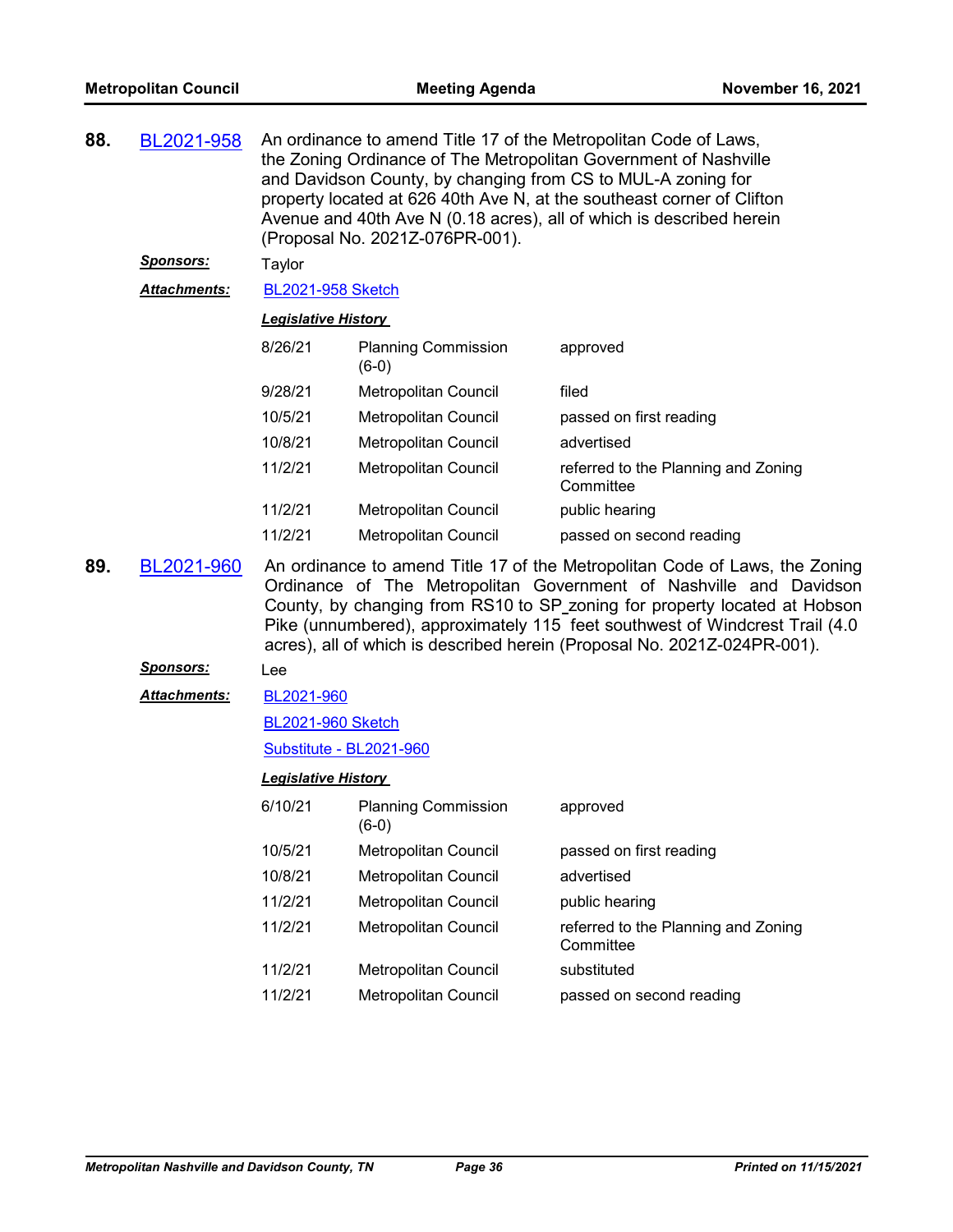| BL2021-962<br>90.<br>An ordinance approving and authorizing the Director of Public Property<br>Administration to accept a donation of 14 square feet of real property located<br>at the property line between 914 East Trinity Lane and 936 East Trinity Lane<br>(Parcel No. 07205005900 and 07205006000) (Proposal No.<br>2021M-015PR-001). |                     |                                                                                                                                                                                                                                                      |                                                          |                                                                                                                                                 |  |  |
|----------------------------------------------------------------------------------------------------------------------------------------------------------------------------------------------------------------------------------------------------------------------------------------------------------------------------------------------|---------------------|------------------------------------------------------------------------------------------------------------------------------------------------------------------------------------------------------------------------------------------------------|----------------------------------------------------------|-------------------------------------------------------------------------------------------------------------------------------------------------|--|--|
|                                                                                                                                                                                                                                                                                                                                              | <u>Sponsors:</u>    | Parker, Allen and Withers                                                                                                                                                                                                                            |                                                          |                                                                                                                                                 |  |  |
|                                                                                                                                                                                                                                                                                                                                              | Attachments:        | <b>BL2021-962 Exhibit</b>                                                                                                                                                                                                                            |                                                          |                                                                                                                                                 |  |  |
|                                                                                                                                                                                                                                                                                                                                              |                     | <b>Legislative History</b>                                                                                                                                                                                                                           |                                                          |                                                                                                                                                 |  |  |
|                                                                                                                                                                                                                                                                                                                                              |                     | 8/31/21                                                                                                                                                                                                                                              | <b>Planning Commission</b>                               | approved                                                                                                                                        |  |  |
|                                                                                                                                                                                                                                                                                                                                              |                     | 10/19/21                                                                                                                                                                                                                                             | <b>Metropolitan Council</b>                              | passed on first reading                                                                                                                         |  |  |
|                                                                                                                                                                                                                                                                                                                                              |                     | 11/1/21                                                                                                                                                                                                                                              | <b>Budget and Finance</b><br>Committee                   | approved                                                                                                                                        |  |  |
|                                                                                                                                                                                                                                                                                                                                              |                     | 11/1/21                                                                                                                                                                                                                                              | Planning and Zoning<br>Committee                         | approved                                                                                                                                        |  |  |
|                                                                                                                                                                                                                                                                                                                                              |                     | 11/2/21                                                                                                                                                                                                                                              | Metropolitan Council                                     | passed on second reading                                                                                                                        |  |  |
| 91.                                                                                                                                                                                                                                                                                                                                          | BL2021-963          | An ordinance accepting a greenway conservation easement and approving a<br>greenway participation agreement and declaration, both in connection with<br>improvements to the Bicentennial Mall Greenway Connector. (Proposal No.<br>2021M-028AG-001). |                                                          |                                                                                                                                                 |  |  |
|                                                                                                                                                                                                                                                                                                                                              | <u>Sponsors:</u>    |                                                                                                                                                                                                                                                      |                                                          | OConnell, Allen, Withers, Bradford, Young, Welsch, Hancock and Styles                                                                           |  |  |
|                                                                                                                                                                                                                                                                                                                                              | Attachments:        | BL2021-963 Exhibits                                                                                                                                                                                                                                  |                                                          |                                                                                                                                                 |  |  |
|                                                                                                                                                                                                                                                                                                                                              |                     |                                                                                                                                                                                                                                                      | Amendment BL2021-963                                     |                                                                                                                                                 |  |  |
|                                                                                                                                                                                                                                                                                                                                              |                     | <b>Legislative History</b>                                                                                                                                                                                                                           |                                                          |                                                                                                                                                 |  |  |
|                                                                                                                                                                                                                                                                                                                                              |                     | 10/11/21                                                                                                                                                                                                                                             | <b>Planning Commission</b>                               | approved                                                                                                                                        |  |  |
|                                                                                                                                                                                                                                                                                                                                              |                     | 10/19/21                                                                                                                                                                                                                                             | Metropolitan Council                                     | passed on first reading                                                                                                                         |  |  |
|                                                                                                                                                                                                                                                                                                                                              |                     | 11/1/21                                                                                                                                                                                                                                              | <b>Budget and Finance</b><br>Committee                   | approved with an amendment                                                                                                                      |  |  |
|                                                                                                                                                                                                                                                                                                                                              |                     | 11/1/21                                                                                                                                                                                                                                              | Planning and Zoning<br>Committee                         | approved with an amendment                                                                                                                      |  |  |
|                                                                                                                                                                                                                                                                                                                                              |                     | 11/2/21                                                                                                                                                                                                                                              | Public Facilities, Arts, and<br><b>Culture Committee</b> | approved with an amendment                                                                                                                      |  |  |
|                                                                                                                                                                                                                                                                                                                                              |                     | 11/2/21                                                                                                                                                                                                                                              | Transportation and<br>Infrastructure Committee           | approved with an amendment                                                                                                                      |  |  |
|                                                                                                                                                                                                                                                                                                                                              |                     | 11/2/21                                                                                                                                                                                                                                              | Metropolitan Council                                     | amended                                                                                                                                         |  |  |
|                                                                                                                                                                                                                                                                                                                                              |                     | 11/2/21                                                                                                                                                                                                                                              | Metropolitan Council                                     | passed on second reading                                                                                                                        |  |  |
| 92.                                                                                                                                                                                                                                                                                                                                          | BL2021-964          |                                                                                                                                                                                                                                                      |                                                          | An ordinance declaring certain planned roads on the Nashville Fairgrounds<br>campus to be public rights of way. (Proposal No. 2021M-019PR-001). |  |  |
|                                                                                                                                                                                                                                                                                                                                              | <u>Sponsors:</u>    |                                                                                                                                                                                                                                                      | Sledge, Withers, Young, Welsch and Bradford              |                                                                                                                                                 |  |  |
|                                                                                                                                                                                                                                                                                                                                              | <b>Attachments:</b> | BL2021-964 Exhibits                                                                                                                                                                                                                                  |                                                          |                                                                                                                                                 |  |  |
|                                                                                                                                                                                                                                                                                                                                              |                     | <b>Legislative History</b>                                                                                                                                                                                                                           |                                                          |                                                                                                                                                 |  |  |
|                                                                                                                                                                                                                                                                                                                                              |                     | 10/11/21                                                                                                                                                                                                                                             | <b>Planning Commission</b>                               | approved                                                                                                                                        |  |  |
|                                                                                                                                                                                                                                                                                                                                              |                     | 10/19/21                                                                                                                                                                                                                                             | Metropolitan Council                                     | passed on first reading                                                                                                                         |  |  |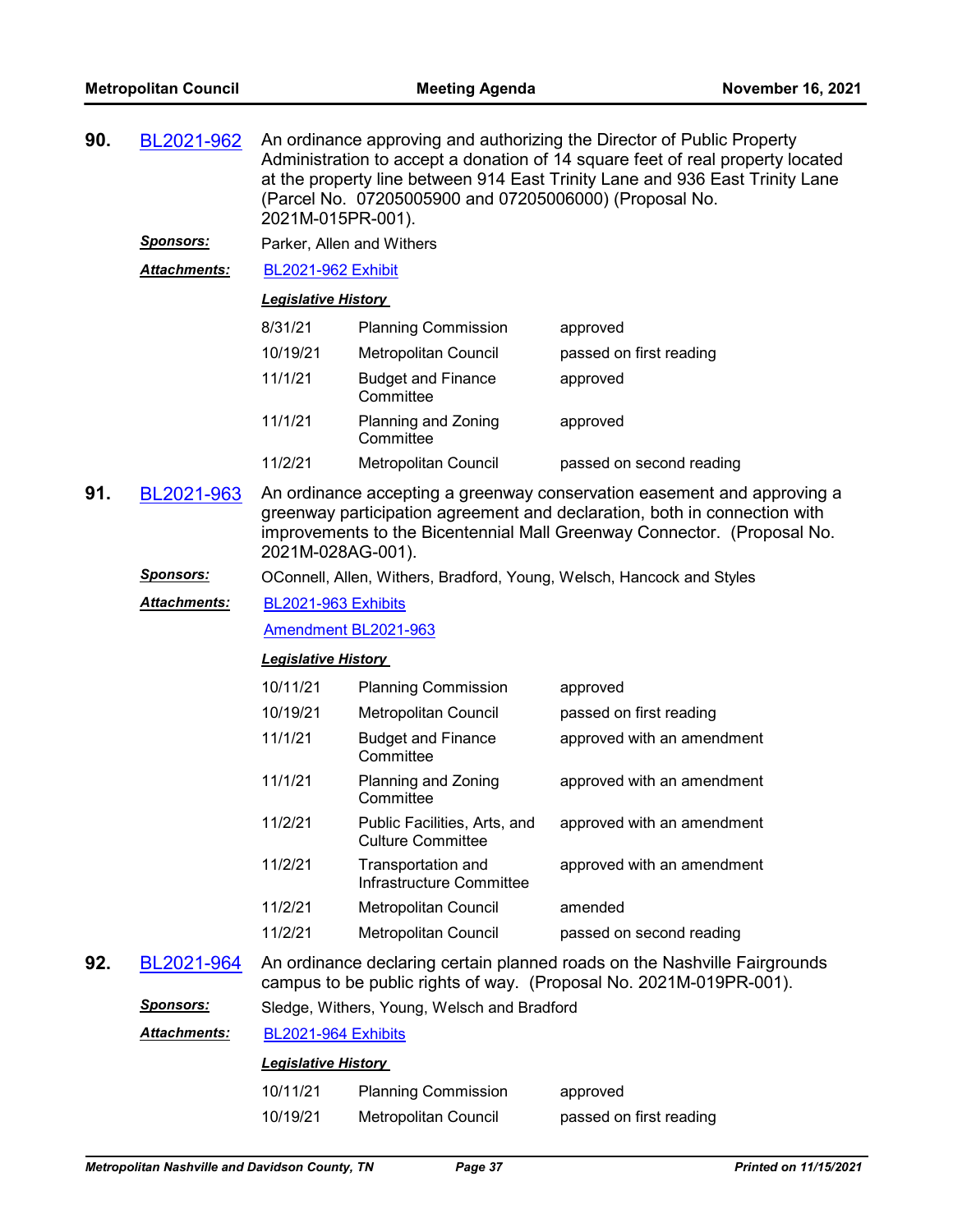| <b>Metropolitan Council</b> |                     | <b>Meeting Agenda</b>                                                                                                                                                                                                                                                                                                                                                                           |                                                          | <b>November 16, 2021</b>                                                                                                                                                                                                                                                                                                                                                                                                                                     |
|-----------------------------|---------------------|-------------------------------------------------------------------------------------------------------------------------------------------------------------------------------------------------------------------------------------------------------------------------------------------------------------------------------------------------------------------------------------------------|----------------------------------------------------------|--------------------------------------------------------------------------------------------------------------------------------------------------------------------------------------------------------------------------------------------------------------------------------------------------------------------------------------------------------------------------------------------------------------------------------------------------------------|
|                             |                     | 11/1/21                                                                                                                                                                                                                                                                                                                                                                                         | Planning and Zoning<br>Committee                         | approved                                                                                                                                                                                                                                                                                                                                                                                                                                                     |
|                             |                     | 11/2/21                                                                                                                                                                                                                                                                                                                                                                                         | Transportation and<br>Infrastructure Committee           | approved                                                                                                                                                                                                                                                                                                                                                                                                                                                     |
|                             |                     | 11/2/21                                                                                                                                                                                                                                                                                                                                                                                         | Public Facilities, Arts, and<br><b>Culture Committee</b> | approved                                                                                                                                                                                                                                                                                                                                                                                                                                                     |
|                             |                     | 11/2/21                                                                                                                                                                                                                                                                                                                                                                                         | Metropolitan Council                                     | passed on second reading                                                                                                                                                                                                                                                                                                                                                                                                                                     |
| 93.                         | BL2021-965          |                                                                                                                                                                                                                                                                                                                                                                                                 | No. 2021M-075ES-001).                                    | An ordinance authorizing The Metropolitan Government of Nashville and<br>Davidson County to abandon existing sanitary sewer main, sanitary sewer<br>manhole and easements, and to accept new sanitary sewer and water mains,<br>sanitary sewer manholes, fire hydrant assembly and easements, for three<br>properties located at 1104 and 1106 Baptist World Center Drive and 1407<br>Napoleon Street (MWS Project Nos. 20-SL-316 and 20-WL-162 and Proposal |
|                             | <u>Sponsors:</u>    |                                                                                                                                                                                                                                                                                                                                                                                                 | Toombs, Withers and Young                                |                                                                                                                                                                                                                                                                                                                                                                                                                                                              |
|                             | <b>Attachments:</b> | <b>BL2021-965 Exhibit</b>                                                                                                                                                                                                                                                                                                                                                                       |                                                          |                                                                                                                                                                                                                                                                                                                                                                                                                                                              |
|                             |                     | <b>Legislative History</b>                                                                                                                                                                                                                                                                                                                                                                      |                                                          |                                                                                                                                                                                                                                                                                                                                                                                                                                                              |
|                             |                     | 9/13/21                                                                                                                                                                                                                                                                                                                                                                                         | <b>Planning Commission</b>                               | approved                                                                                                                                                                                                                                                                                                                                                                                                                                                     |
|                             |                     | 10/19/21                                                                                                                                                                                                                                                                                                                                                                                        | Metropolitan Council                                     | passed on first reading                                                                                                                                                                                                                                                                                                                                                                                                                                      |
|                             |                     | 11/1/21                                                                                                                                                                                                                                                                                                                                                                                         | Planning and Zoning<br>Committee                         | approved                                                                                                                                                                                                                                                                                                                                                                                                                                                     |
|                             |                     | 11/2/21                                                                                                                                                                                                                                                                                                                                                                                         | Transportation and<br>Infrastructure Committee           | approved                                                                                                                                                                                                                                                                                                                                                                                                                                                     |
|                             |                     | 11/2/21                                                                                                                                                                                                                                                                                                                                                                                         | Metropolitan Council                                     | passed on second reading                                                                                                                                                                                                                                                                                                                                                                                                                                     |
| 94.                         | BL2021-966          | An ordinance authorizing The Metropolitan Government of Nashville and<br>Davidson County to accept a new public water and sanitary sewer mains, fire<br>hydrant assembly, sanitary sewer manhole and easements, for property<br>located at 7211 Carothers Road, also known as Carothers Crossing Ph 10 Sec<br>1A (MWS Project Nos. 21-WL-50 and 21-SL-129 and Proposal No.<br>2021M-078ES-001). |                                                          |                                                                                                                                                                                                                                                                                                                                                                                                                                                              |
|                             | <u>Sponsors:</u>    |                                                                                                                                                                                                                                                                                                                                                                                                 | Withers, Young and Lee                                   |                                                                                                                                                                                                                                                                                                                                                                                                                                                              |
|                             | Attachments:        | <b>BL2021-966 Exhibit</b>                                                                                                                                                                                                                                                                                                                                                                       |                                                          |                                                                                                                                                                                                                                                                                                                                                                                                                                                              |
|                             |                     | <b>Legislative History</b>                                                                                                                                                                                                                                                                                                                                                                      |                                                          |                                                                                                                                                                                                                                                                                                                                                                                                                                                              |
|                             |                     | 9/13/21                                                                                                                                                                                                                                                                                                                                                                                         | <b>Planning Commission</b>                               | approved                                                                                                                                                                                                                                                                                                                                                                                                                                                     |
|                             |                     | 10/19/21                                                                                                                                                                                                                                                                                                                                                                                        | Metropolitan Council                                     | passed on first reading                                                                                                                                                                                                                                                                                                                                                                                                                                      |
|                             |                     | 11/1/21                                                                                                                                                                                                                                                                                                                                                                                         | Planning and Zoning<br>Committee                         | approved                                                                                                                                                                                                                                                                                                                                                                                                                                                     |
|                             |                     | 11/2/21                                                                                                                                                                                                                                                                                                                                                                                         | Transportation and<br>Infrastructure Committee           | approved                                                                                                                                                                                                                                                                                                                                                                                                                                                     |
|                             |                     | 11/2/21                                                                                                                                                                                                                                                                                                                                                                                         | Metropolitan Council                                     | passed on second reading                                                                                                                                                                                                                                                                                                                                                                                                                                     |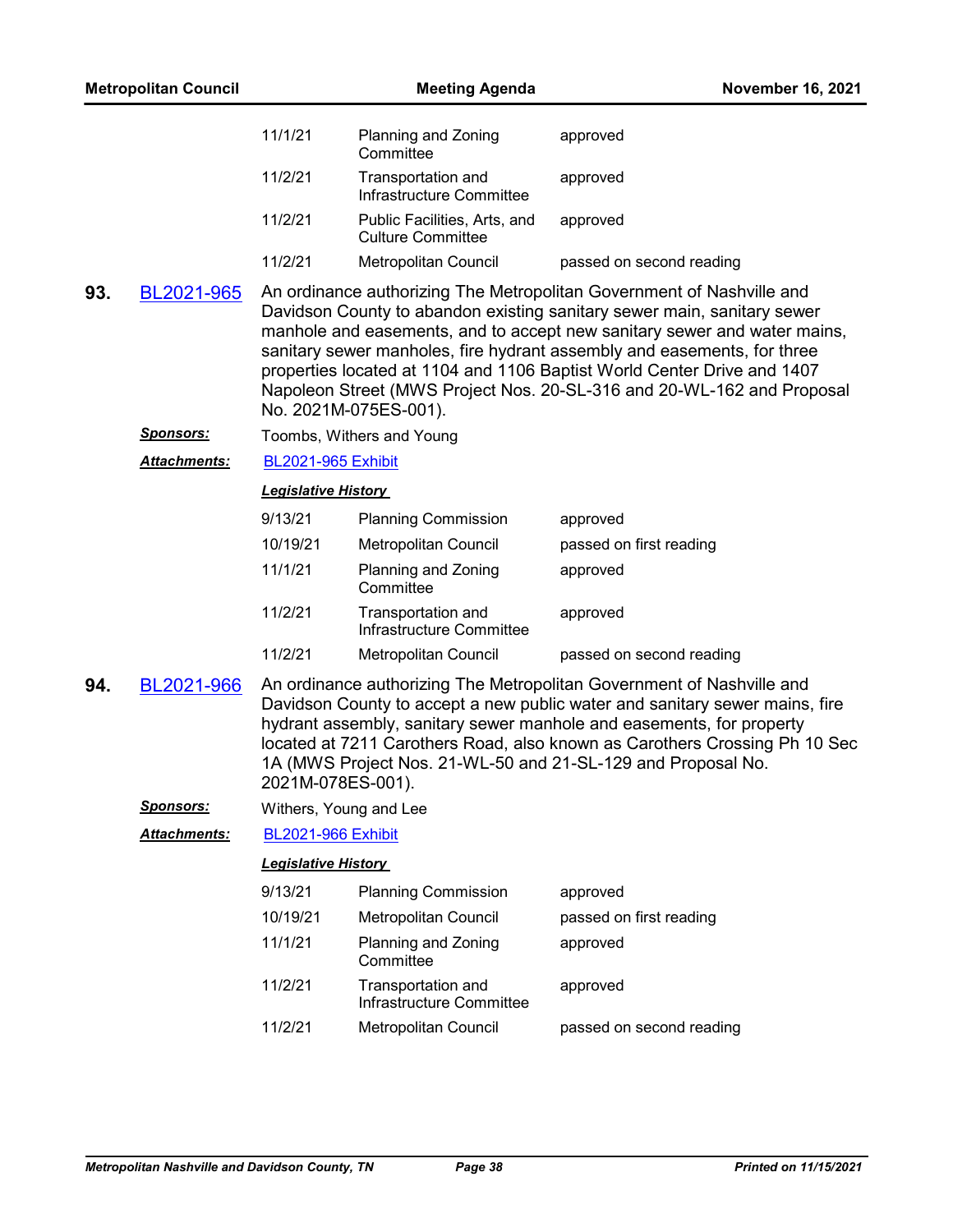| 95. | BL2021-967          | An ordinance authorizing The Metropolitan Government of Nashville and<br>Davidson County to accept new water and sanitary sewer mains, fire hydrant<br>assemblies, sanitary sewer manholes and easements, for property located at<br>7211 Carothers Road, also known as Carothers Crossing Ph 10 Sec 1B (MWS<br>Project Nos. 21-WL-53 and 21-SL-130 and Proposal No. 2021M-079ES-001). |                                                          |                                                                                                                                                                                                                                                                                                          |  |  |
|-----|---------------------|----------------------------------------------------------------------------------------------------------------------------------------------------------------------------------------------------------------------------------------------------------------------------------------------------------------------------------------------------------------------------------------|----------------------------------------------------------|----------------------------------------------------------------------------------------------------------------------------------------------------------------------------------------------------------------------------------------------------------------------------------------------------------|--|--|
|     | Sponsors:           | Lee, Withers and Young                                                                                                                                                                                                                                                                                                                                                                 |                                                          |                                                                                                                                                                                                                                                                                                          |  |  |
|     | Attachments:        | <b>BL2021-967 Exhibit</b>                                                                                                                                                                                                                                                                                                                                                              |                                                          |                                                                                                                                                                                                                                                                                                          |  |  |
|     |                     | <b>Legislative History</b>                                                                                                                                                                                                                                                                                                                                                             |                                                          |                                                                                                                                                                                                                                                                                                          |  |  |
|     |                     | 9/13/21                                                                                                                                                                                                                                                                                                                                                                                | <b>Planning Commission</b>                               | approved                                                                                                                                                                                                                                                                                                 |  |  |
|     |                     | 10/19/21                                                                                                                                                                                                                                                                                                                                                                               | <b>Metropolitan Council</b>                              | passed on first reading                                                                                                                                                                                                                                                                                  |  |  |
|     |                     | 11/1/21                                                                                                                                                                                                                                                                                                                                                                                | Planning and Zoning<br>Committee                         | approved                                                                                                                                                                                                                                                                                                 |  |  |
|     |                     | 11/2/21                                                                                                                                                                                                                                                                                                                                                                                | Transportation and<br>Infrastructure Committee           | approved                                                                                                                                                                                                                                                                                                 |  |  |
|     |                     | 11/2/21                                                                                                                                                                                                                                                                                                                                                                                | Metropolitan Council                                     | passed on second reading                                                                                                                                                                                                                                                                                 |  |  |
| 96. | BL2021-968          | An ordinance authorizing The Metropolitan Government of Nashville and<br>Davidson County to accept new sanitary sewer main and sanitary sewer<br>manhole, for property located at 101 Factory Street (MWS Project No.<br>21-SL-68 and Proposal No. 2021M-076ES-001).                                                                                                                   |                                                          |                                                                                                                                                                                                                                                                                                          |  |  |
|     | Sponsors:           | Sledge, Withers and Young                                                                                                                                                                                                                                                                                                                                                              |                                                          |                                                                                                                                                                                                                                                                                                          |  |  |
|     | <b>Attachments:</b> | <b>BL2021-968 Exhibit</b>                                                                                                                                                                                                                                                                                                                                                              |                                                          |                                                                                                                                                                                                                                                                                                          |  |  |
|     |                     | <b>Legislative History</b>                                                                                                                                                                                                                                                                                                                                                             |                                                          |                                                                                                                                                                                                                                                                                                          |  |  |
|     |                     | 9/13/21                                                                                                                                                                                                                                                                                                                                                                                | <b>Planning Commission</b>                               | approved                                                                                                                                                                                                                                                                                                 |  |  |
|     |                     | 10/19/21                                                                                                                                                                                                                                                                                                                                                                               | <b>Metropolitan Council</b>                              | passed on first reading                                                                                                                                                                                                                                                                                  |  |  |
|     |                     | 11/1/21                                                                                                                                                                                                                                                                                                                                                                                | Planning and Zoning<br>Committee                         | approved                                                                                                                                                                                                                                                                                                 |  |  |
|     |                     | 11/2/21                                                                                                                                                                                                                                                                                                                                                                                | Transportation and<br>Infrastructure Committee           | approved                                                                                                                                                                                                                                                                                                 |  |  |
|     |                     |                                                                                                                                                                                                                                                                                                                                                                                        |                                                          |                                                                                                                                                                                                                                                                                                          |  |  |
|     |                     | 11/2/21                                                                                                                                                                                                                                                                                                                                                                                | Metropolitan Council                                     | passed on second reading                                                                                                                                                                                                                                                                                 |  |  |
| 97. | BL2021-969          |                                                                                                                                                                                                                                                                                                                                                                                        | Project No. 21-SL-202 and Proposal No. 2021M-081ES-001). | An ordinance authorizing The Metropolitan Government of Nashville and<br>Davidson County to abandon existing sanitary sewer main, sewer manhole and<br>a portion of easement rights for property located at 405 South 4th Street,<br>formerly Alley #305, also known as the Shelby House Apartments (MWS |  |  |
|     | <u>Sponsors:</u>    | Withers                                                                                                                                                                                                                                                                                                                                                                                |                                                          |                                                                                                                                                                                                                                                                                                          |  |  |
|     | <b>Attachments:</b> | BL2021-969                                                                                                                                                                                                                                                                                                                                                                             |                                                          |                                                                                                                                                                                                                                                                                                          |  |  |
|     |                     | <b>BL2021-969 Exhibit</b>                                                                                                                                                                                                                                                                                                                                                              |                                                          |                                                                                                                                                                                                                                                                                                          |  |  |
|     |                     | <b>Legislative History</b>                                                                                                                                                                                                                                                                                                                                                             |                                                          |                                                                                                                                                                                                                                                                                                          |  |  |
|     |                     | 10/8/21                                                                                                                                                                                                                                                                                                                                                                                | <b>Planning Commission</b>                               | approved                                                                                                                                                                                                                                                                                                 |  |  |
|     |                     | 10/19/21                                                                                                                                                                                                                                                                                                                                                                               | <b>Metropolitan Council</b>                              | passed on first reading                                                                                                                                                                                                                                                                                  |  |  |